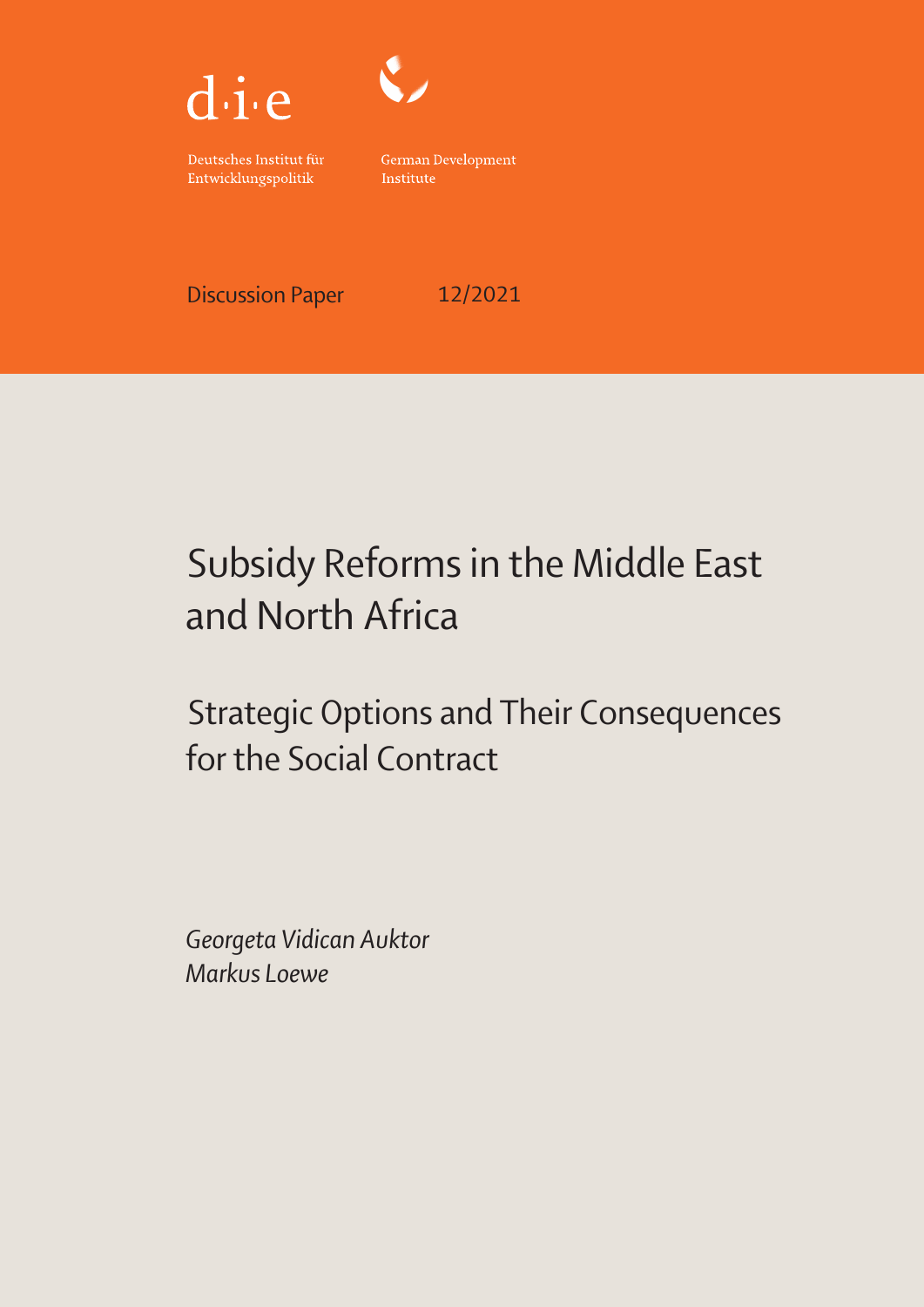# Subsidy reforms in the Middle East and North Africa

Strategic options and their consequences for the social contract

Georgeta Vidican Auktor

Markus Loewe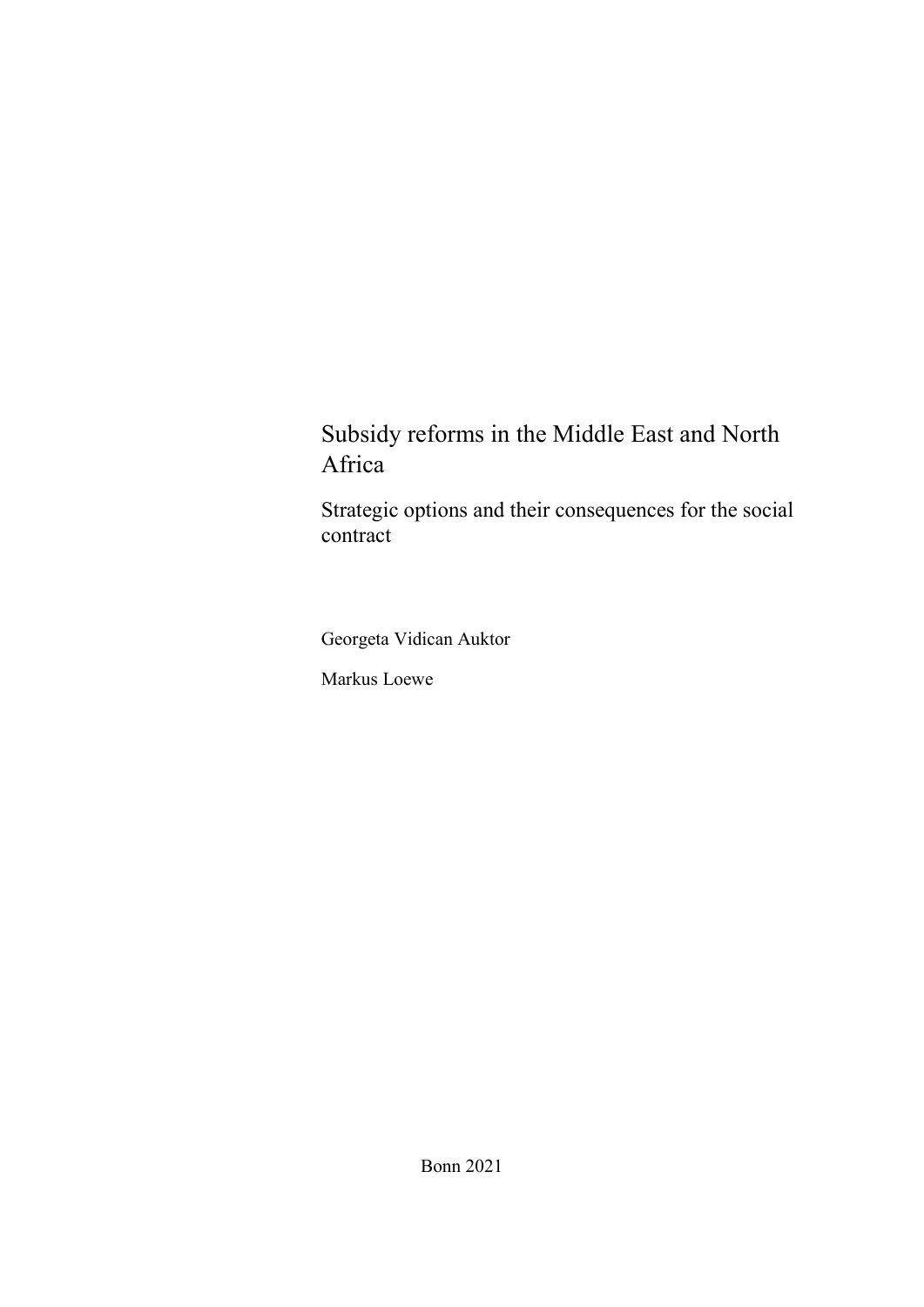Discussion Paper / Deutsches Institut für Entwicklungspolitik ISSN (Print) 1860-0441 ISSN (Online) 2512-8698

#### $\left(\text{c}\right)$  BY

 Except as otherwise noted this publication is licensed under Creative Commons Attribution (CC BY 4.0). You are free to copy, communicate and adapt this work, as long as you attribute the German Development Institute / Deutsches Institut für Entwicklungspolitik (DIE) and the author.

Die Deutsche Nationalbibliothek verzeichnet diese Publikation in der Deutschen Nationalbibliografie; detaillierte bibliografische Daten sind im Internet über <http://dnb.d-nb.de> abrufbar.

 The Deutsche Nationalbibliothek lists this publication in the Deutsche Nationalbibliografie; detailed bibliographic data is available on the Internet at <http://dnb.d-nb.de>.

ISBN 978-3-96021-149-5 (printed edition)

DOI:10.23661/dp12.2021

Printed on eco-friendly, certified paper

 Entwicklungspolitik (DIE) and independent consultant on economic development and sustainability. **Dr Georgeta Vidican Auktor** is a research fellow at the German Development Institute / Deutsches Institut für E-mail: [g.vidican.auktor@outlook.com](mailto:g.vidican.auktor@outlook.com) 

 programme at the German Development Institute / Deutsches Institut für Entwicklungspolitik (DIE). **Dr Markus Loewe** is a Senior Researcher in the "Transformation of Economic and Social Systems" research E-mail: [markus.loewe@die-gdi.de](mailto:markus.loewe@die-gdi.de)

*Published with financial support from the Federal Ministry for Economic Cooperation and Development (BMZ).* 

© Deutsches Institut für Entwicklungspolitik gGmbH Tulpenfeld 6, 53113 Bonn  $\bullet$  +49 (0) 228 94927-0 +49 (0)228 94927-130 Email: [die@die-gdi.de](mailto:die@die-gdi.de) <http://www.die-gdi.de>

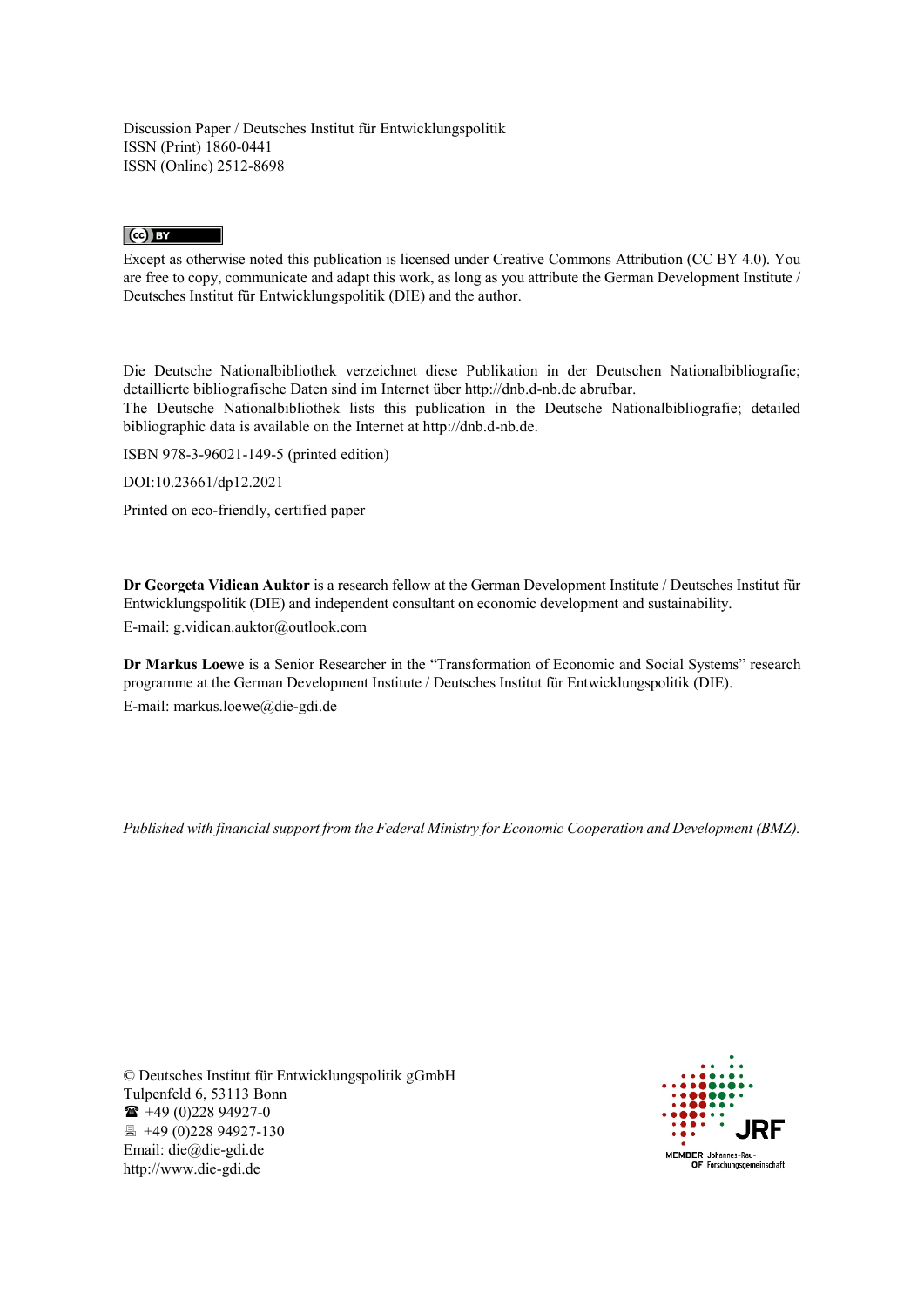### <span id="page-3-0"></span>Acknowledgments

 responsibility of the authors and do not reflect the position of the BMZ. We are most grateful Rutherford and Tina Zintl for their very helpful comments on earlier drafts of this article. Research for this article was conducted as part of the project "Stability and Development in the Middle East and North Africa" funded by the German Federal Ministry for Economic Cooperation and Development (BMZ). The contents of this document are the sole to Holger Albrecht, Tilman Altenburg, Raymond Hinnebusch, Annabelle Houdret, Bruce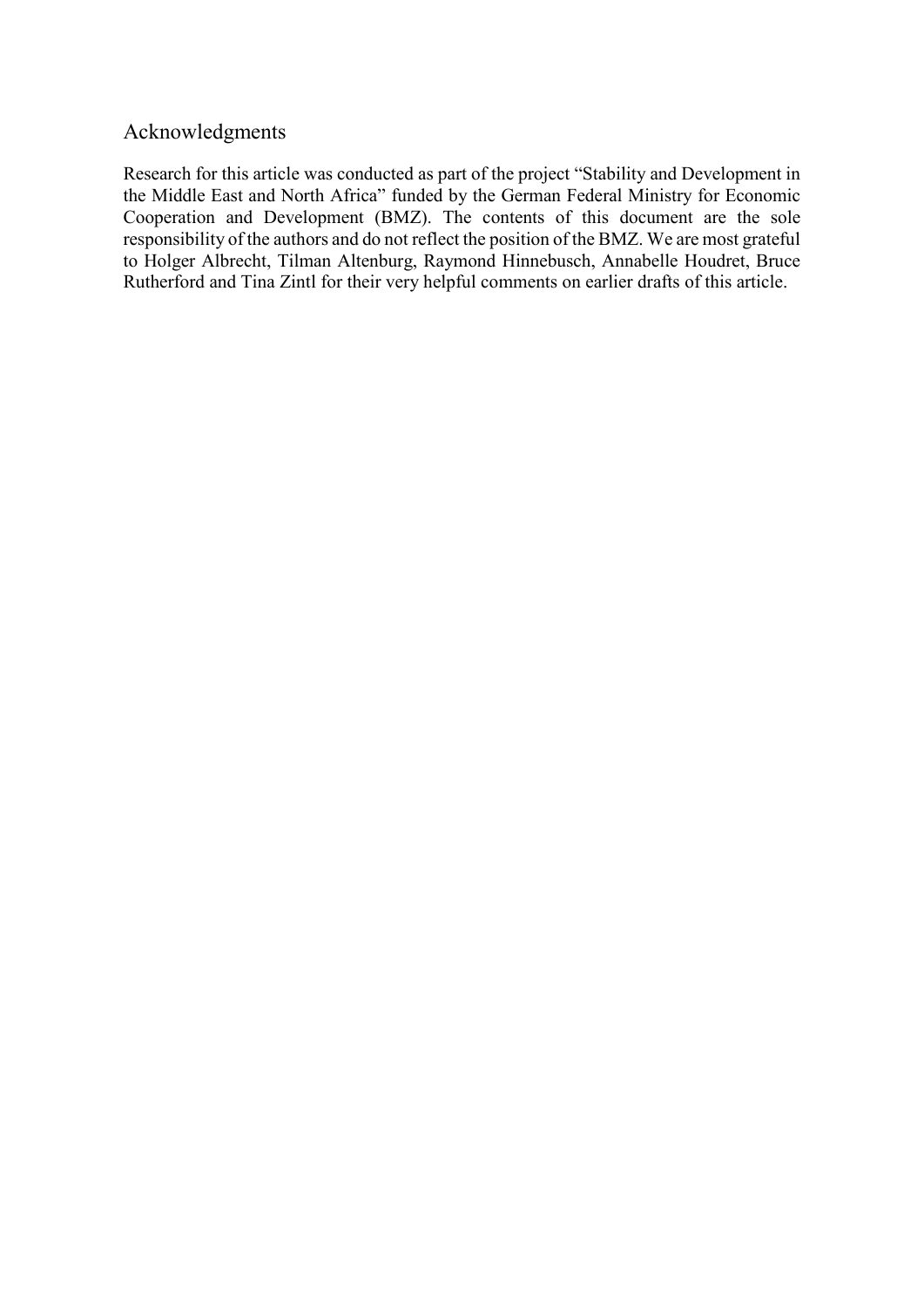#### <span id="page-4-0"></span>Abstract

 therefore raising the risk of government delegitimisation. Several publications have analysed their impacts on the prevailing social contracts. This paper shows that reforms in profoundly and distinctly, depending on the reform strategy. It assesses the reform processes pandemic broke out. We argue that governments applied distinct strategies to reduce subsidy spending without provoking major social unrest to reforms, with the effect that the government removed most subsidies, especially those that predominantly benefitted the middle-class. It explained the need for reforms, engaged in dialogue with society and implemented some compensatory measures for the poor. Thereby it succeeded in preserving the government no longer relied on social benefits as a means of legitimisation. Instead, by using repression and a narrative of collective security, the emerging social contract has been transformed from being a *provision* to being a *protection* pact. Finally, Iran replaced After independence, energy and food subsidies became a cornerstone of the social contracts in the Middle East and North Africa (MENA) countries. Governments spent heavily to reduce poverty and strengthen their own legitimacy. However, as government rents faded, subsidy spending became financially unsustainable and foreign donors pressed for reforms. Yet, reform has been challenging for all the governments as subsidies affect all consumers, analysed the subsidy reforms of various MENA countries, but few have systematically a key policy field such as subsidy spending can affect the nature of social contracts that took place in Morocco, Egypt and Iran primarily between 2010 and 2017, thus before the United States once more tightened sanctions against Iran and before the COVID-19 social contracts of the three countries changed in quite different ways. Morocco's substantial features of its prevailing social contract. The Egyptian government, in contrast, dismantled subsidy schemes more radically but without systematic information and consultation campaigns. Also, its compensatory measures remain limited, which shows that subsidies with a generous quasi-universal cash transfer scheme, which was more costefficient and egalitarian. Even if inflation and external shocks eroded these benefits, the reform paved the way to a more inclusive social contract, at least for a couple of years. Lessons learnt from past social transfer reform strategies will be all the more interesting for MENA governments once they embark on post-COVID-19 reconstruction strategies, which are likely to compensate households for financial losses made during the COVID-19 crisis and help them make a new start in economic terms.

#### Keywords

 policies; repression; compensation measures. Subsidy reform; government spending; social contract; government legitimacy; social policy; Middle East and North Africa; Morocco; Egypt; Iran; protection; provision; political participation; subsidies; social cash transfers; public dialogue; information of public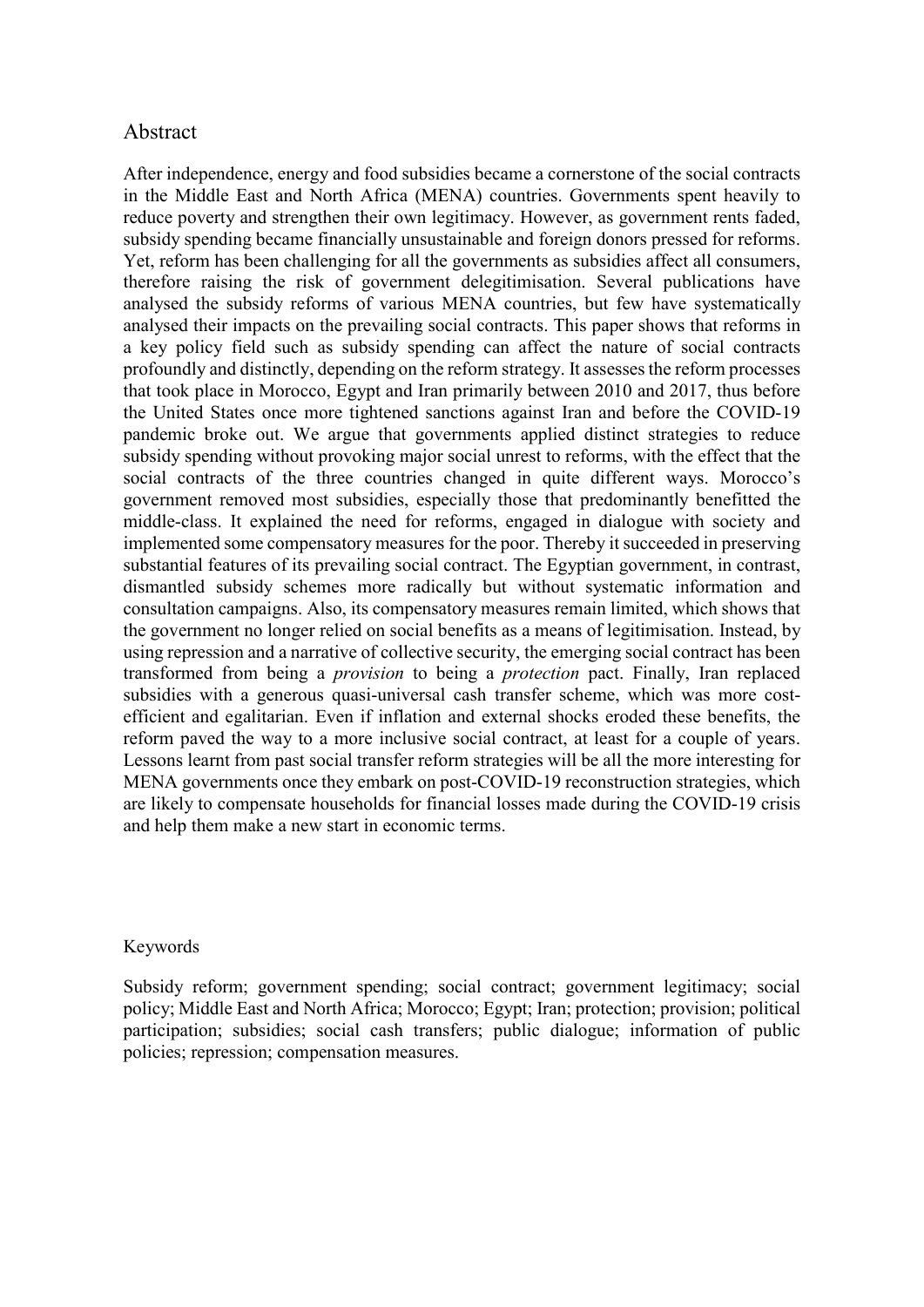# Contents

[Acknowledgments](#page-3-0) 

[Abstract](#page-4-0) 

[Abbreviations](#page-6-0) 

| $\mathbf{1}$            | <b>Introduction</b>                                         | $\mathbf{1}$            |
|-------------------------|-------------------------------------------------------------|-------------------------|
| $\boldsymbol{2}$        | <b>Social contracts</b>                                     | $\overline{\mathbf{3}}$ |
| 3                       | Rationale, effects and challenges to subsidy reform         | 6                       |
| 3.1                     | Goals of subsidies and distortionary effects on the economy | 6                       |
| 3.2                     | Challenges to reform and how to address them                | 8                       |
| $\overline{\mathbf{4}}$ | <b>Subsidies in the MENA</b>                                | 10                      |
| 4.1                     | Genesis and role                                            | 10                      |
| 4.2                     | Scale                                                       | 11                      |
| 5                       | <b>Subsidy reform in Morocco, Egypt and Iran</b>            | 12                      |
| 5.1                     | Morocco                                                     | 13                      |
| 5.2                     | Egypt                                                       | 17                      |
| 5.3                     | Iran                                                        | 22                      |
| 6                       | Conclusions on the transformation of social contracts       | 25                      |
|                         | <b>References</b>                                           | 29                      |
|                         |                                                             |                         |
|                         |                                                             |                         |

# **Figures**

| Figure 1: Model of a social contract        |  |
|---------------------------------------------|--|
| Figure 2: Deliverables in a social contract |  |

# **Tables**

| Table 1: | The reform of energy subsidies in Morocco  | 14 |
|----------|--------------------------------------------|----|
| Table 2: | The reform of subsidies in Egypt 2010-2017 | 18 |
| Table 3: | The reform of energy subsidies in Iran     | 23 |
| Table 4: | Comparison of the three country cases      | 26 |
|          |                                            |    |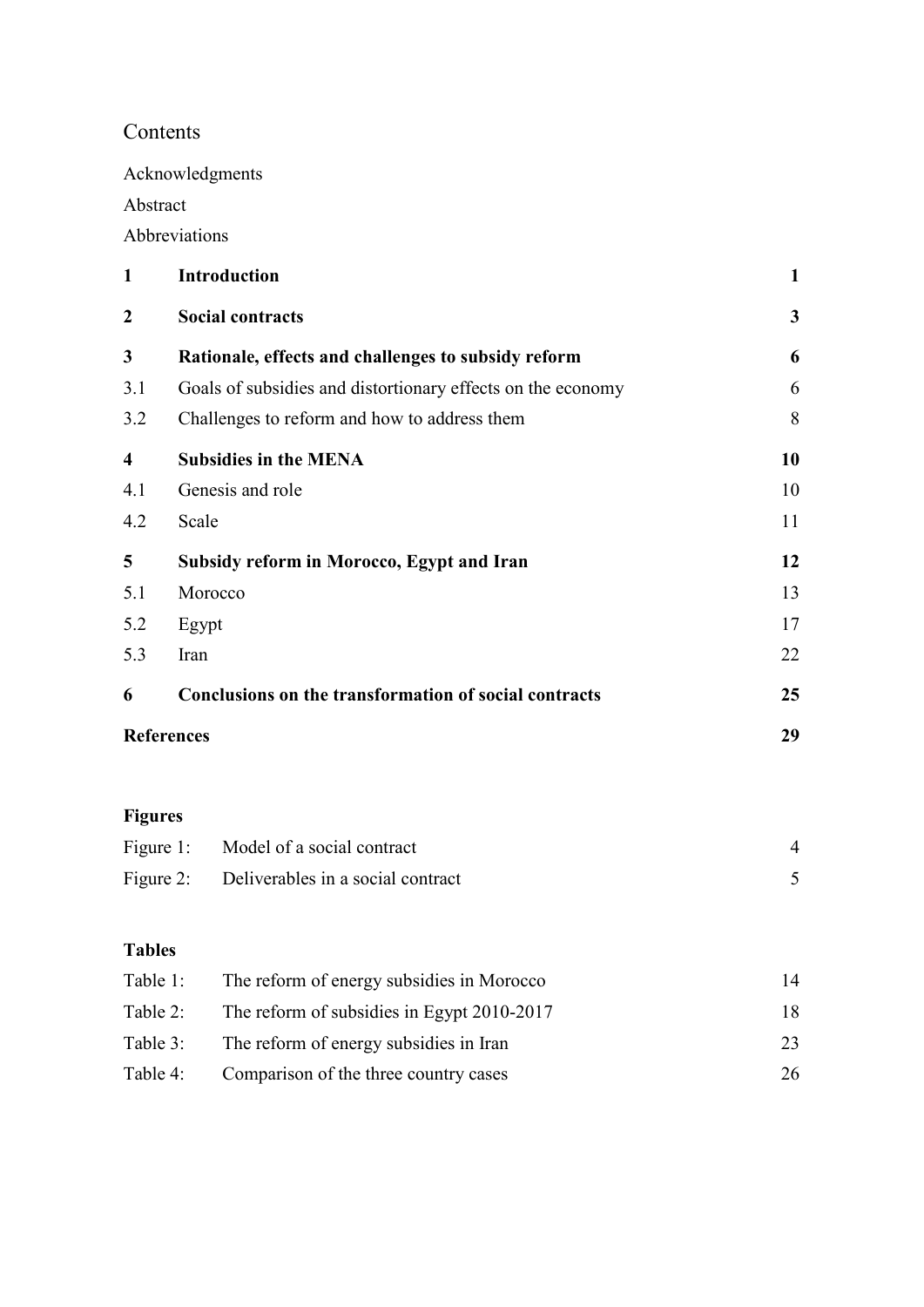# <span id="page-6-0"></span>Abbreviations

| AfDB         | African Development Bank                                                                                                                  |
|--------------|-------------------------------------------------------------------------------------------------------------------------------------------|
| EGP          | Egyptian pound                                                                                                                            |
| <b>GDP</b>   | gross domestic product                                                                                                                    |
| IEA          | International Energy Agency                                                                                                               |
| <b>IMF</b>   | International Monetary Fund                                                                                                               |
| IR           | Iranian rial (currency)                                                                                                                   |
| LPG          | Liquefied petroleum gas                                                                                                                   |
| <b>MEME</b>  | Ministére de l'Energie, des Mines et de l'Environnement (Ministry of Energy, Mining and<br>Environment, Morocco)                          |
| <b>MENA</b>  | Middle East and North Africa                                                                                                              |
| PJD          | Justice and Development Party (Morocco)                                                                                                   |
| <b>PPP</b>   | Purchasing power parity                                                                                                                   |
| <b>RAMED</b> | Regime d'Assistance Médicale pour les Économiquement Démunis (Medical Assistance<br>Scheme for the Economically Deprived, Rabat, Morocco) |
| US.          | <b>United States</b>                                                                                                                      |
| <b>USD</b>   | Unites States dollar                                                                                                                      |
|              |                                                                                                                                           |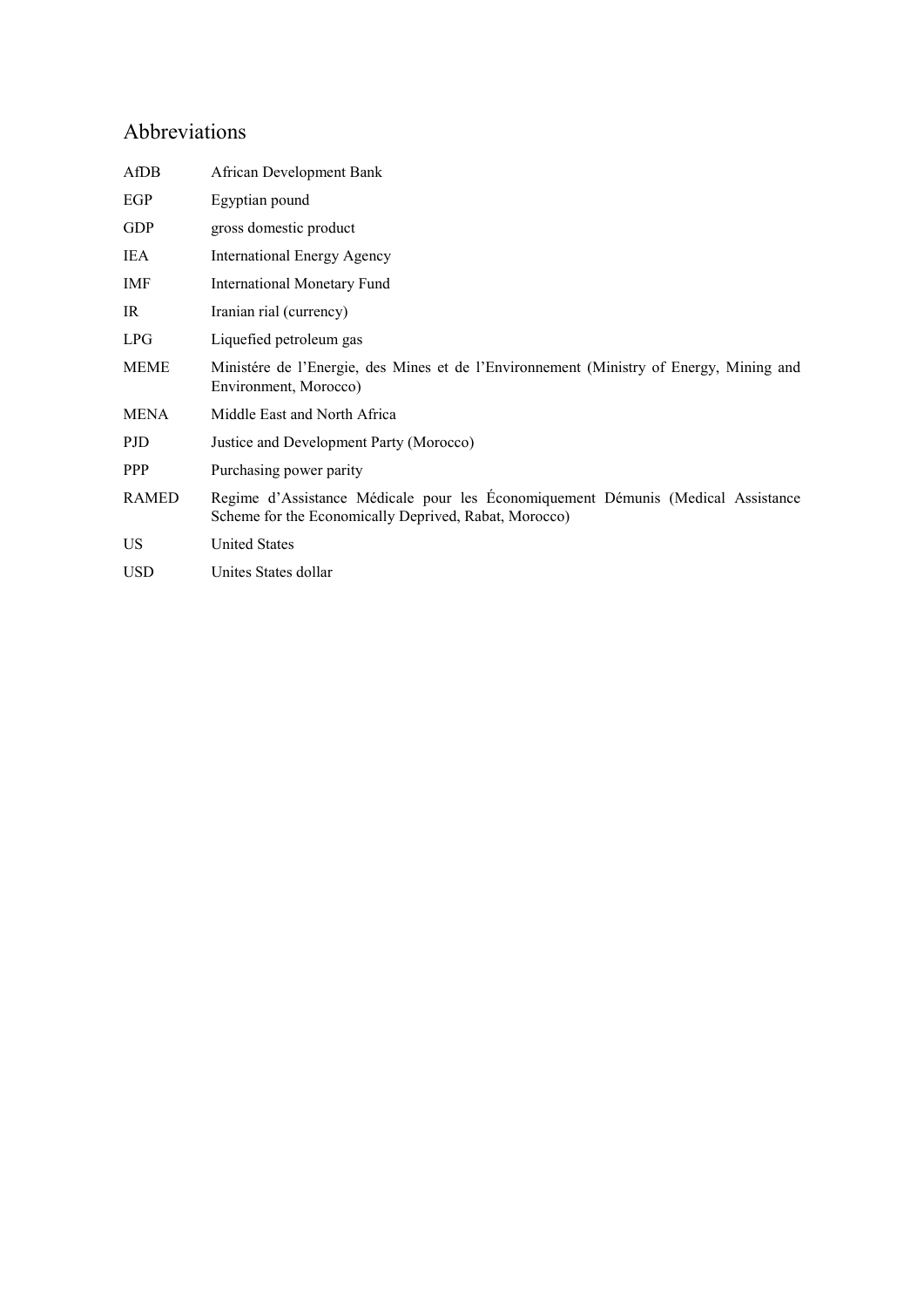### <span id="page-7-0"></span>**1 Introduction**

 $\overline{a}$ 

 almost 7 per cent of gross domestic product (GDP) on direct and indirect social transfers, and single countries, notably Yemen, up to 14 per cent (IMF [International Monetary Fund], [2](#page-7-2)013, p. 50).<sup>1</sup> Yet, the effects on poverty and inequality have been dissatisfying<sup>2</sup> especially because most of the spending was in the form of subsidies (6 per cent of GDP on average) rather than direct social transfers (only 0.7 per cent of GDP on average). Subsidies reduce of fossil-fuels (for example, Iran or the Gulf states), but prevails equally in MENA countries For decades, countries in the Middle East and North Africa (MENA) have been spending the prices of core commodities such as energy, food, water or public transportation. Direct transfers, in contrast, are paid to households in the form of, for example, social assistance. This pattern is not limited to the resource-rich MENA countries with large rents from export where such rents are much smaller (for instance, Egypt) or even non-existent (such as in Morocco and Tunisia).<sup>3</sup>

 services), political participation or a combination of these in exchange for citizens accepting were meant to provide for autonomy from Europe, socio-economic transformation and nation- local firms in their competition on world markets by providing cheap energy and primary Subsidies used to be a core element of the populist-authoritarian social contracts that almost all MENA countries developed after independence (Loewe, Zintl & Houdret, 2020; Hinnebusch, 2020). Social contracts are sets of agreements between societal groups and their sovereign on rights and obligations toward each other. Typically, they stipulate the government to maintain protection (security of citizens), provision (social and economic the rule of the government. The early, post-independence social contracts of MENA countries building but also stability of authoritarian government. Food and energysubsidies were a main element of these social contracts (Loewe et al., 2020). They lowered the cost of living of lowincome households and thereby reduced poverty and inequality. Subsidies also supported products (Rougier, 2016). In both cases, subsidy spending helped governments defend the legitimacy of their rule in the absence of meaningful political participation.

<span id="page-7-1"></span> 1 MENA countries spent even more than 9 per cent of GDP on food and energy subsidies between 2009 and 2013 (Sdralevich, Sab, Zouhar, & Albertin, 2014).

<span id="page-7-2"></span> $\overline{2}$  consumed 8 per cent of GDP at that time (Silva, Levin, & Morgandi, 2012). Direct social transfer programmes, in contrast, reduced income poverty rates by little more than 3 per cent and the Gini coefficient by less than 1 per cent at that time but they also accounted for much less than 1 per cent of GDP. And Egypt is by far the best-performer in that regard: Yemen's energy subsidies, for example, reduced income poverty rates by just 5 per cent in 2009 even though they consumed almost 14 per cent cent and the Gini index by 1.1 per cent (INS, CRES & AfDB [Institut National de la Statistique, & Centre 2 Food subsidies in Egypt reduced income poverty rates by just a third in 2009, while energy subsidies reduced income poverty rates by less than a fifth in 2004, even though both programmes together of GDP (Silva et al., 2012, Figures 14, 21 and 22). In Tunisia, subsidies reduced poverty rates by 3.6 per de Recherches et d'Etudes Sociales, & Banque Africaine de Développement], 2013).

<span id="page-7-3"></span> $\mathfrak{Z}$  fluctuated between 3 per cent and 5 per cent of GDP between 2009 and 2013, while the average spending of oil-importing MENA countries on gasoline and diesel pre-tax subsidies fluctuated just slightly lower between 2 per cent and 4.5 per cent of GDP (Sdralevich et al. 2014, Figure 2.3). The spending of oil- exporting countries on food subsidies ranged from 0.1 per cent of GDP in the United Arab Emirates to 2 per cent of GDP in Algeria and about 3.5 per cent of GDP in Iraq, while the respective share was equally dispersed in the oil-importing countries (0.2 per cent of GDP in Lebanon but 2.5 per cent of GDP in Egypt) 3 The average spending of oil-exporting MENA countries on gasoline and diesel pre-tax subsidies (Sdralevich et al. 2014, Figure 2.10).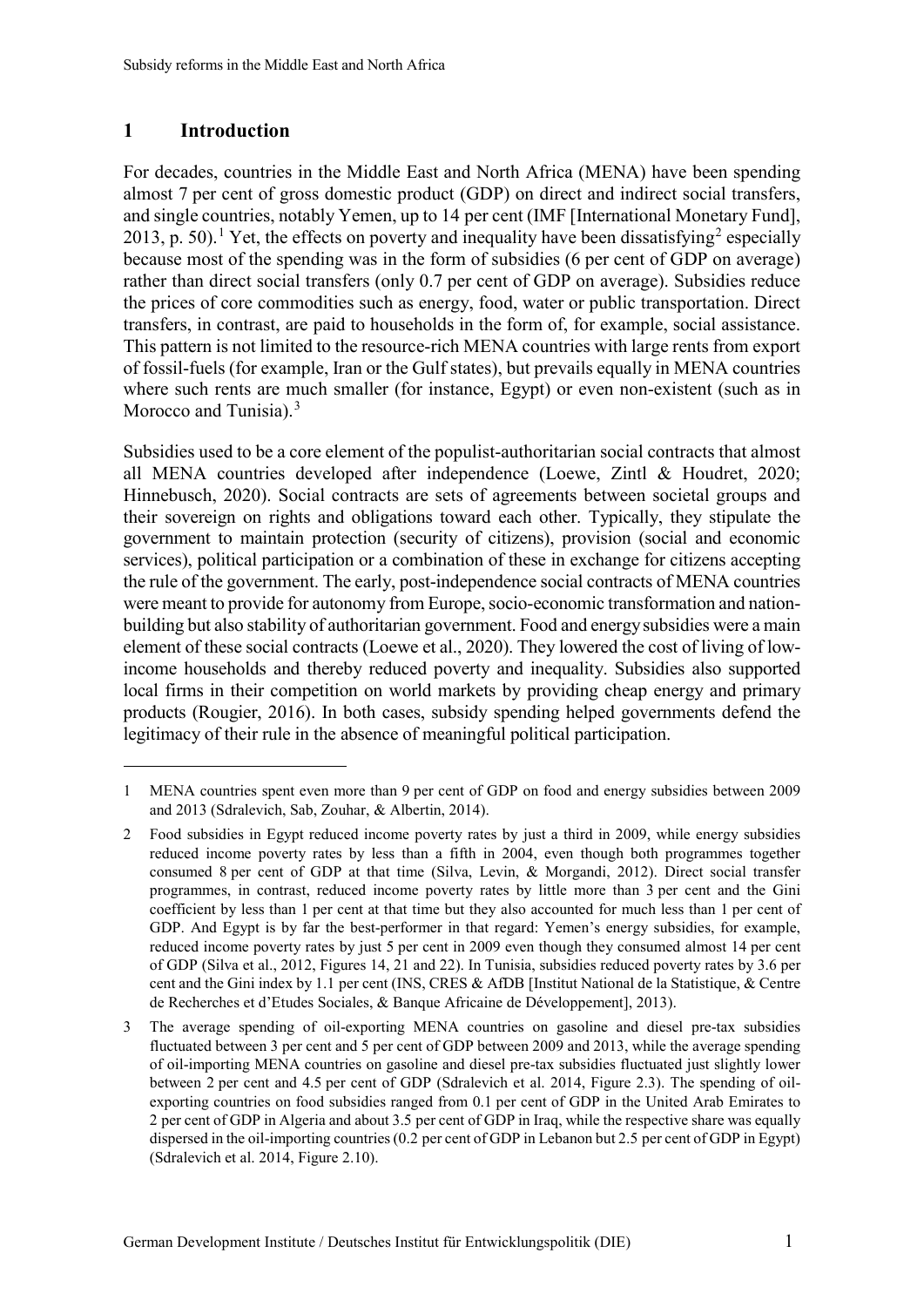Over time, however, subsidies have become a heavy burden for all MENA governments early on for subsidy reform, especially in the poorer countries of the region. These efforts because their rent income has decreased while the number of inhabitants in their countries has continued to rise. In addition, it became evident that subsidies benefit the rich rather than the poor, and incentivise users to consume more food and energy – with negative effects on health, the environment, and employment. International finance institutions (such as the World Bank and the International Monetary Fund (IMF)) therefore started to push were met with resistance because reductions in subsidy spending not only affect low-income households but also middle-class<sup>[4](#page-8-0)</sup> consumers, micro and small businesses, and in some countries also larger companies in energy-intensive sectors (Rentschler, Kornejew & Bazilian, 2017).<sup>5</sup> National rulers were therefore concerned that subsidy reform would delegitimise them, provoke revolt, and ultimately undermine their social contract with citizens. It has only been fairly recently, and under severe fiscal pressure, that several MENA governments have engaged in extensive subsidy-reducing reforms. However, since they have used different reform strategies, it is likely that social contracts were changed in different ways – depending, for example, on the inclusiveness of reform implementation.

 reform strategies and their different impacts on the prevailing social contract is missing. While the role, size, and (socio-economic and environmental) impact of subsidy reform has been widely discussed in the literature, a systematic assessment of the various different

 contracts of these countries, which were quite similar before, have developed in different directions as a result of variations in subsidy reforms. We focus primarily on the pre-2017 in US politics towards the Middle East and the effects of the global COVID-19 pandemic. strategies in their efforts to reduce the likelihood of major social unrest (namely, unrest that In the following paper, we explore the dynamics of subsidy reforms conducted between 2010 and 2017 in three MENA countries: Morocco, Egypt and Iran. We show that the social period since reforms were initiated during that time frame. Although we reflect on policy implications during the post-2017 period, reform outcomes remain volatile due to changes All three governments substantially reduced their subsidy spending, but they used different could threaten their rule). Opposition to reform was present in all three countries, but governments aimed to contain it through different measures. While it is not surprising that social contracts change as a result of such policy interventions, we show that the very different strategies used to reform subsidies can be decisive for the direction in which social contracts develop.

Hence, we explore two questions:

- What have the governments of Morocco, Egypt and Iran done to make reforms pass with as little social unrest as possible?
- What do their respective strategies mean for the transformation of social contracts?

 $\overline{a}$ 

<span id="page-8-0"></span> 4 We use the term "middle-class" in line with the large body of political economy literature even though line but not yet abundant) and by occupation (formal, unlimited employment in white or blue collar jobs) (see, for example, Cammett & Salti, 2016). the concept is still vaguely defined. Here, middle-class is defined by income (notably above the poverty-

<span id="page-8-1"></span> $5<sup>5</sup>$  aluminium, cement, steel and glass even though these sectors were dominated by large (often monopolist) companies (Loewe, 2013b). 5 Egypt, for example, provided particularly generous energy subsidies to energy-intensive sectors such as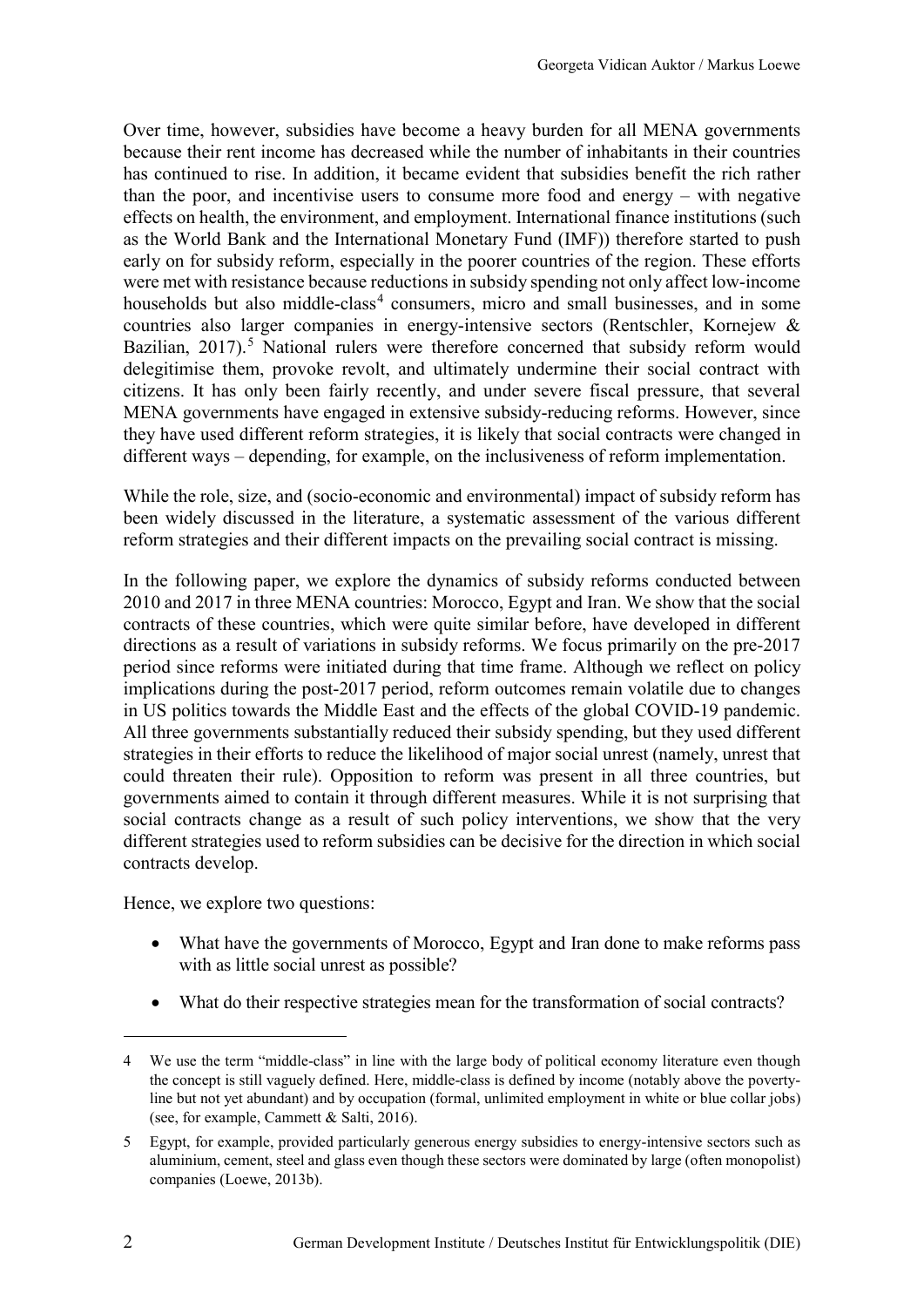and mass media articles. Our assessment draws primarily on academic literature, data from reports, published statistics,

and mass media articles.<br>The comparison of Morocco, Egypt and Iran shows that five strategic options – or combinations of those – can help governments overcome possible challenges to subsidy reform: i) creating awareness and acceptance of the need for reform; ii) initiating a national dialogue on implementation alternatives; iii) setting up mechanisms to compensate potential losers; iv) proving the credibility of governments in their ability to bring reforms to an end; and v) repressing opposition to reforms.

 The three cases show different emphases on these five elements by each focusing differently core of social contracts of MENA countries. It compensated households with a quasi- universal direct cash transfer scheme, which broadened the social basis of the country's contract. It replaced subsidies by far less generous conditional cash transfer programmes, used repression, and legitimised its policy by calling for compliance for the sake of security and national stability. Morocco emphasised *participation* without sacrificing too much of on one of the three types of government deliverables: *protection, provision* and *participation*. The government of Iran focused on *provision*, which had always been at the social contract (at least for a couple of years). The government of Egypt, however, shifted its focus more towards *protection* as the main source of its legitimacy in Egypt's new social the delivery of *provision* in order to preserve (at least) the fundaments of the country's old social contract. Its government established a new conditional cash transfer scheme. Relative to the other two cases, more emphasis was, however, put on raising awareness of the necessity and acceptance of reform, thus strengthening public information, an important element of *participation* (Loewe et al., 2020).

 This paper proceeds as follows: Section 2 presents the definition and framework of analysis by providing implications for the emerging social contracts. of social contracts. Section 3 summarises the literature on subsidies, their strengths and weaknesses, challenges with reform and ways to manage it. Section 4 elaborates on the genesis and size of subsidies in MENA countries and their role in the social contracts. Section 5 examines the reform strategies in the three MENA countries. Section 6 concludes

#### <span id="page-9-0"></span>**2 Social contracts**

 For our research purposes, we define a social contract as the "entirety of explicit or implicit et al., 2020, p. 3). Social contracts add to the legitimacy of governments and allow them to stay in power without excessive use of repression (see Figure 1). Thereby, they create contract (McCandless et al., 2018). agreements between all relevant societal groups and the sovereign (i.e. the government or any other actor in power) defining their rights and obligations towards each other" (Loewe dynamic equilibria in state-society relations and make politics more predictable. But they are often re-negotiated and adapted – for example when the relative power of the contracting parties changes or when one party is disappointed by the results of the existing social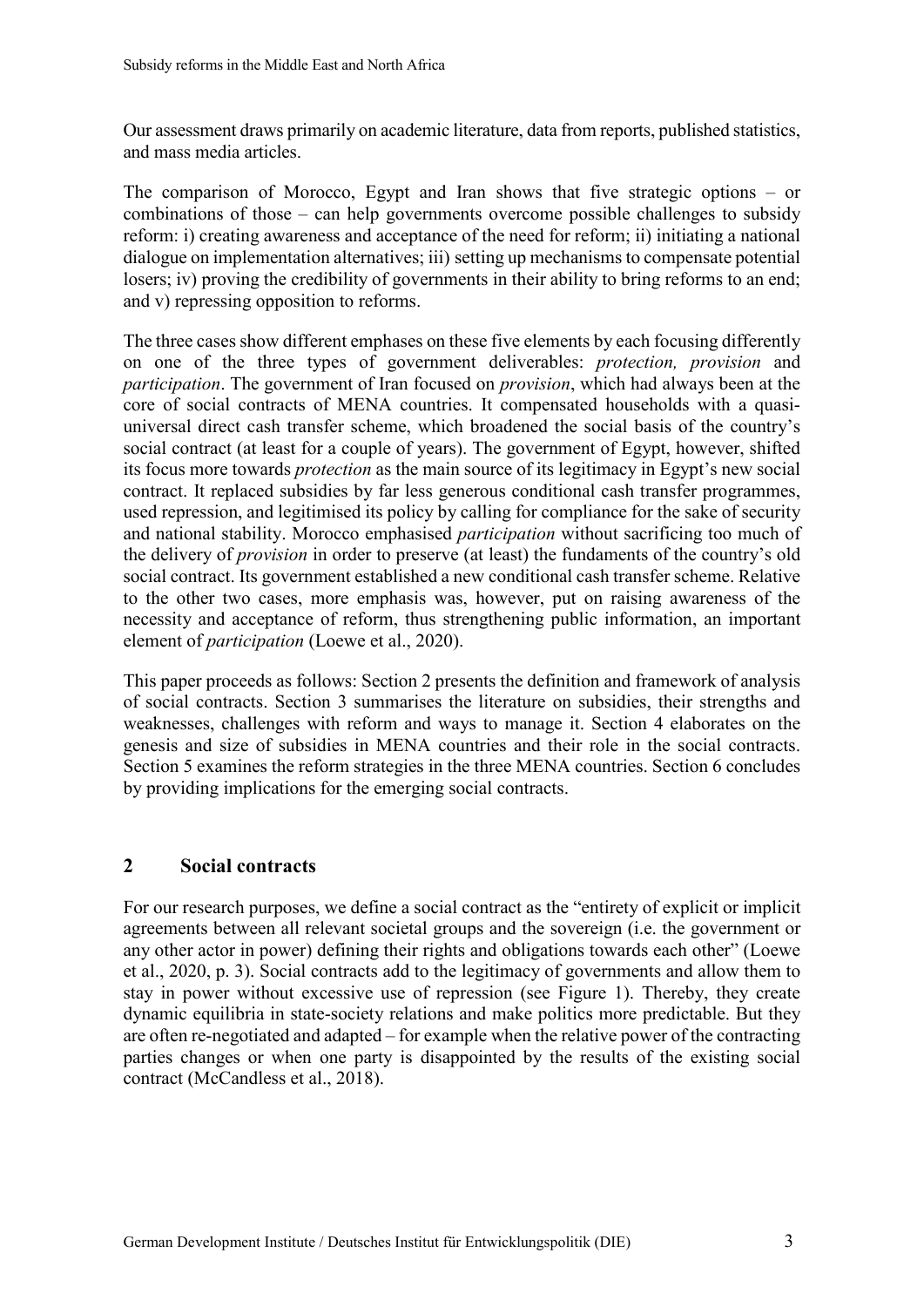<span id="page-10-0"></span>

All countries with effective governments have social contracts but these differ substantially in the rights and obligations that they ascribe to the government and the various societal groups. The government has to deliver one or more of the following three "Ps":

*Protection* (which includes collective security against external threats, individual security against physical threats such as criminal acts, as well as legal security such as the enforcement of human and civil rights);

*Provision* of basic services such as access to resources, infrastructure, social services (for example, health and education), social protection and economic opportunities;

*Participation* of society in political decision-making processes at different levels (see Figure 2).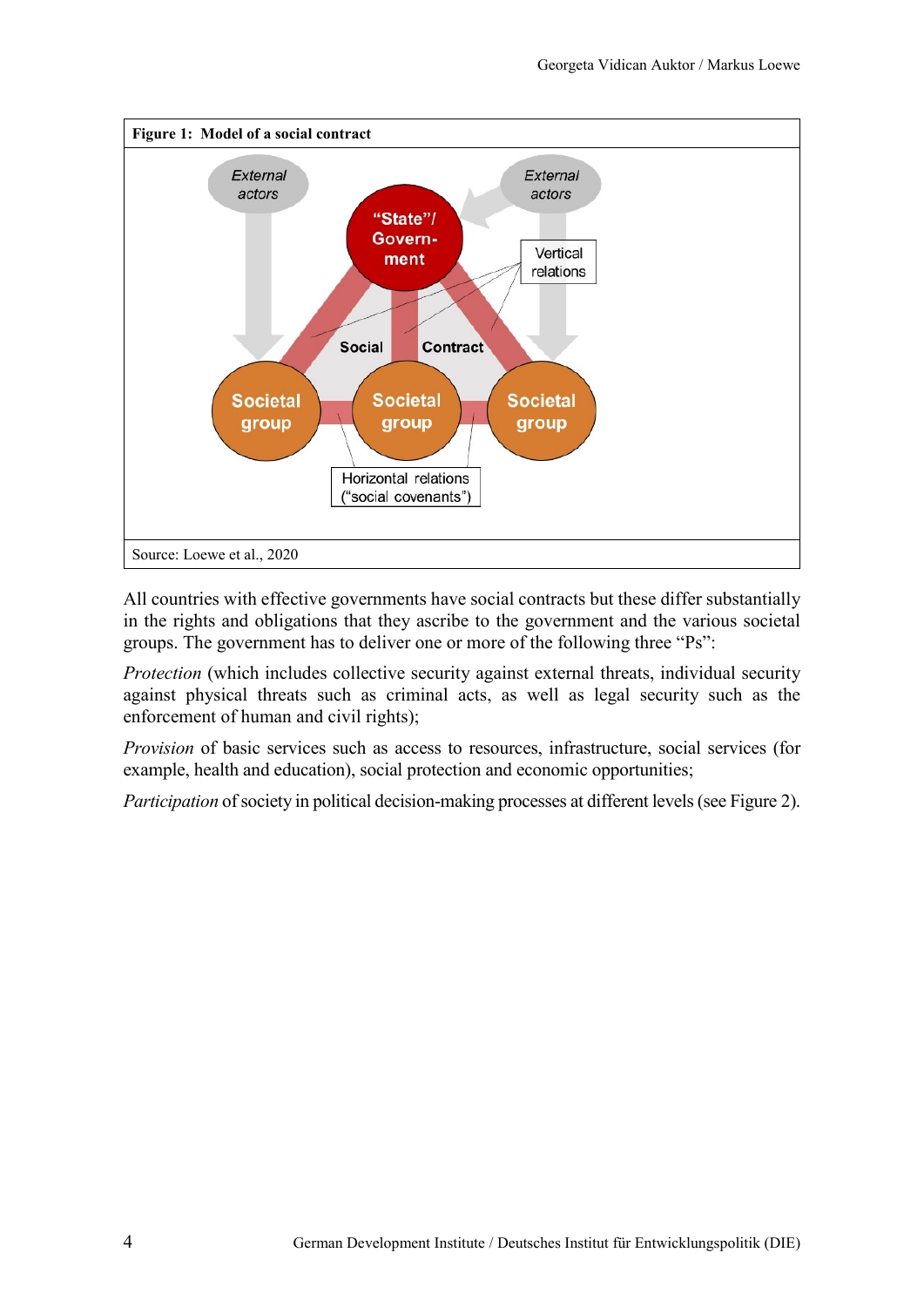<span id="page-11-0"></span>

This creates an incentive for social groups to recognise the incumbent government as legitimate, to pay taxes or other obligations, not just out of fear of oppression.

 Failing to provide any or several of these deliverables leads to societal discontent and political instability known as "state fragility" (Grävingholt, Ziaja & Kreibaum, 2015, p. 1282). In the decades after independence, almost all governments of MENA countries, for example, emphasised protection and provision but neglected participation (Hinnebusch, 2020; Heydemann, 2020).

 However, social contracts are all but static. While their main function is to render the relationship between state and society more predictable, they are renegotiated again and be that social contracts remain more or less as they are, are adapted, or are replaced by new contracting powers (that is, the government and the different societal groups). A distribution of power between the contracting parties; ii) a remarkable change in the preferences of one of the more powerful parties; iii) growing awareness on either side that again in more formal and more informal processes. The result of these renegotiations can ones. Of course, the result always depends on the relative negotiation power of the various fundamental reform of a social contract is thus typically due to i) stark changes in the the existing social contract does not fulfil its expectations, which may lead to revolutions, coups d'état, radical constitutional reforms, or similar (McCandless, 2018).

 After independence, almost all MENA countries had quite similar populist-authoritarian social contracts (Hinnebusch, 2020). Above all, the republics in the region – but successively also the monarchies – legitimised the rule of authoritarian government on the basis of provision and protection. In particular, they provided social benefits for large parts of the population (energy and food subsidies, free health care and education, social housing,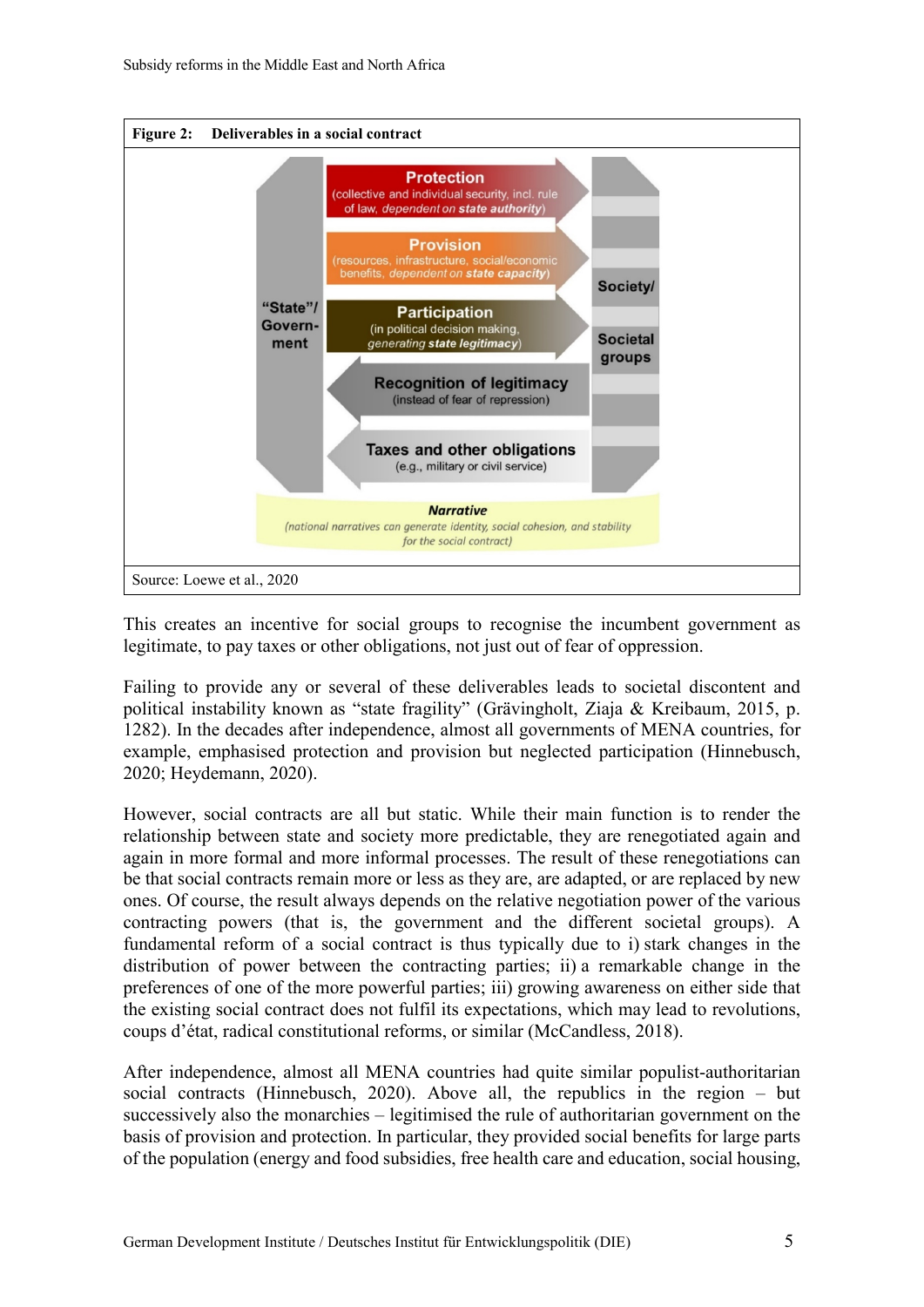jobs in the public sector, public procurement) in order to compensate citizens for their lack of political participation.

 exports, other natural resources, politically motivated transfers from abroad, remittances and other sources such as the Suez Canal rents in the case of Egypt). As a result, when external rent incomes declined while the population in MENA countries continued to grow, MENA governments faced budgetary problems. As a result, more or less all of them started to cut down the provisions stipulated by the existing social contracts, namely social benefits for the societal groups such as the rich and the urban middle classes were kept in place. To a large extent, these benefits were financed by rent income from abroad (from hydrocarbon poor, while transfer programmes (such as energy subsidies) that benefitted more powerful

 The uprisings – which rocked most of the MENA countries from 2010 onwards – can therefore be seen as a protest against the erosion of the previous social contracts: falling social however, the social contracts of MENA countries evolved in different directions. The rest of benefits and higher taxes along with continued low political participation. After the uprisings, this paper is meant to illustrate how these differences result from governments' choice of reform strategies with respect to key policy fields such as social policies/subsidy reforms.

 on the social contracts of MENA countries. Subsequent in-depth research could provide Of course, the COVID19 pandemic brought about yet another change in social, health and other policies and possibly also politics. In the following, however, we ignore these more recent effects because it is still too early to say what effect exactly they have actually had answers to this question.

### <span id="page-12-0"></span> **3 Rationale, effects and challenges to subsidy reform**

Governments have different options to overcome the challenges associated with subsidy reform, which, we argue, distinctly affect the existing social contracts. Before we reflect on this issue, we would like to briefly review the literature on why subsidies are widely used and what economic and social effects they trigger.

### <span id="page-12-1"></span>Goals of subsidies and distortionary effects on the economy

 understanding, a subsidy can also refer to the sale of a product owned by the government government budget because the subsidy causes only opportunity costs (for example, foregone revenues) and is therefore more difficult to detect (IMF, 2013, p. 23). 3.1 Goals of subsidies and distortionary effects on the economy Subsidy estimates vary widely depending on the choice of benchmarks, measurement assumptions, and scope. A subsidy can be defined as the provision of financial support that lowers the actual selling price of a product. By a narrow understanding, this support is an explicit transfer (documented in the government budget) or a tax reduction at any stage in the value chain of a product that enables its producer or trader to sell it cheaper. By a broader (such as oil or gas) at a price that is below the price that the government could achieve elsewhere (for instance, on world markets). This latter case would not show up in the

 Differences also exist in the way subsidies are measured. For energy subsidies, the International Energy Agency (IEA), for instance, uses the price-gap approach by calculating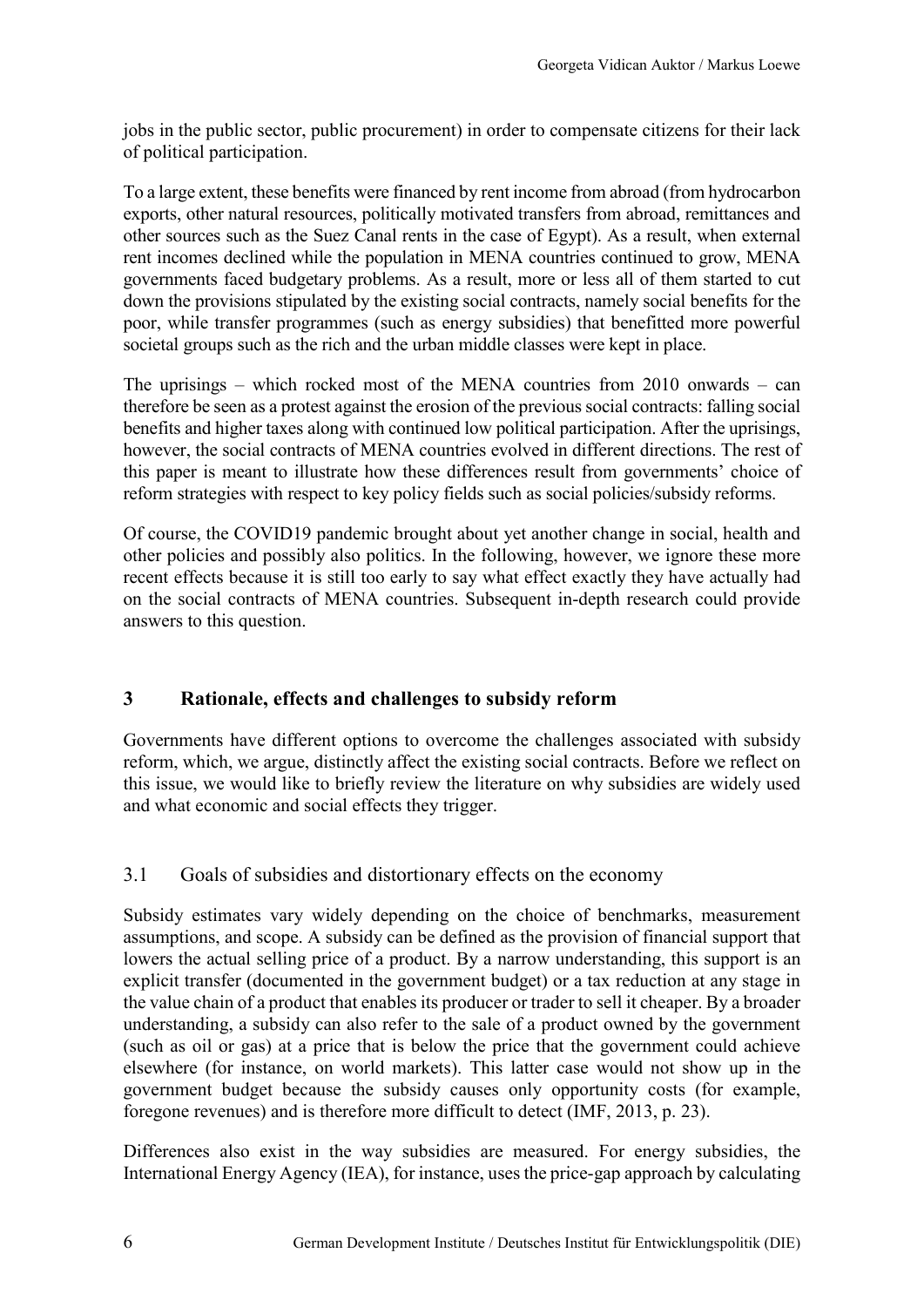cost of externalities) (see Barany & Grigonyte, 2015, for more detail on different the difference between a reference price and the price paid by users. The IMF, which offers the largest database on energy subsidies in developing countries, quantifies "pre-tax" subsidies (that is, the price-gap measure) and the "post-tax subsidies (that is, including the methodologies). None of these approaches is perfect or covers all types of subsidies, a reason why caution is required in interpreting data.

Governments have diverse motives for the provision of subsidies (Rougier, 2016; Victor, 2009):

- To improve households' access to basic commodities (such as energy, high-caloric food);
- to lower the cost of living and thereby reduce poverty and income inequality;
- to incentivise the purchase of goods with positive long-term or external effects;
- to stabilise prices and thereby reduce second-round effects of business cycles specifically during price hikes (for example, energy, food);
- • to enable local industries to compete on world markets (for instance, through access to subsidised energy);
- example, steel); and • to create rents for cronies owning industries that are particularly energy-intensive (for
- to buy legitimacy (social benefits in exchange for lack of political participation).

However, subsidies tend to have unintended negative side effects on the economy (Sovacol, 2017):

- High fiscal burden: Subsidies place heavy pressure on state budgets (Verme & Araar, 2017; Sdralevich et al., 2014), making it difficult to fund other social programmes or productive investments. In Egypt, for example, spending on energy subsidies exceeded that on education and health combined (Sdralevich et al., 2014).
- For instance, in Tunisia, only 12 per cent of government spending on food subsidies benefitted the poorest 16 per cent of the population, while in Egypt, the poorest quintile of the population received 19 per cent of the food subsidies in the period 2008- 2009, while the richest quintile received 21 per cent (Ghoneim, 2012). In Egypt, 86 per cent of gasoline subsidies benefitted the top 20 per cent of all income earners, while only 1 per cent benefitted the bottom 20 per cent (Sarangi, Abu-Ismail, & Arajui, • Limited effects on poverty and inequality: Empirical evidence shows low targeting efficacy and hence only marginal effects on poverty and inequality (at least compared with direct cash and in-kind transfers) (INS, CRES & AfDB, 2013; Loewe, 2013a; Verme & Aaraar, 2017; Couharde & Mouhoud, 2018). The large majority of both energy and food subsidies actually benefit the middle- and higher-income groups much more than the poor (see, for instance, Coady et al., 2010) – mostly because the poor spend a higher share of income on food and energy but far less in absolute terms. 2018).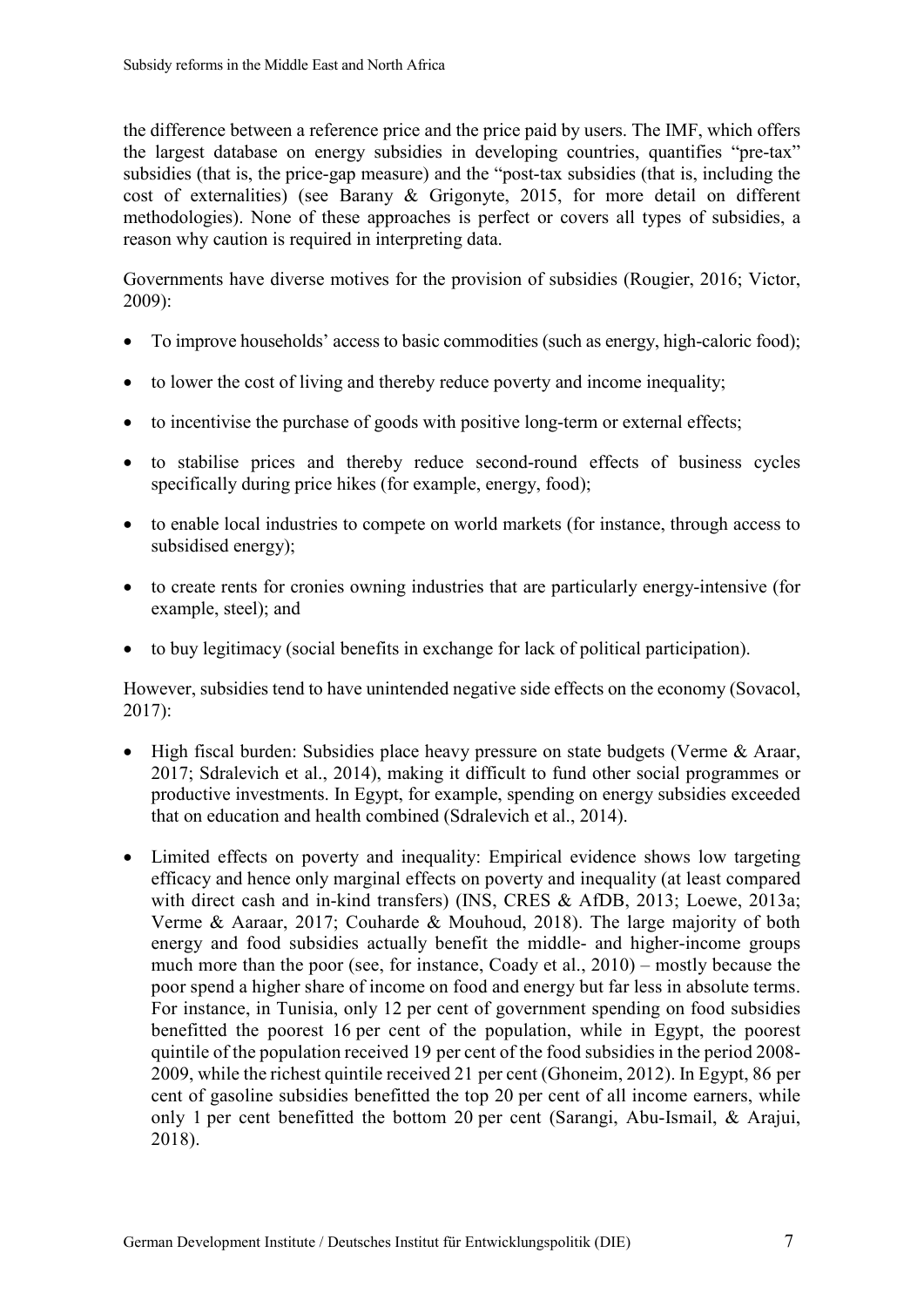- efficiency. In Egypt, some 30 per cent of subsidised food did not reach consumers • Leakages and losses: Subsidy systems also tend to suffer from shortcomings in transfer because subsidised flour or bread got lost somewhere in the distribution system (Blomquist, 2006).
- ways, the comparative advantage for local firms disappears (IMF, 2013, p. 16). • Negative long-term effects on competitiveness: In the short-term, subsidised energy can provide especially capital-intensive firms with advantages over competitors from other countries. But, over time, such advantages can turn into disadvantages (Bauer et al., 2013) mainly because local firms do not feel enough pressure to invest in productivity improvements. Once their competitors find ways to produce in less energy-intensive
- Adverse incentives: Subsidies create adverse incentives in consumption, production, and investment. They discourage investment in energy efficiency and renewable energy. Many companies in the MENA countries prefer energy-intensive over employmentintensive modes of production. While it is unclear to what degree high unemployment rates in the region are due to subsidies, they play at least some role. Energy subsidies also reduce incentives to use and invest in public transportation to reduce individual traffic, or in energy infrastructure to reduce energy losses (El-Katiri & Fattouh, 2017; Sdralevich et al., 2014).
- Katiri, 2013, p. 110). Likewise, food subsidies lead to waste (Capone et al., 2016) and • Over-consumption of the subsidised goods: Energy subsidies raise resource depletion (oil, natural gas, coal) and create negative environmental externalities (IMF, 2013, p. 19). Not surprisingly, the MENA region has the highest energy intensity of economic growth worldwide, which is not an "oil rich country phenomenon alone" (Fattouh & Elincrease the risk of malnutrition and over-nutrition. In Egypt, for example, they have significant effects on child and maternal overweight in urban areas because mainly highcaloric items are subsidised (bread, flour, sugar, oil) (Ecker, Al-Riffai, Breisinger, & El-Batrawy, 2016).
- <span id="page-14-0"></span>• Lastly, subsidies create incentives for the large-scale smuggling of fuel to countries with higher energy prices (El-Katiri & Fattouh, 2017).

### 3.2 Challenges to reform and how to address them

 Acknowledging the manifold negative effects of subsidies on the economy and society raises the question of why governments – particularly in the MENA region – have continued paying them for decades. Literature argues that removal is an extremely challenging task from a political economy perspective for three main reasons.

 and for regime survival (Inchauste & Victor, 2017; Lockwood, 2014). First, the existence of subsidy-regimes creates lock-in for governments. Many of them have built up these schemes not only to support vulnerable households or firms but also to buy legitimacy. The removal of subsidies can therefore be a risk for social and political stability

Second, many countries lack the administrative capacity needed to set up compensation mechanisms for the losers of reform. Very few low- and middle-income countries have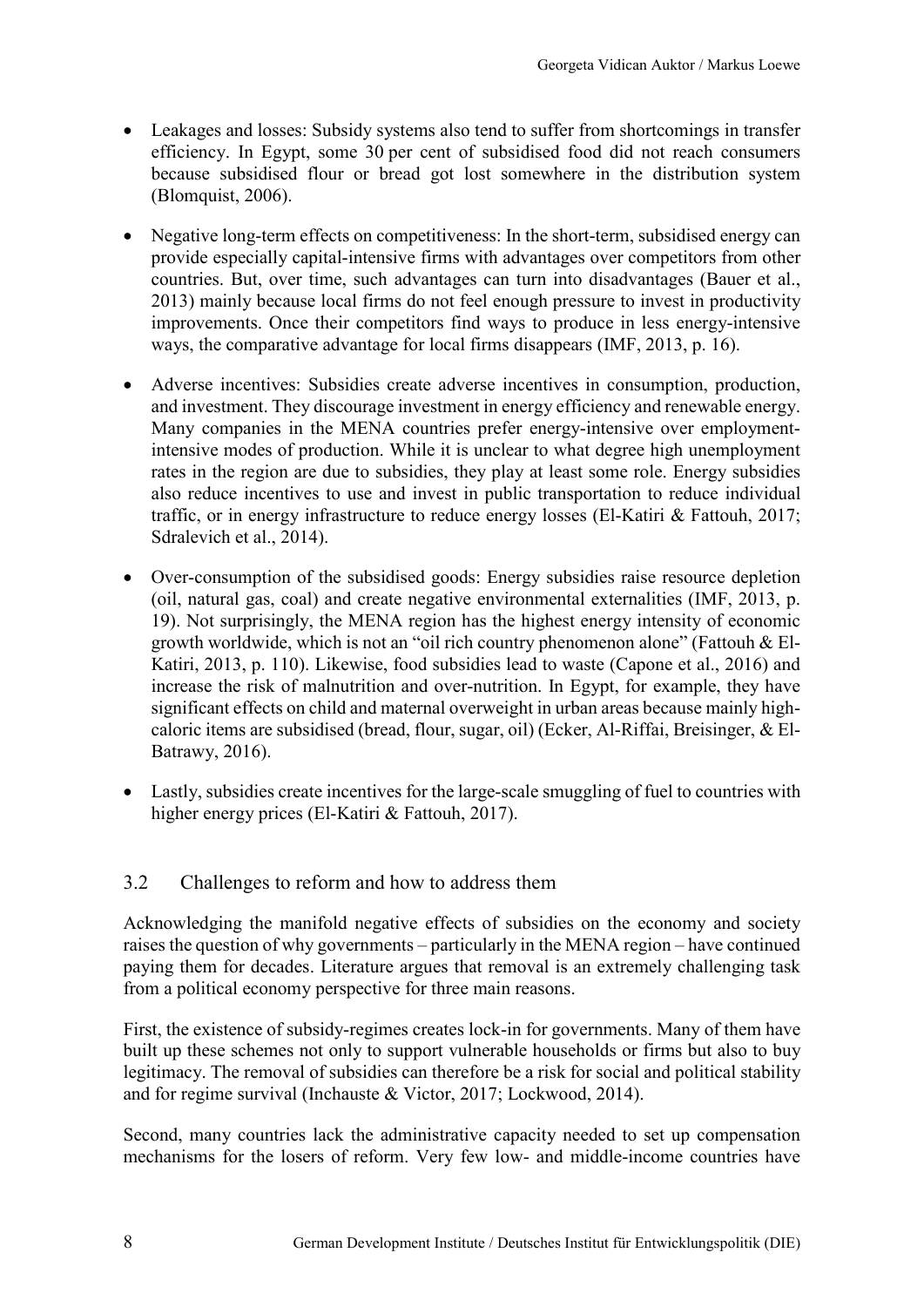social transfer schemes with efficient targeting mechanisms (Inchauste & Victor, 2017), one of the reasons why subsidy schemes have been so popular in MENA countries in the past.

 As a result, they are often against reform, even if it harms them only marginally (IMF, 2013, p. 23). Third, many citizens are not even aware of the many problems associated with subsidies.

Reform would require policymakers to overcome these challenges. Drawing on existing literature, we argue, that the following elements contribute to addressing the challenges of subsidy reform. Each of them addresses one or more of these three challenges.

 *Information:* The government can run public information campaigns in the media to *create*  groups; and iii) inform at an early stage on the rationale, goals, design, and possible effects *awareness and acceptance of the need for reform*: i) sensitise the population on problems associated with subsidies; ii) explain that in the long-run reform is better for all societal of the implementation strategy, to make subsidy reform acceptable to all relevant segments of the state and the society (Worley, Bryan Pasquier, & Canpolat, 2018).

 interest groups" (Karshenas, Moghadam, & Alami, 2014, p. 726) i) on the weaknesses of the existing subsidy schemes; ii) on possible ways to reconcile the interests of the various social groups and identify an acceptable compromise; and iii) on different options of reform *Dialogue:* The government can initiate a "social dialogue between and among different implementation (in terms of speed, sequencing and so on) (IISD [International Institute for Sustainable Development], 2013).

 allocative efficiency and distributive justice. However, their targeting efficiency and equity depends highly on the targeting criteria and can be, in extreme cases, even worse than the smaller budgets than universal subsidy or universal direct cash transfer schemes for the same *Compensation:* The government can set up compensatory mechanisms to mitigate at least part of the losses that some social groups may suffer from subsidy cuts (Clements et al., 2013; IISD, 2013). These mechanisms can, for example, be in the form of targeted or universal direct cash transfer programmes, extension of public health or education services, or increase in the minimum or average wage levels, each having advantages and disadvantages. Direct cash transfers tend to fare better on average than subsidies in terms of targeting efficiency of food subsidies. In theory, targeted cash transfer programmes need achievements in terms of poverty or inequality reduction because they pay out benefits to the target population only. In practice, however, identifying target group members is extremely difficult in countries with large informal sectors and, hence, causes either very high costs or targeting errors. All targeted cash transfer schemes in the MENA countries allocate high shares of their budget to non-poor households, including the richest quintiles. In addition, the targeting process opens a door to corruption. Governments might therefore consider setting up universal direct cash transfer schemes instead, which have large errors of inclusion but small errors of exclusion and progressive effects on income distribution. Investment in education, health or infrastructure can have positive long-term effects on social and economic development but bears the risk that some parts of the vulnerable population will not benefit.

 their own credibility of being willing and able to implement reforms in order to convey that *Government commitment:* Governments can use various different measures to strengthen resistance is futile (Kyle, 2018). Of course, it is difficult to assess a government's level of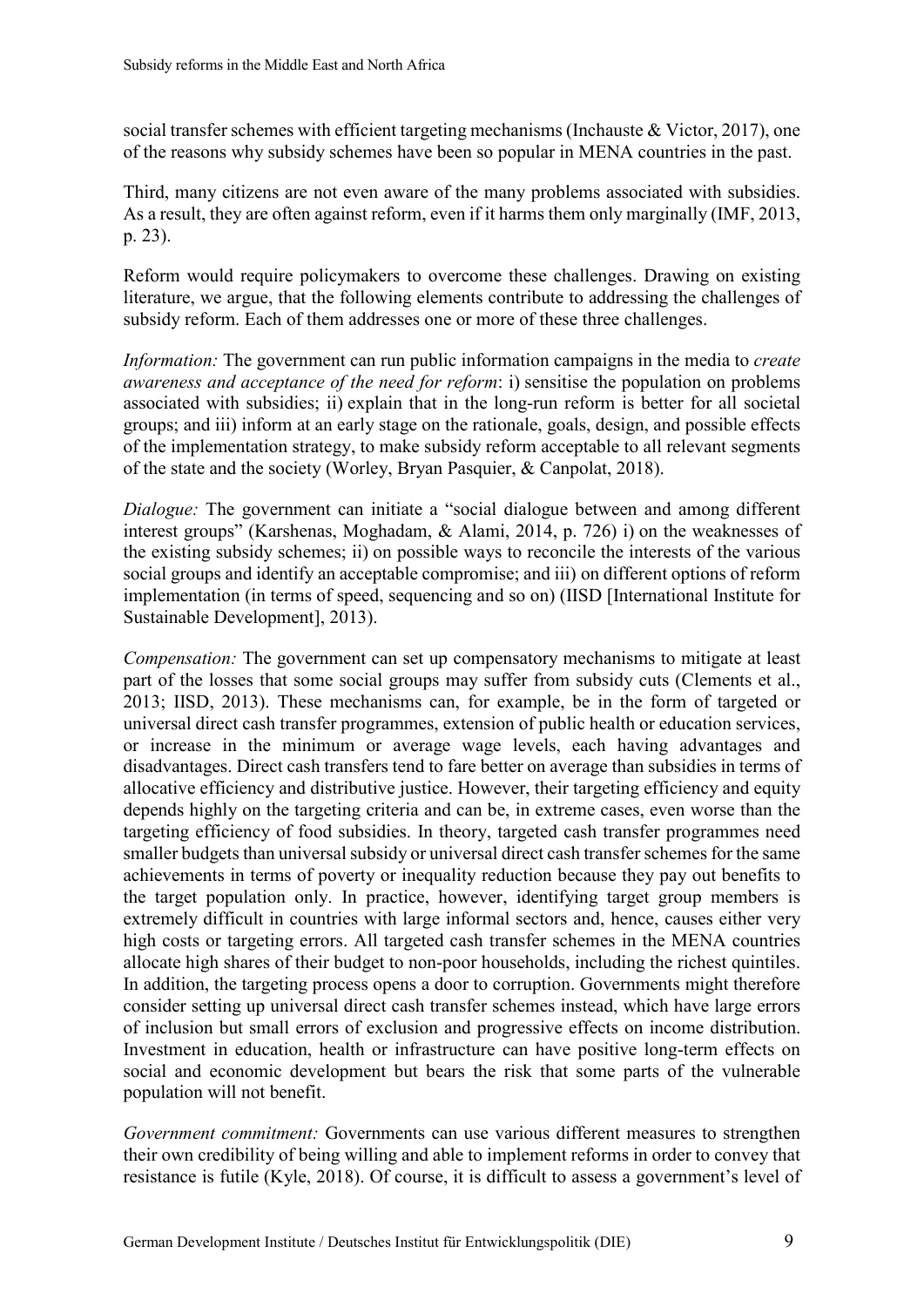commitment becomes obvious if willingness to implement reforms comes with risks for commitment when resistance to reform is suppressed (see below). But the government's regime survival, for example if the government proceeds with reform despite country-wide protests or if it connects its own destiny with the reform.

 *Repression:* Governments can, of course, also repress opposition to reform through verbal expressions, legal restrictions or police/military action. In many cases, the threat of force suffices to hold back reform opponents (Moerenhout, 2018).

<span id="page-16-0"></span>As we will see in the next section, how these strategies are used and emphasised to manage the reform process affect the social contract of a country in different ways.

### **4 Subsidies in the MENA**

 an integral part of the social contracts. Below we provide a short overview of their genesis and role as well as a snapshot of the scale of subsidies across the region. Subsidy schemes in the MENA region have a long and convoluted history and have become

#### <span id="page-16-1"></span> $41$ Genesis and role

The first subsidy schemes in the MENA emerged during and after World War II. Subsidies were initially meant to stabilise local consumer prices at a time when world market prices fluctuated heavily (Gutner, 1999; Schewe, 2017). Motives changed during the 1950s when populist-authoritarian leaders seized power in most Arab republics. They promised autonomy from Europe and socio-economic progress to back nation-building, stabilise their autocratic rule, and transform feudalistic societies. As a result, they established social contracts that built on the provision of social benefits to citizens (including subsidies on energy, food, water, public transportation and housing, as well as employment in the public sector) as compensation for limited political participation. These policies became so popular that the more conservative monarchies in the region felt the need to establish their own rent redistribution schemes (Hertog, 2017; Rougier, 2016; Vidican 2014).

 priorities changed. In contrast, direct cash transfer schemes typically required skills in targeting and did not allow for quick changes in policy focus. During the 1960s and 1970s, the subsidy systems grew significantly in scope and scale. They were increasingly seen as a cornerstone of the social contract between state and society. At the end of the 1970s, MENA governments subsidised some or all of the following: bread, wheat, sugar, tea, cooking oil, milk for children, medicine, electricity, local transportation, light oil, meat, fish, chicken, rice, beans, lentils, soap, housing, petrol, diesel and inland transportation. Governments preferred to use subsidies because of their ease to administer, availability to the entire population, and flexibility in case policy

The rise in subsidy spending has been enabled by the steep rise in external rent incomes from different sources, including, among others, exports of energy and natural resources, international traffic (such as Suez Canal user fees), tourism and budget transfers (for example, development aid provided by international and Western donors) (Escribano, 2013; Heydemann, 2007; Kamrava, 2014).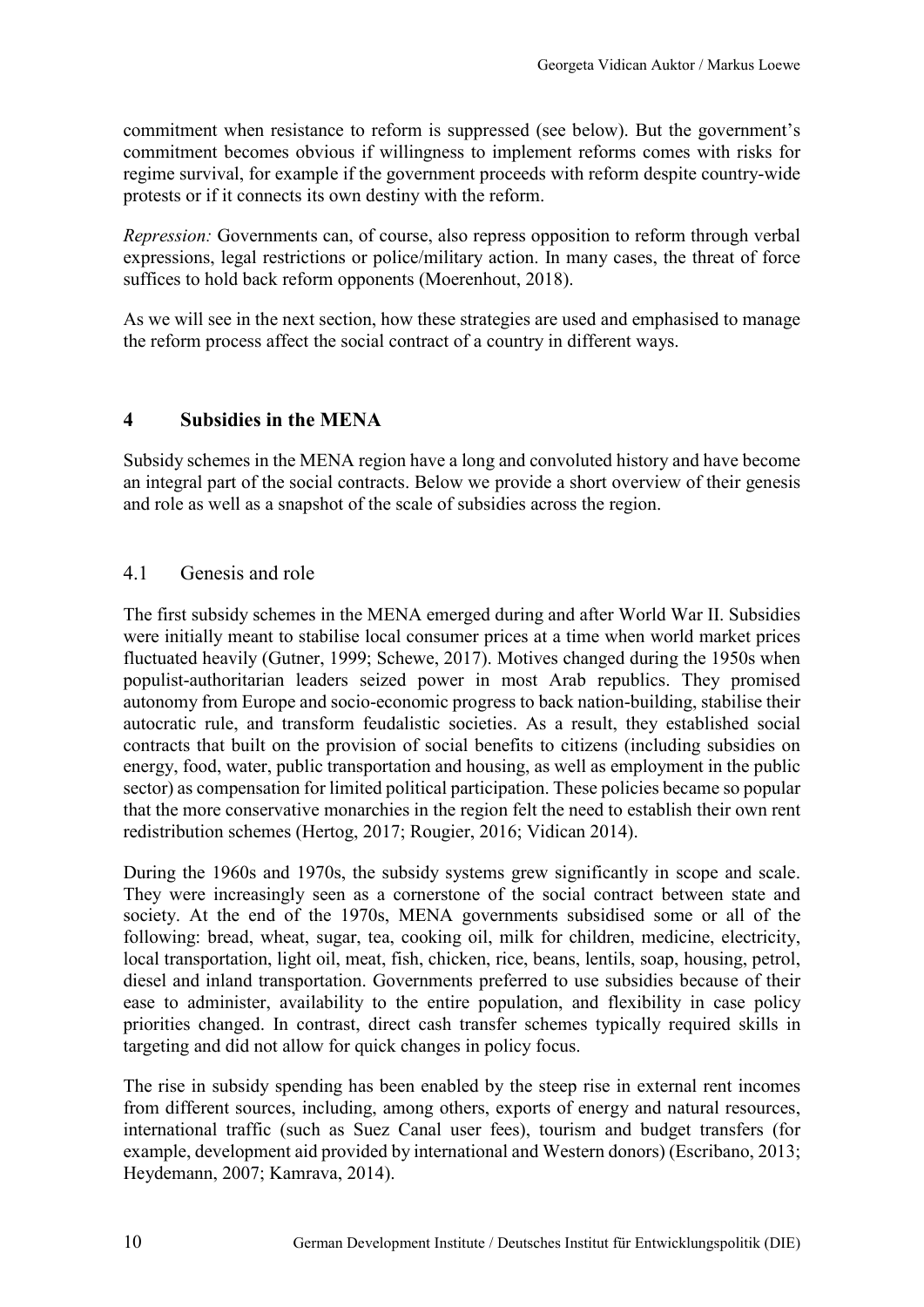Some MENA countries already tried to reduce subsidies in the late 1970s, especially under external pressure from the IMF or the World Bank. However, in response to domestic opposition, most of these initiatives were subsequently reversed. In 1977, for example, Egypt's government decided to cut subsidies on white bread and flour and to eliminate all subsidies on rice, cooking oil, gasoline and cigarettes. This step was in contrast to President Sadat's earlier promise to provide prosperity for all, and hence provoked riots led by public sector workers and students. To restore stability, the President reinstated the subsidies and even extended the system to additional products (Gutner, 1999; Jain, 2014).<sup>6</sup>

### <span id="page-17-0"></span>4.2 Scale

 $\overline{a}$ 

 worldwide (Sdralevich et al., 2014). Altogether, MENA countries spent USD 258 billion on budget basis) representing 9.3 per cent of regional GDP, or 24 per cent of total government spending (IMF, 2013).<sup>7</sup> Egypt, for example, spent at least 9.5 per cent of GDP in 2013 on energy, food, water and medicine subsidies according to Abdalla & Al Shawarby (2017), while the IMF (2013) estimated that its spending on explicit energy subsidies alone (that is, not even including tax reductions or food subsidies) was 11 per cent of GDP in 2011. Yemen spent more than 14 per cent of GDP on subsidies in several years. Saudi Arabia, Algeria, Iran and Iraq spent between 10 per cent and 13 per cent of GDP on explicit energy subsidies in 2011 (IMF, 2013, p. 50). In 2011, the MENA region accounted for about half of all energy subsidy spending food and energy subsidies (both consumption and production subsidies on a pre-tax, on-

 Most MENA countries spent much more on energy subsidies (4.5 per cent of their respective 2012, p. 48). 50 per cent of all energy subsidies were paid on petroleum products, 23 per cent on natural gas, and 26 per cent on electricity (Sdralevich et al., 2014). In some example, spent up to 8 per cent of its GDP on food subsidies during the 1970s (Abdalla & Al-Shawarby, 2017) but only 2 per cent in 2011 (Sdralevich et al., 2014, p. 11), while Iraq still spent 5.5 per cent of GDP in 2011 (Silva et al., 2012, p. 48). GDP on unweighted average) than on food subsidies (1.1 per cent) in 2011 (Silva et al., countries, food subsidies had played a much more important role in the past. Egypt, for

 In contrast, by 2011, MENA countries spent, on average, less than 1 per cent of their p. 239). respective GDPs on direct cash and in-kind transfer schemes, and the targeting of these schemes was highly problematic. In some MENA countries, even direct cash transfer programmes benefitted high and middle-income people more than the poor (Loewe, 2010,

Recent figures on total subsidy spending are difficult to come by, but they have probably declined since 2011, especially for fossil fuels. Globally, governments spent USD 260 billion on fossil-fuel consumption subsidies in 2016, which was much less than in 2014, when they spent USD 455 billion (IEA [International Energy Agency], 2017). Yet, MENA

<span id="page-17-1"></span> 6 The very same reaction was also the initial reflex of other MENA governments in response to the popular protests from 2010-2011 (Schlumberger, 2021).

<span id="page-17-2"></span> $7\phantom{.0}$  only 7 per cent of their respective GDP (Silva et al., 2012). The difference is probably largely due to countries with a high GDP such as Saudi Arabia spending disproportionally much on subsidies. In 2011, the unweighted average of MENA countries' spending on food, energy and water subsidies was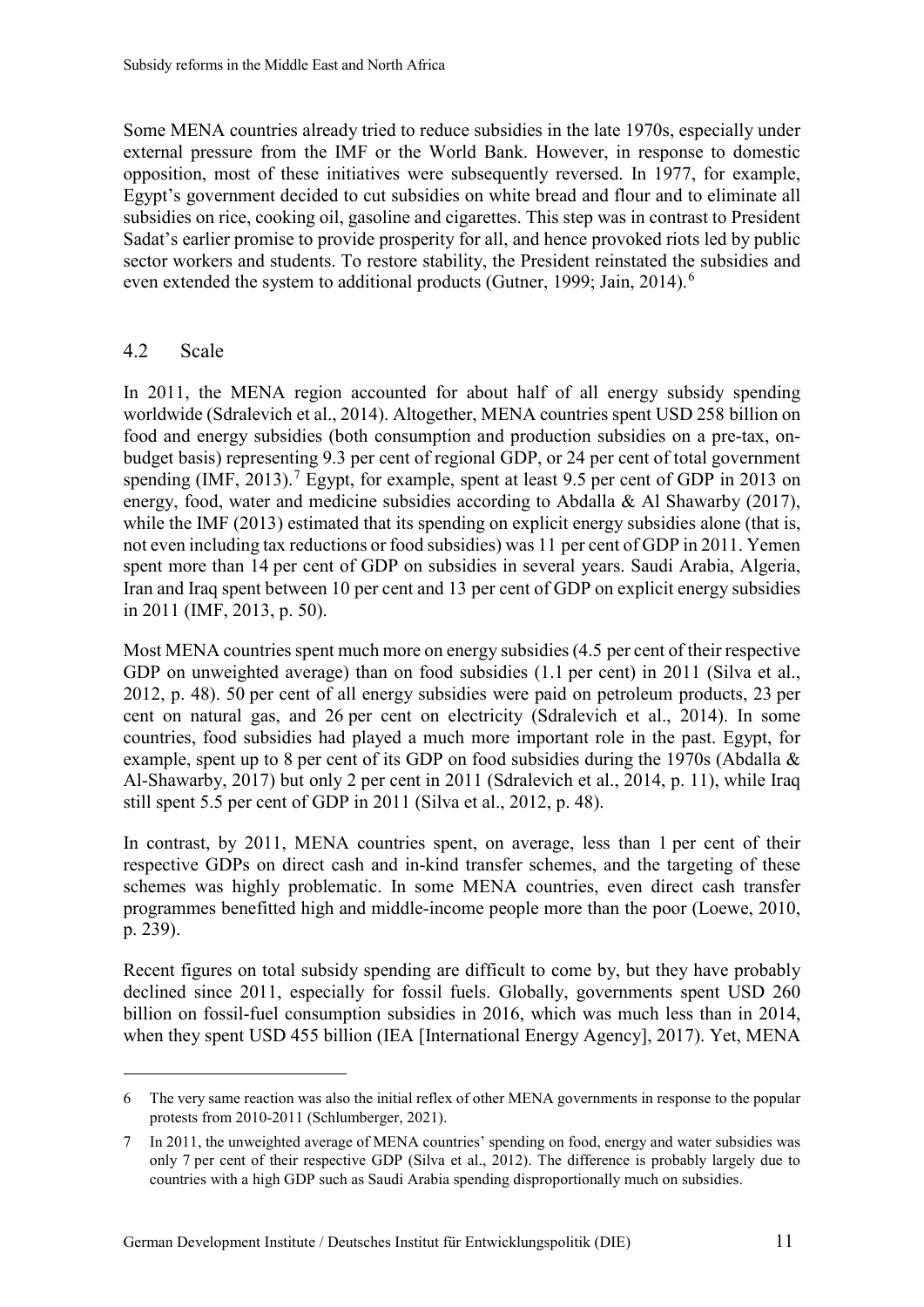countries still accounted for about 48 per cent of these expenditures. Further, these figures cover only explicit subsidies paid on the production and purchase of energy products but not the free or price-reduced provision of government-owned resources (for example, raw oil in energy production).

#### <span id="page-18-0"></span>**5 Subsidy reform in Morocco, Egypt and Iran**

 Since the mid-2000s, policymakers in the MENA countries have been discussing more intensively the need to reform subsidy schemes, mainly due to:

- • Strong fluctuations in food and energy prices during the economic crises from 2007 to 2009;
- growing budgetary problems due partly to high subsides but also increasing expenditures in other fields, misuse of government money, and insufficient domestic resource mobilisation through taxes and fees; and
- pressure exerted by foreign donors on MENA governments to rationalise their spending.

 After 2010, several countries – especially Iran, Egypt, Jordan, Morocco and the United Arab Emirates – took major steps towards reforming subsidies. The vulnerable political landscape after the Arab Spring uprisings and the fact that these reforms were, and are, ongoing in spite of omnipresent challenges, lead us to explore some of these cases in more detail. We focus here on Morocco, Egypt, and Iran, because of the following:

- Reforms in these three countries are more advanced;
- • their governments have been able to promote reforms fairly quickly and provoked only governments – at least until recently; low- and medium-scale protests that did not constitute a real challenge to the rule of
- • but the three countries followed different reform pathways, likely to result in different manifestations of the new social contracts.

 conditions of reform were similar in these countries, a reason why we can still compare and Even if reforms started at different points in time, the political and economic framework contrast their strategies and outcomes.

 governments done to make reforms pass with as little social unrest as possible? And: Our lines of inquiry are therefore orientated on two questions: i) What have these countries' ii) What do their respective strategies mean for the transformation of social contracts?

We argue that the government of Morocco implemented subsidy reforms in the least disruptive way, which helped to preserve at least part of the country's existing social contract (as part of a strategy of so-called "authoritarian upgrading"). It did so by allowing for some more political *participation* (at least at the communal level) and by shifting in terms of *provision* somewhat from universal subsidies to more targeted direct transfers. The government of Egypt followed a less cautious path, transforming the country's social contract from a "provision pact" to a "protection pact" where the government's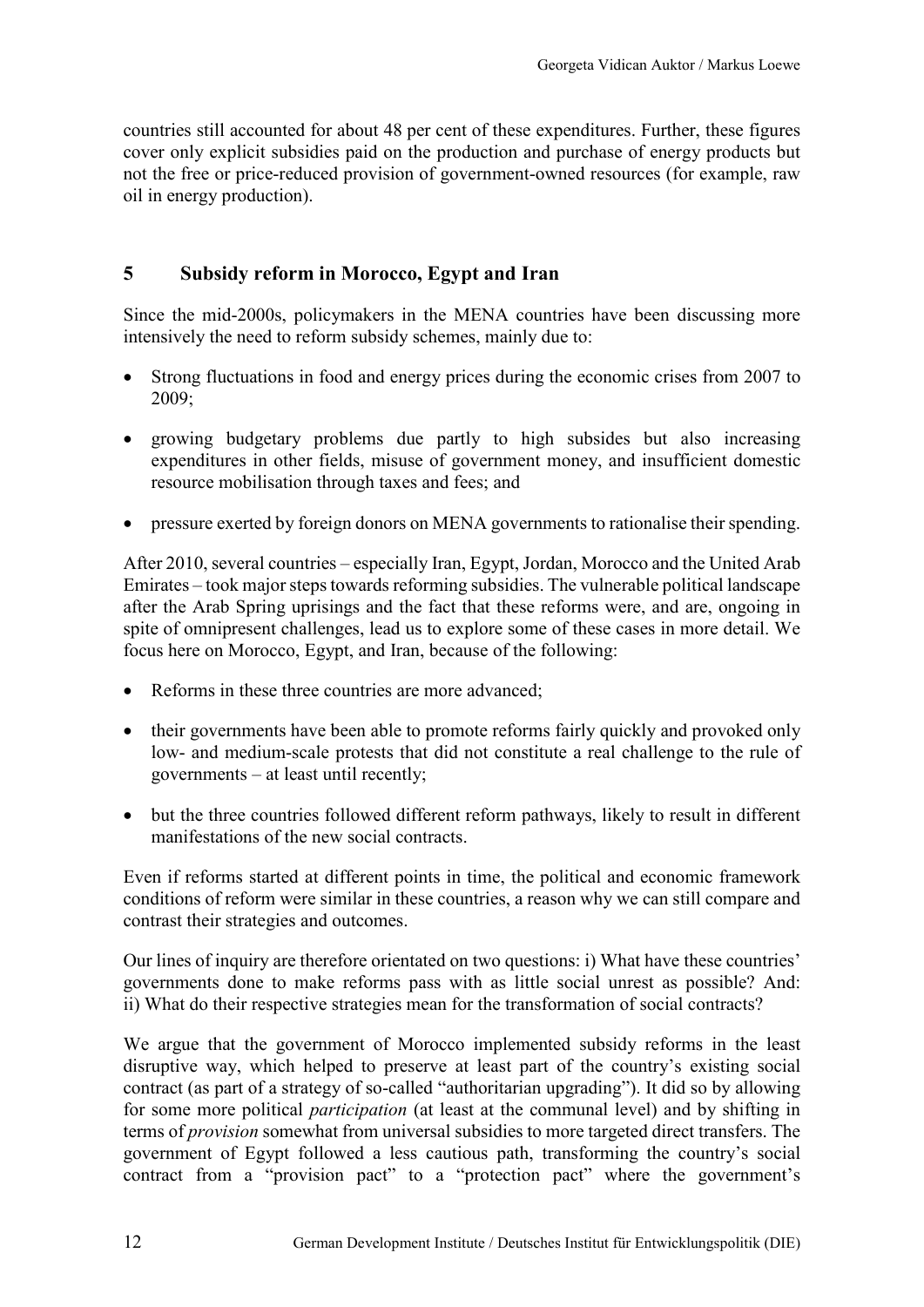government of Iran, in contrast, refocused on provision. It tried to make subsidy reforms responsibility towards society is increasingly narrowed to delivery of individual and collective security rather than social and economic benefits for everybody in society. The widely acceptable for large parts of society, thereby preserving some of the essence of the country's previous social contract. Yet, the resulting social contract was more egalitarian, as subsidies were not replaced by a targeted but by a quasi-universal direct social transfer scheme. We discuss these implications in more detail in Section 6 after examining below each reform strategy in detail.

#### <span id="page-19-0"></span> $5<sub>1</sub>$ Morocco

 $\overline{a}$ 

 Morocco imported 90-95 per cent of its energy resources in the past (MEME [Moroccan pressure on the government's budget. In 2012, Morocco's subsidy bill peaked at 6.6 per Energy prices have always been higher in Morocco than in other MENA countries. Nevertheless, its fuel subsidy budget increased tenfold during the 2000s (Achy, 2012). As Ministry of Energy, Mining and Environment], 2011), subsidies have continued to put cent of GDP, higher than its spending on investment or its combined spending on education and health (Verme, El-Massnaoui, & Araar, 2014).

 Therefore, in 2012, the Moroccan government began a systematic process of reforming subsidies, the goal being to dismantle the subsidy regime fully by 2017 (Verme et al., 2014). By 2021, all subsidies had been removed except those on liquefied petroleum gas (LPG, typically butane gas used for cooking and heating), flour, sugar and water, which are primarily consumed by low-income groups.

 In 2013, a new pricing system was put in place for gasoline, diesel, and fuel oil, allowing gasoline prices increased by 20 per cent, diesel by 14 per cent and fuel oil by 27 per cent (see Table 1).<sup>[8](#page-19-1)</sup> Electricity prices were also increased by 3 to 5 per cent except for those consuming less than 100 kW per month (Merrill, Bassi, Bridle, & Christensen , 2015). This decision reduced subsidies by almost 2 per cent of GDP and lowered the fiscal deficit to 6 per cent of GDP (from 7.3 per cent in 2012) (Merrill et al., 2015). local prices to rise with price changes on world markets (Verme & Araar, 2017). As a result, (Sdralevich et al., 2014, p. 45). By 2015, subsidies for these products were removed entirely

 By 2019, the share of subsidies in GDP had dropped to 1.6 per cent (IMF, 2019) and the government of Morocco continued – even during the COVID-19 pandemic – to bring this figure further down ("Maroc", 25 October 2020).

The increase in prices was, however, not followed by major opposition from consumer groups. The fact that world energy and food prices were comparatively low during the reform phase was beneficial in reducing the impact on consumers. More importantly, price increases were introduced only gradually following an extensive communication strategy

<span id="page-19-1"></span> 8 Fuel oil used for electricity generation was also included in this price indexation system; related subsidies were replaced by a direct lump-sum transfer to the national utility for three years (2014-2017) (Verme  $\&$ Araar, 2017, p. 103).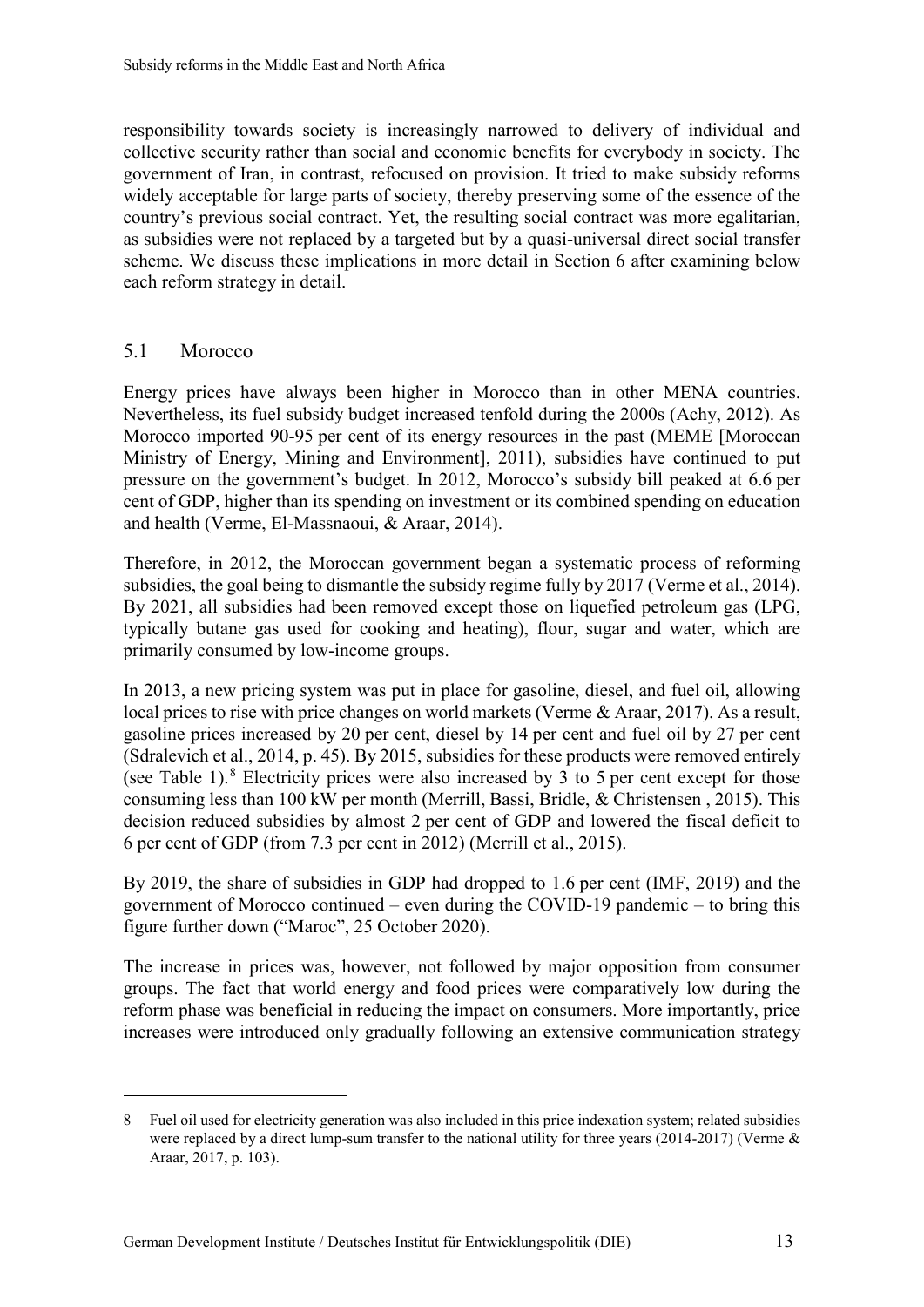and stakeholder dialogue (see below).<sup>[9](#page-20-1)</sup> Moreover, to minimise the impact on vulnerable groups, the reform left out prices for LPG consumed mostly by (poor) households and by the agriculture sector (a strategic source of income and employment for Morocco), and for sugar and flour (Royaume du Maroc, Cour de Comptes, 2014).

 itself time to identify optimal compensation mechanisms*.* Estimates show that if LPG prices increase by 30 per cent, poverty rates are likely to increase by 9 per cent (Verme & El- be significant. Further, reform was implemented at a time when Morocco also invested heavily in renewable energy as a way to reduce its dependence on imported fossil-fuels and As such, while Morocco (along with Jordan and Mexico) remains among the countries with the lowest LPG prices worldwide (Gittleson, 2012), the government was successful in achieving acceptance for reform, protecting the poor, avoiding social backlash, and buying Massnaoui, 2015) and the impact on small industrial producers and farmers is also likely to its vulnerability to changes in world energy prices (Vidican Auktor, 2017). Expanding the use of energy efficiency instruments (a key component of Morocco's new energy strategy) also contributed to reducing energy consumption and financial burden on consumers.

<span id="page-20-0"></span>

| Table 1:<br>The reform of energy subsidies in Morocco                             |                             |                                |                                                                             |                            |  |  |
|-----------------------------------------------------------------------------------|-----------------------------|--------------------------------|-----------------------------------------------------------------------------|----------------------------|--|--|
|                                                                                   | 2012                        | 2013                           | 2014                                                                        | 2015                       |  |  |
|                                                                                   | Price increase              | Partial<br>indexation          | Complete<br>indexation                                                      | <b>Complete indexation</b> |  |  |
| Government<br>spending on energy<br>subsidies as a<br>percentage of GDP           | 6.5                         | 4.6                            | 3.5                                                                         | 1.4                        |  |  |
| Gasoline                                                                          | $+2$ dirham/litre<br>(DH/L) | Subsidy fixed at<br>$0.8$ DH/L | Subsidy<br>eliminated                                                       | Subsidy eliminated         |  |  |
| Diesel                                                                            | $+1$ DH/L                   | Subsidy fixed at<br>$2.6$ DH/L | Partial indexation                                                          |                            |  |  |
| Fuel oil (N2)                                                                     | $+988$ DH/L                 | Subsidy fixed at<br>930 DH/L   | Subsidy<br>eliminated                                                       |                            |  |  |
| Fuel oil for<br>electricity<br>generation                                         |                             |                                | Subsidy<br>eliminated $+$<br>compensation<br>directly to utility<br>company |                            |  |  |
| Source: Adapted from the Moroccan Ministry of the Economy and Finance, 2016, p. 8 |                             |                                |                                                                             |                            |  |  |

government commitment. Repression played a limited role in Morocco. government commitment. Repression played a limited role in Morocco.<br>
A gradual approach is desirable when large price increases are needed (Coady, Parry, Sears, & Shang, Aside from the gradual implementation of reform and the systematic alignment with other reforms in the energy sector, the following aspects may also have contributed to the population's acceptance of higher prices: i) extensive information; ii) dialogue with selected representatives of society; iii) compensation for those affected by higher prices; and iv)

 $\overline{a}$ 

<span id="page-20-1"></span><sup>2017),</sup> avoiding overburdening the population. 9<br>14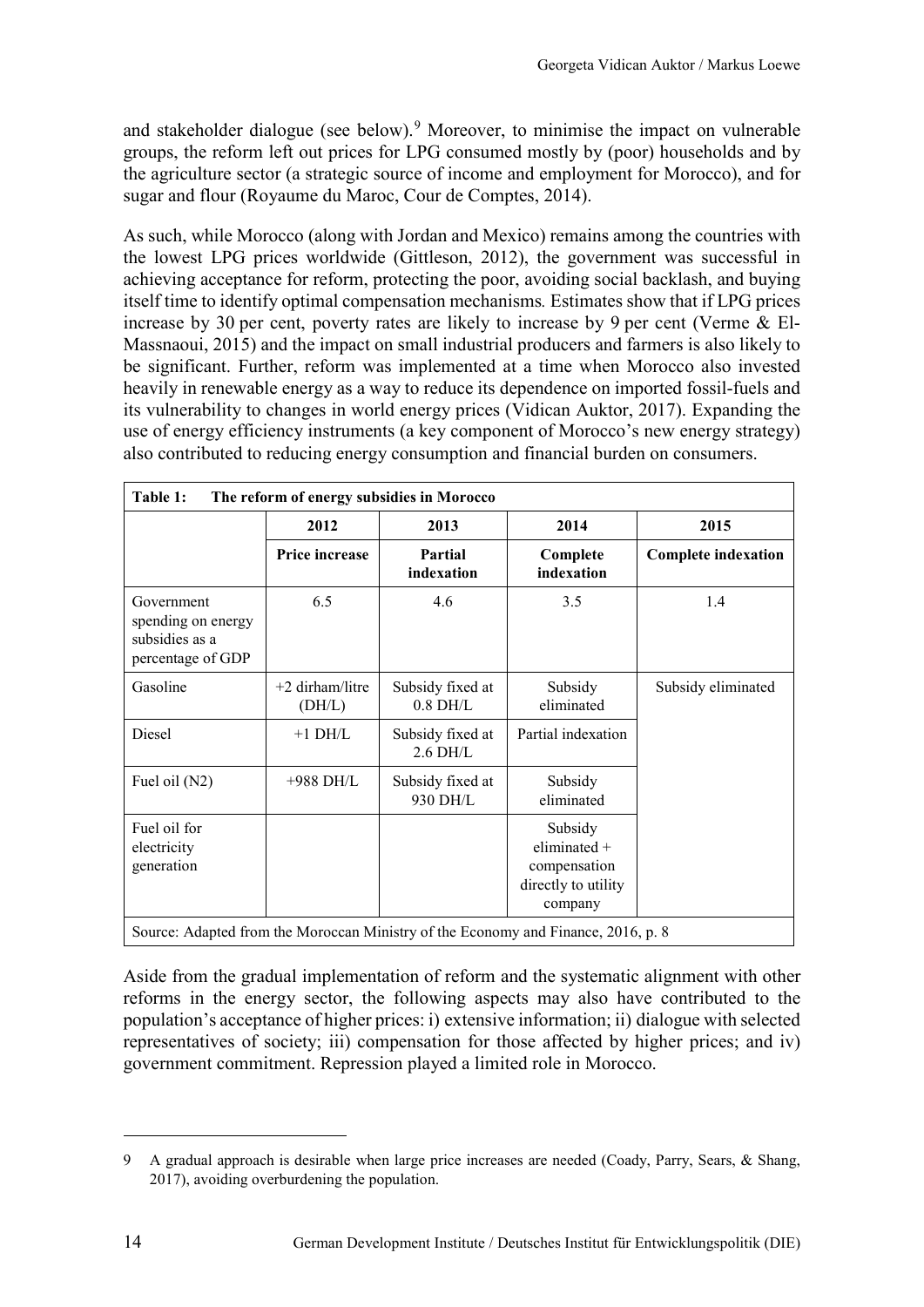### *Information*

 newspaper articles targeted to different audiences including educated youth, advertisements, In addition, Morocco implemented a comprehensive and well-orchestrated communication strategy (El-Katiri & Fattouh, 2017) channelled through public TV and radio discussions, and debates. This campaign explained the scale and distribution of subsidies<sup>[10](#page-21-0)</sup>, the economic reasons for reform, the different reform steps and ways to shelter the poor from negative effects, and the multiple benefits that could be captured as a result (El-Katiri & Fattouh, 2017). In addition, the government promised the population that they would increase energy prices only gradually and continue the subsidisation of LPG, sugar, and flour, which is particularly important for the poor. Efforts to engage in dialogue and to provide information contributed not only to improving awareness, but also to building support for reform.

### *Dialogue*

 government, and the popularity of prime minister Benkirane of the same party have been To avoid political backlash, the government also engaged in dialogue with representatives of important social groups (Verme & Araar, 2017). In 2012, it established three commissions (including government, trade unions, and civil society representatives) to assess options for reforms, their possible macroeconomic effects, and how to mitigate negative effects (Verme & El-Massnaoui, 2015). The leadership of the Justice and Development Party (PJD), which currently commands the executive branch of the critical for keeping reform going, making it acceptable for many citizens and ensuring that no additional political opposition gained momentum (Merrill et al., 2015; Daragahi, 2015). The PJD also played a role in appeasing stakeholders such as trade unions, which protested against reforms several times.

### *Compensation*

 $\overline{a}$ 

 than the MENA average and reached just 15 per cent of the households in poorest quintile Before the reforms, the budget of Morocco's direct cash transfer schemes had been smaller of the population (Silva et al., 2012). For this reason, the government developed specific measures to compensate professional categories most significantly hit by subsidy reforms, such as passenger/merchandise transporters and the industrial sector (Verme & El-Massnaoui, 2015).

 condition that they attend school on at least 80 per cent of school days. The programme is active in rural areas with poverty head-count rates above 30 per cent and school absenteeism In addition, two existing nationwide social protection programmes were expanded. *Tayssir*  (Arabic for "facilitation") provides cash transfers to poor families (identified by geographical and categorical targeting) with children between ages 6 and 15 on the above 5 per cent. The programme extended its outreach from 80,000 families in 2009 to 466,000 families in 2014 (Nazih, 2018).<sup>11</sup>

<span id="page-21-0"></span> 10 The Moroccan government conducted a survey in 2010 finding that more than 70 per cent of the population were unaware of the existence of fossil-fuel subsidies (Chen, Liverani, & Krauss, 2014). For instance, most buyers of 12 kilogramme cooking LPG bottles were unaware that the real market price was over 100 Moroccan dirhams instead of the standard retail price of 40 Moroccan dirhams (Chen et al., 2014).

<span id="page-21-1"></span> Moroccan dirhams instead of the standard retail price of 40 Moroccan dirhams (Chen et al., 2014). 11 After 2014, the coverage of *Tayssir* has not substantially widened any more (Machado et al., 2018).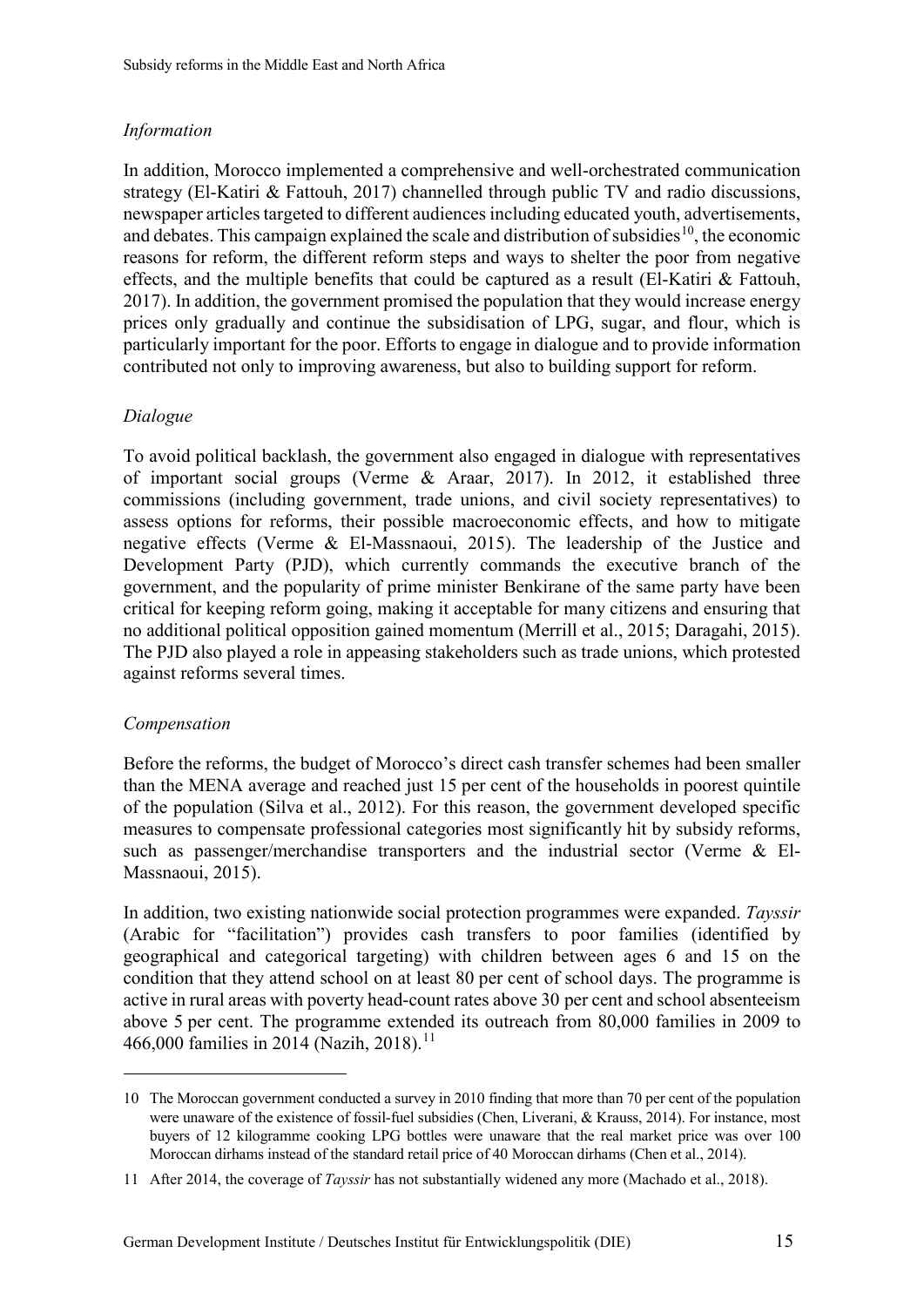Démunis (RAMED (Medical Assistance Scheme for the Economically Deprived, Rabat)), The other programme is the Regime d'Assistance Médicale pour les Économiquement which grants free medical treatment to its members. Membership is free for households living below the national poverty line and highly subsidised for households living barely above the poverty line. The number of members increased from 5.1 million individuals in mid-2013 to 8.4 million in early 2015 (Merrill et al., 2015, p. 43) and to 11.46 million in 2017 (Machado, Bio, Soares, & Osorio, 2018), the aim being to cover a third of the population in the long term (Verme & El-Massnaoui, 2015).

 line and to exclude at least households with very high income from benefits (Verme & El- Massnaoui, 2015; AfDB [African Development Bank], 2016; Nazih, 2018). However, both programmes face severe difficulties in targeting and budgeting. They fail to disburse transfers on time, to cover at least a large majority of households below the poverty

 households working in the informal sector and workers with a social security number who created momentum for improving the social targeting system, with the adoption of Law Therefore, it remains to be seen whether the targeting problems will be solved (El Arif, To address these issues, the government has been working since 2013 on a new identification system for the population (the National Population Registry), supposed to be implemented in 2019 but still experiencing delays ("Coronavirus: Le Maroc multiplie", 2020). Further, the debate on whether to use universal or targeted cash transfers to compensate the poor is still ongoing (Jebari, 2016). In response to the COVID-19 crisis, lost their jobs, or who work less than before, received compensation. This new circumstance 72.18 in June 2020 approving a new mechanism, the Unified Social Register, aimed at identifying households wishing to benefit from social support programmes (Ahdani, 2020). 2018), and thus if acceptance of the reform will persist in the medium-term.

#### *Government commitment*

While it is difficult to distinguish to what extent government commitment (as defined earlier) played a role in the Moroccan case, several factors may have been important in increasing the government's credibility in implementing reforms, such as extensive information campaigns that contributed to transparency in implementation, and wider reforms in the energy sector to improve energy security.

### *Repression*

 several years, a reason why repression was only moderate between 2012 and 2017. This context facilitated government's focus on solutions associated with the subsidy reform have increased since 2017 – especially in the northern part of Morocco – they were not services, civil rights, treatment by the authorities, political participation, education and In Morocco, protests against subsidy reform have been dispersed and did not escalate for rather than on using heavy-hand repression to de-escalate social tensions. While uprisings triggered by subsidy reforms. Instead, other concerns, such as unemployment, health corruption, featured more prominently among protest movements (Aznague, 2018). These recent uprisings were however met with increased repression, raising questions about the government's ability to protect "the rights and dignity of its citizens" (Chahir, 2021).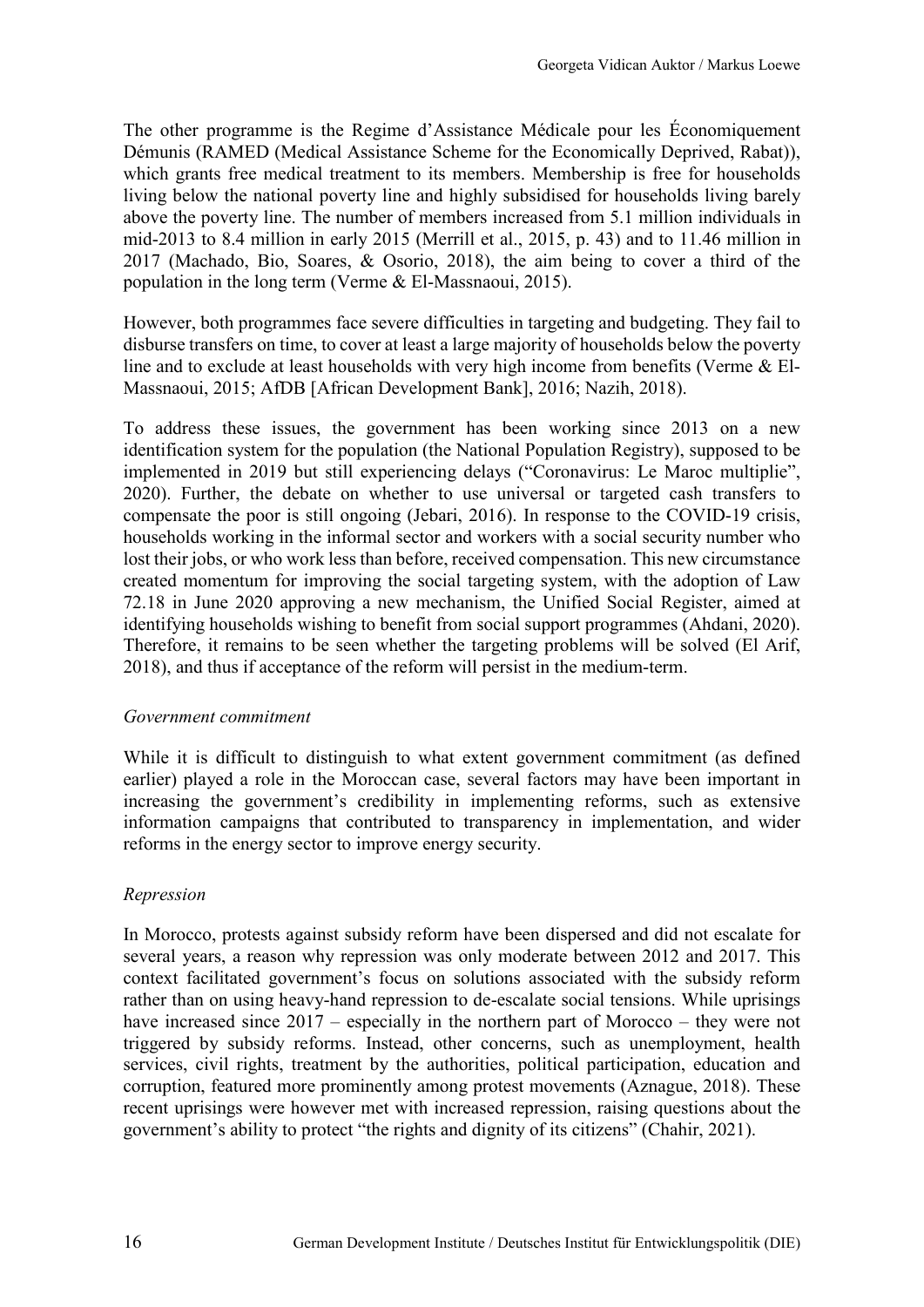#### <span id="page-23-0"></span>5.2 Egypt

 $\overline{a}$ 

 Few other MENA countries have spent so much on food and energy subsidies as Egypt (26 per cent of total government spending, 8.7 per cent of GDP in fiscal year 2012/2013 according to Sdralevich et al. (2014), and even more than 35 per cent of the government's spending or 12.5 per cent of GDP according to Griffin et al. 2016). Given that, in 2014, the government budget deficit peaked at 13.7 per cent and total public debt surpassed 100 per cent of GDP, decision-makers acknowledged that subsidy cuts could not be further avoided. This decision was reinforced by evidence that the poorest 40 per cent of the population benefitted least from subsidies (only 43 per cent of the food subsidies, 3 per cent of gasoline subsidies, 7 per cent of natural gas subsidies) (Abdalla & Al-Shawarby, 2017; Sdralevich et al., 2014).

cent, and in 2010 the price of sugar by 200 per cent and that of edible oil by [12](#page-23-1)0 per cent.<sup>12</sup> in July 2013 brought President Al-Sisi to power. As a result, the price of electricity for households rose by 16 per cent while gasoline prices rose by 112 per cent (Sdralevich et al., Attempts to reform subsidies were made, however, even earlier than 2014. First reform steps were taken under President Mubarak who in 2008 increased the price of diesel by 25 per Further reforms were implemented after the uprisings in 2011 by the Muslim Brotherhood government of President Mursi (Kienle, 2015, p. 20) and even more so after the army coup 2014).

 by 2017 the price of petrol had gone up by 387 per cent relative to its 2010 level, and the price of LPG (mainly used by low-income households for cooking) rose by 650 per cent 2016 from USD 269 to USD 96 per capita in constant 2019 prices (IEA, 2020). However, the most substantial reforms were started after the presidential elections in 2014. By that time, the government had already eliminated large parts of the opposition and reinforced repression. Step by step, the government reduced all energy subsidies. As a result, (see Table 2). Total government spending on energy subsidies decreased between 2013 and

 (IEA, 2020). While end-consumer prices are still below international levels, the price increase strongly affected large parts of the Egyptian population, in particular because the government also had to float the Egyptian pound (EGP) and introduce a value-added tax (Moerenhout, 2018). All three measures were taken in order to fulfil the requirements for getting a USD 12 billion loan in 2016 from the IMF plus the same amount from bilateral donors. After 2016, government spending on energy subsidies increased again to USD 158 per capita in 2019

<span id="page-23-1"></span> 12 See also time series at<http://en.thefuelprice.com/Feg> and at <http://www.thecropsite.com>.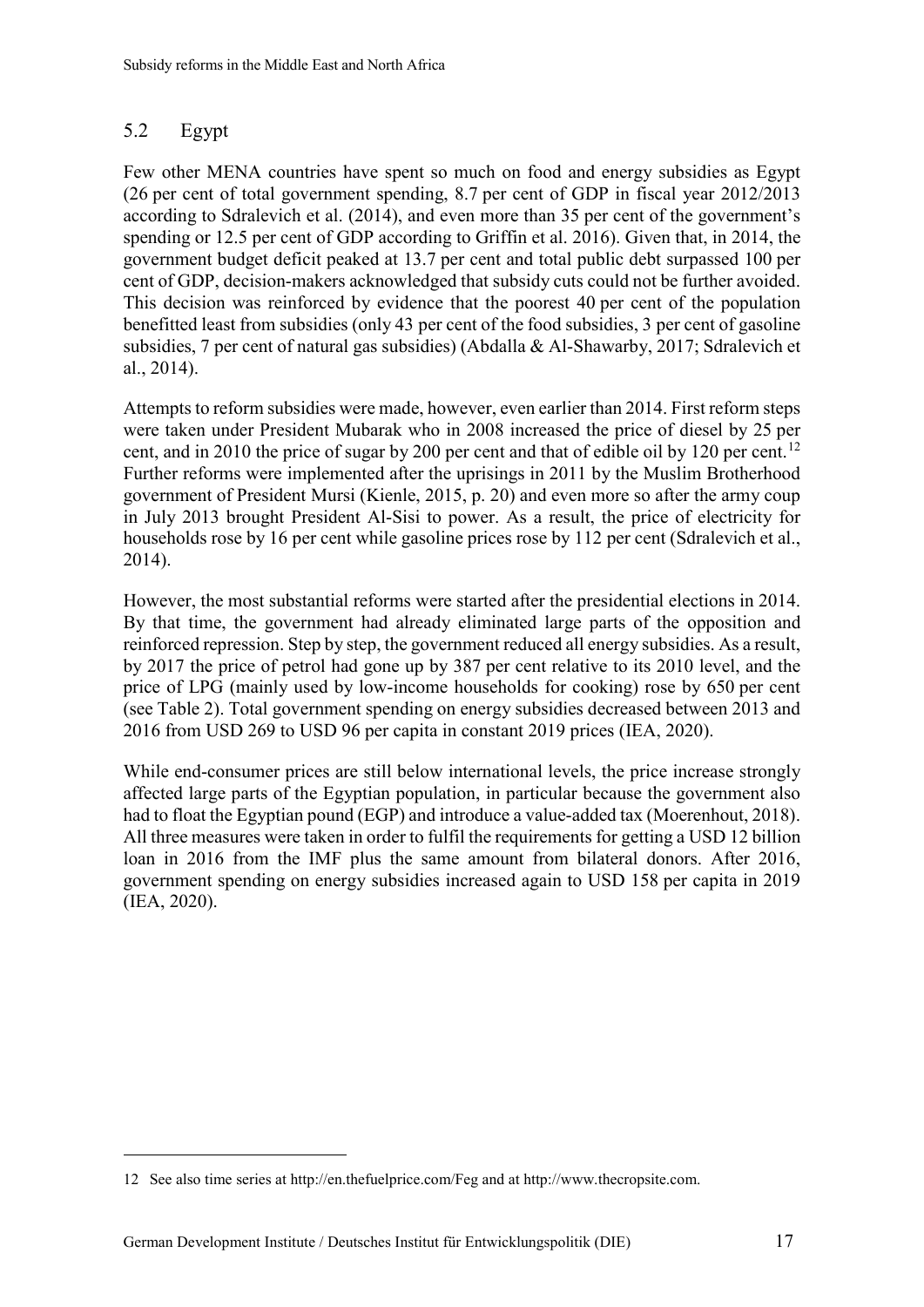<span id="page-24-0"></span>

| Table 2:<br>The reform of subsidies in Egypt 2010-2017                               |                  |                |                |       |                |                |                                |                                                                |
|--------------------------------------------------------------------------------------|------------------|----------------|----------------|-------|----------------|----------------|--------------------------------|----------------------------------------------------------------|
|                                                                                      | 2010             | 2012           | 2013           | 2014  | 2016           | 2017           | Change<br>2010-<br>2017<br>(%) | 2017<br>(percentage of<br>international<br>benchmark<br>price) |
| Average consumer prices<br>$(2010 = 100)$                                            | 100              | 118            | 129            | 142   | 178            | 220            | 120                            | 100                                                            |
| Government spending on energy<br>subsidies per inhabitant in<br>constant 2019 prices | 208              | 270            | 269            | 213   | 96             | 224            | 107                            | n/a                                                            |
| Government spending on energy<br>subsidies as a percentage of GDP                    | 6.9              | 7.0            | 7.1            | 6.3   | 3.3            | 9.1            | 132                            | n/a                                                            |
| Consumer electricity (kWh)                                                           |                  |                |                |       |                |                |                                |                                                                |
| $(1-50 \text{ kWh})$                                                                 | 5                | 5              | 5              | 7.5   | 11             | 13             | 160                            | $\boldsymbol{7}$                                               |
| $(51-200 \text{ kWh})$                                                               | 11               | 11             | 12             | 14.5  | 19             | 22             | 100                            | 13                                                             |
| $(201-350 \text{ kWh})$                                                              | 16               | 16             | 19             | 30    | 42             | 55             | 244                            | 31                                                             |
| $(351 - 650 \text{ kWh})$                                                            | 24               | 24             | 29             | 40    | 55             | 75             | 213                            | 43                                                             |
| $(651-1000 \text{ kWh})$                                                             | 39               | 39             | 53             | 71    | 95             | 125            | 221                            | 71                                                             |
| (beyond 1000 kWh)                                                                    | 48               | 48             | 67             | 84    | 95             | 125            | 160                            | 71                                                             |
| Gasoline 80' (1 litre)                                                               | 0.9              | 0.9            | 0.9            | 1.6   | 2.4            | 3.7            | 306                            | 41                                                             |
| Gasoline 92' (1 litre)                                                               | 1.8              | 1.9            | 1.9            | 2.6   | 3.5            | 5              | 186                            | 25                                                             |
| Gasoline 95' (1 litre)                                                               | 1.8              | 5.9            | 5.9            | 6.3   | 6.3            | 6.6            | 277                            | $\cdots$                                                       |
| Diesel (1 litre)                                                                     | 0.8              | 1.1            | 1.1            | 1.8   | 2.4            | 3.7            | 387                            | 27                                                             |
| Natural gas (1 litre)                                                                | $\mathbf{0}$     | 0.4            | 0.4            | 1.1   | 1.6            | $\overline{2}$ | 1900                           | $\cdots$                                                       |
| LPG (for cooking) $(12.5 \text{ kg})$                                                | $\boldsymbol{0}$ | 4              | $8\,$          | $8\,$ | 15             | 30             | 29900                          | $\cdots$                                                       |
| Baladi bread (1 loaf)                                                                | 0.1              | 0.1            | 0.1            | 0.1   | 0.1            | 0.1            | $\theta$                       | 14                                                             |
| Subsidised cooking oil (1 kg)                                                        | $\mathfrak{Z}$   | $\mathfrak{Z}$ | $\overline{3}$ | 7.35  | 10             | 12             | 300                            | 91                                                             |
| Subsidised sugar (1 kg)                                                              | 1.25             | 1.25           | 1.25           | 4.5   | $\overline{7}$ | $\,8\,$        | 540                            | $100\,$                                                        |

 Note: In 2016, the Egyptian Pound was devalued to half of its former price, also reducing the effects of the subsidy reform.

Sources: Ecker, Trinh Tan & Al-Riffai, 2014; Farouk, 2017; IEA, 2020; James, 2015; Ketchley & El-Rayyes, 2017; Kienle, 2015; Adel & Ismail, 2017; Sdralevich et al., 2014; time series a[t http://en.thefuelprice.com/Feg](http://en.thefuelprice.com/Feg)  and [http://www.thecropsite.com;](http://www.thecropsite.com/) own calculations

These reforms had painful effects not only on the poor but also on the middle-class. Yet, they did not provoke major social unrest.<sup>[13](#page-24-1)</sup> The outcome can be traced back to several key factors: i) fear of renewed political turmoil and instability; ii) strong state-led repression of opposition movement; and iii) strong government commitment to implement reform

 $\overline{a}$ 

<span id="page-24-1"></span> 13 Exceptions were smaller local protests that ended when the government promised to take back part of the reform. In addition, only some groups from the lower urban class became involved (in addition to some leftist activists and taxidrivers) but hardly anybody from the middle or lower-middle class (Abdellatif & Fakhry, 2017; Ketchley & El-Rayyes, 2017).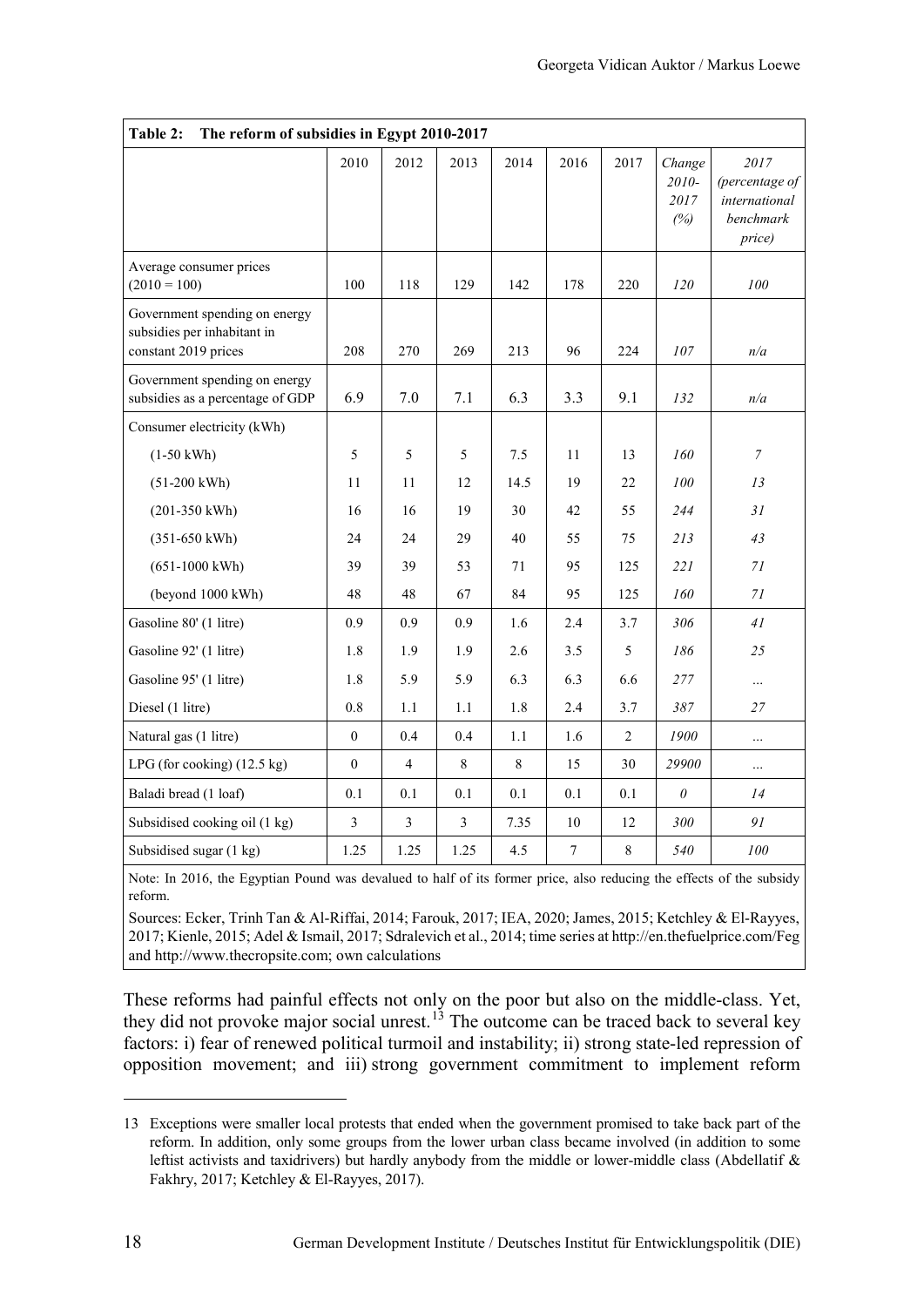reform steps was often unsystematic, incomprehensive and sometimes even misleading (see whatever it takes. Public information and awareness campaigns were also used, at least at the beginning, but in a less consistent manner than in Morocco and without any substantial societal dialogue. Specifically, although initially in 2014 the Egyptian government engaged in communication campaigns to explain the rationale for reform, its interest in integrating societal actors in the reform process faded later on. Furthermore, information on the next below). Moreover, the compensation schemes were limited in scope and scale and therefore unable to absorb much of the negative effects of subsidy reforms.

#### *Information*

 2017; Ketchley & El-Rayyes, 2017). Yet, information often came at short notice, was at times incomplete or contradictory, and sometimes the government even did the opposite of cuts because many low-income households use it for cooking, but in 2014 the price of LPG also went up by 87 per cent (Moerenhout, 2018). The government informed the population regularly, especially early on, using various media channels on the reasons, goals and next steps of the subsidy reform (El-Katiri & Fattouh, what it had previously stated it would do. For example, in 2013, it announced cuts on energy but not on food subsidies (El-Katiri & Fattouh, 2017; James, 2015). Food subsidies were, in fact, not reduced in 2014, but a limit was set on the quantity of subsidised food items that households could buy at reduced prices.<sup>14</sup> But, starting just two years later, subsidies on food other than bread were gradually reduced, and a substantial numbers of households lost the right to buy subsidised food.<sup>15</sup> For a while, bread continued to be exempted from both the rationing and the price increases, but then the government also limited the purchase of subsidised bread to five loaves per person and day (James, 2015, p. 10; Ketchley & El-Rayyes, 2017). Likewise, the government initially promised to exempt LPG from subsidy

#### *Dialogue*

 $\overline{a}$ 

 The decision to eliminate all energy and almost all food subsidies within just five years was 2015, p. 5). However, the army leadership held the sway and no public consultation with society representatives took place. Interestingly, this strategy contrasts not only with the taken unanimously by President Al-Sisi who has gained almost absolute authority in Egyptian politics. The only tangible opposition movement, the Muslim Brotherhood, was brutally repressed and other political groups (liberals, socialists, democrats) were largely discouraged from organising public demonstrations*.* The small opposition parties in parliament stayed silent on the issue (Abdellatif & Fakhry, 2017). Open debate only took place within the army itself. The army leadership was in favour of subsidy reforms while some segments were against them, mainly because a number of army-owned enterprises used to benefit considerably from the old subsidy system (El-Katiri  $\&$  Fattouh, 2017; James, strategy of the Moroccan government but also with the strategy that earlier governments of

<span id="page-25-0"></span> 14 The government issued smart cards for all eligible citizens allowing the purchase of subsidised goods with a value of up to 15 EGP per person per month (Abdellatif & Fakhry, 2017; James, 2015; Sdralevich et al., 2014).

<span id="page-25-1"></span> 15 See Abdalla Al-Shawarby (2017) and Abdellatif & Fakhry (2017) for more detail. The price of subsidised cooking oil, for example, increased by 300 per cent within just three years, while the price of subsidised sugar increased even by 540 per cent (see Table 2). By February 2017, overall food price inflation reached 42 per cent per year compared to just about 15 per cent before 2011 (Ketchley & El-Rayyes, 2017).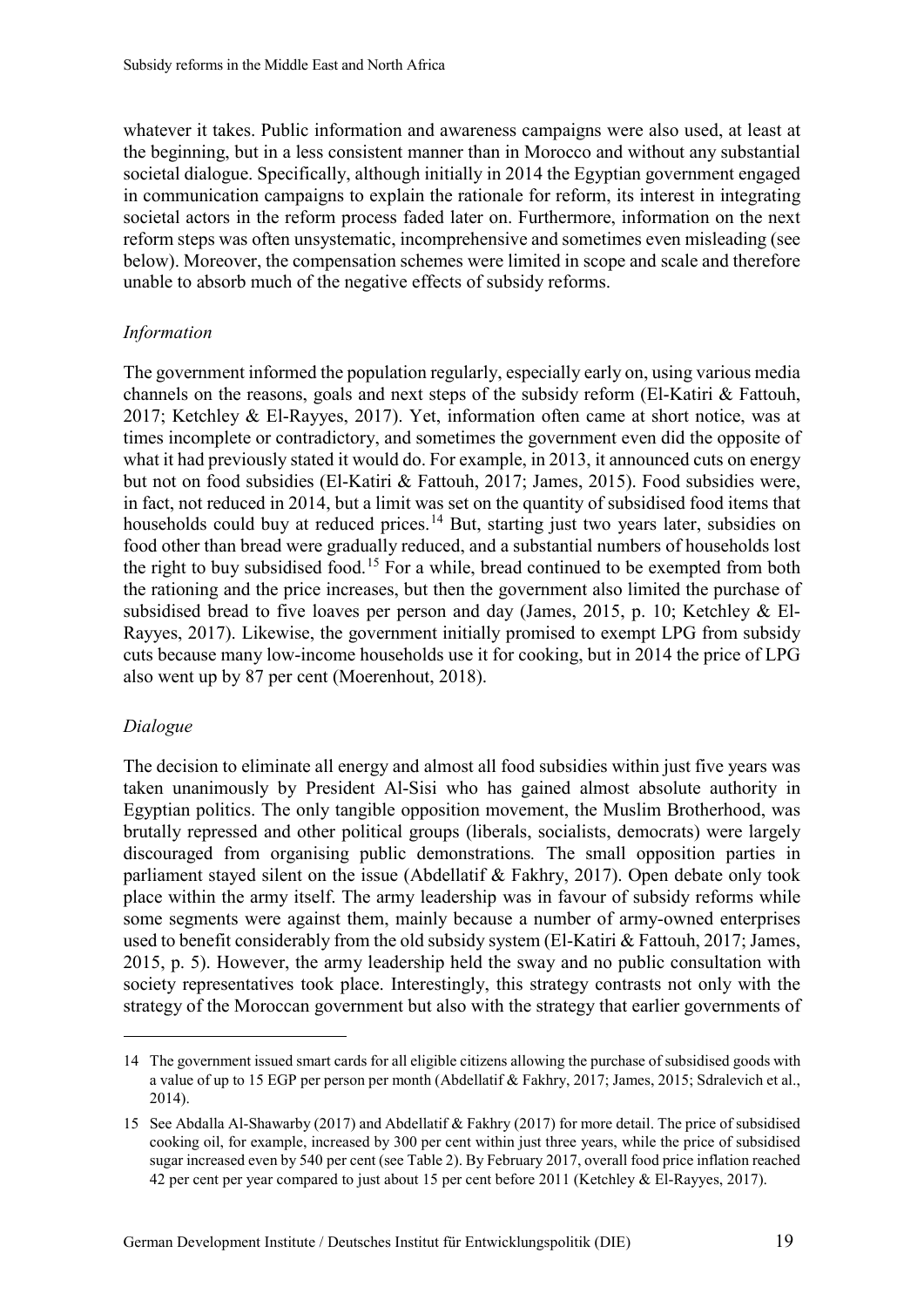negotiation to promote a social insurance reform that ultimately failed (Loewe & Egypt had used. In the late Mubarak years, the government opted for communication and Westemeier, 2018).

#### *Compensation*

 At the beginning, the government promised to set aside 15 per cent of the savings from free health insurance for the poor, and other social protection programmes to compensate the poor (El-Katiri & Fattouh, 2017; James, 2015, p. 17). reform for "social investments" such as cash transfer programmes, targeted food subsidies,

 were cut rather than extended, and the free health insurance for the poor will not be implemented in all governorates until the year 2032 (Loewe & Westemeier, 2018). At the beginning of the reforms, the government extended food subsidies to 20 more items in order Until the beginning of the COVID-19 crisis in 2020, however, little happened in that regard. The government's spending on social transfers did not increase by much, food subsidies to compensate the poor for energy subsidy cuts (Abdellatif & Fakhry, 2017); but starting in 2016, it gradually reduced almost all food subsidies except for bread. Some authors also argue that the increase of public sector wages in 2014 was meant as compensation for subsidy cuts but benefitted only the middle-class (El-Cassabgui, 2017; Moerenhout, 2018).

 support: *Karāma* (Arabic for dignity) provides proxy means-tested cash transfers of 350 pension schemes, which suffer from significant deficits in terms of coverage, efficiency and The only immediate measure taken to compensate households for the reduction of subsidies was the establishment of two cash transfer schemes in 2015 with World Bank financial EGP per person per month to elderly and severely handicapped people, and *takāful* (Arabic for mutual support) grants proxy means-tested transfers of 325 EGP per family per month (plus 60-100 EGP for every child) to poor families on the condition that children go to school regularly. The programmes are meant to replace existing social assistance and social effectiveness (Loewe, 2014).

 2.5 million households or 10 per cent of the population ("2.5 million families benefit", Egyptian poverty line (World Bank, 2020) and in 2018, only 45 per cent of beneficiaries were from the poorest income quintile (17 per cent were even from the richest income quintile) (Breisinger et al., 2018; El-Badrawi & Corkery, 2017). The old transfer schemes had covered 4 per cent of the population and, at most, 20 per cent of the poor (Loewe, 2010). Moreover, the transfers provided by the *karāma* system are equivalent to about 73 per cent schemes (20 per cent of the national poverty line; see Loewe, 2010). As a result, the new schemes increased the consumption of beneficiaries by only 8.4 per cent and lifted only 11 per cent of them out of poverty (Breisinger et al., 2018). Lastly, the budget for these new schemes is just about USD 1.4 billion per year or 0.5 per cent of GDP (El-Badrawi & However, the new schemes do not perform much better. In early 2020, they covered about 2020). Yet, this number is just a third of the number of people living below the national of the current national poverty line, while those provided by the *takāful* system correspond to just 25 per cent. This is just slightly higher than transfers provided by the old cash transfer Corkery 2017; UNICEF [United Nations Children Fund], 2019), while the government saved several percentage points of GDP by reducing subsidies.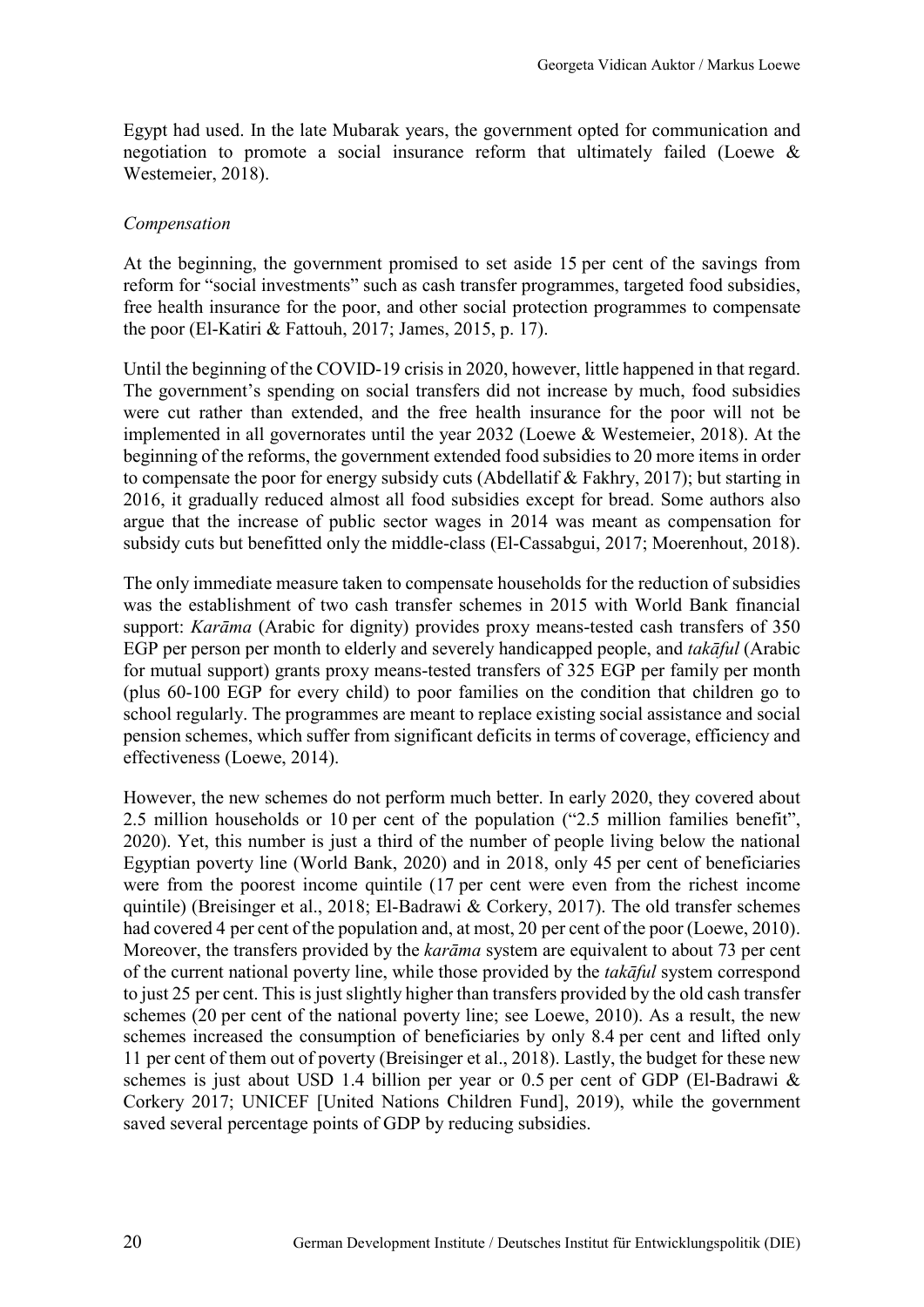#### *Government commitment*

The government repeatedly insisted that it did not want to alter any element of the subsidy reform even under pressure from protests (El-Katiri & Fattouh, 2017). In other words, people would have to accept the reforms or challenge the Sisi government as such. Thus, the government linked the reforms to its own destiny in order to strengthen its own credibility (Moerenhout, 2018).

 to portray himself not only as the saviour of the country, but as a guarantor of stability. The Even if the economic situation in the country was much better than many Egyptians perceived it to be, the Sisi regime was able to paint it in a dark light. Thereby, Sisi was able president often highlighted that his policies were essential for the stability of Egypt and that Egyptians knew well what instability meant: they only had to look at the destiny of Syria, Yemen or Libya (El-Katiri & Fattouh, 2017). And he warned that reforms were inseparable from his own rule. Finally, he could point to international organisations not only supporting his subsidy reforms but also making further support dependent upon them (Adly, 2020). As a result, most Egyptians accepted the Sisi regime and its political stand as a price for stability.

#### *Repression*

 government. Specifically, the president, assured the population that, if need be, the army could "deploy all personnel across the entirety of Egypt in just six hours" (Sakr, 2016). As Sisi should step down were jailed (Ioanes, 2019; Mansour, 2021) and a journalist was in prisons being currently overcrowded (Michaelson, 2021). Of course, large parts of population were still not in favour of reforms because they had benefitted markedly from subsidies. However, violent state repression discouraged opposition (Abdellatif & Fakhry, 2017). In addition, the whole country found itself in an atmosphere of nationalism and glorification of political leadership. The hopes of large parts of the population were on restoring stability and growth (El-Katiri & Fattouh, 2017) and the political leadership capitalised on this atmosphere. When local protests broke out on 6-7 March 2017, they were not brutally suppressed; instead, the security police distributed bread and the government urged everyone to consider the country's delicate situation and be ready for shared sacrifice (Ketchley  $\&$  El-Rayyes, 2017). The apparent generosity was counterbalanced by threats of repression and low tolerance to criticism targeted towards the a result, planned protests often do not even materialise because of fears of police aggression. More than 2,000 Egyptians were detained after the crackdown on protests on 20 September 2019 alone. Observers believe that these protests had mainly been provoked by subsidy cuts and commodity price hikes, which was all the more credible against the background that the government afterwards considered reinstating subsidies for rice and pasta for almost 2 million Egyptians (Yee & Rashwan, 2019). Also, individuals claiming that President Aldetained just because of publishing an animation related to the revolution in 2011, resulting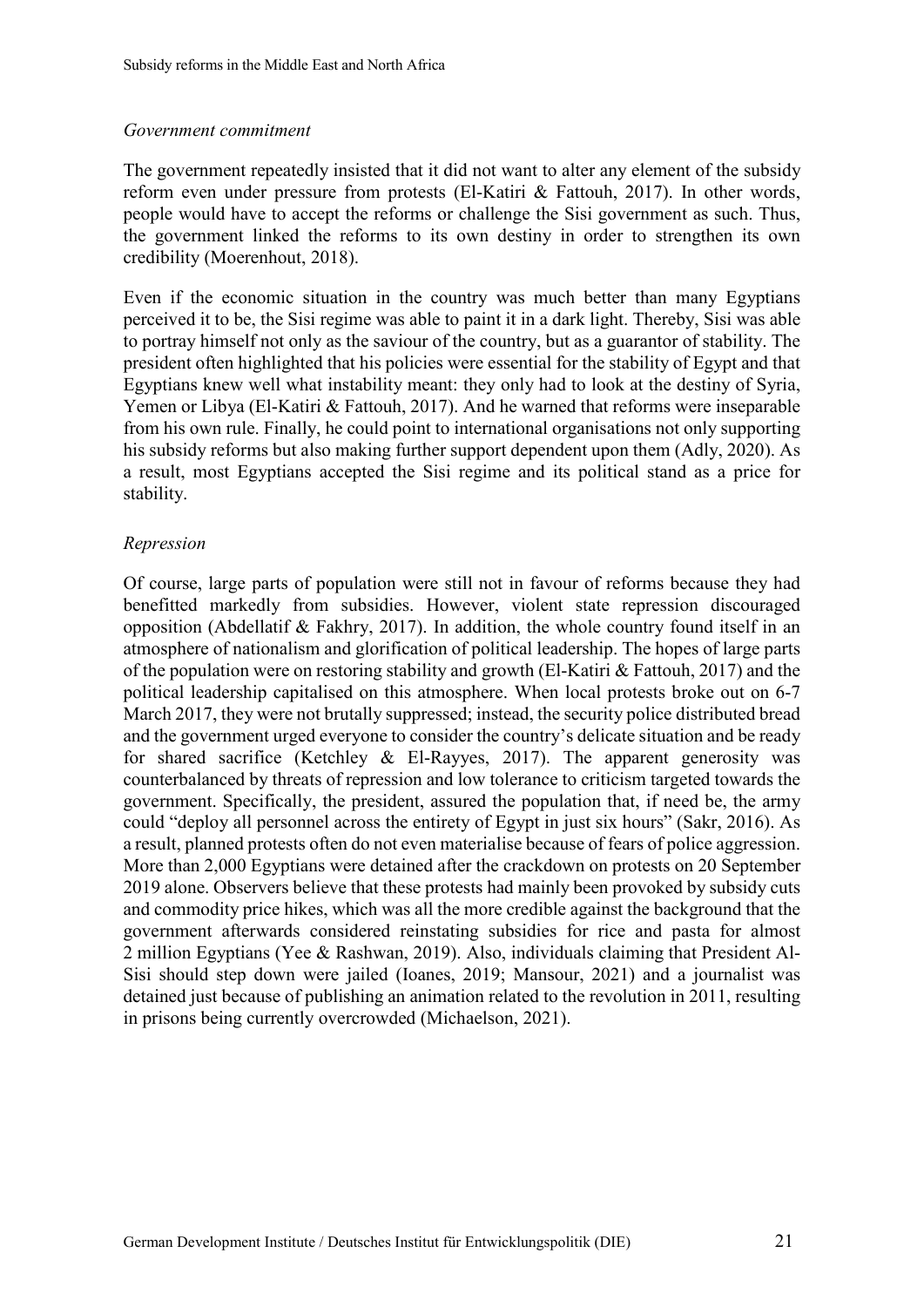#### <span id="page-28-0"></span> $5.3$ **Iran**

 By early 2010, the value of subsidies equalled 20-25 per cent of GDP (IMF, 2014; Mostafavi- Dehzooei, Salehi-Isfahani & Heshmatpour, 2020). Most subsidies in Iran relate to the sale of foregone revenues rather than real expenditures (Harris, 2017). Even if Iran's government budget deficit never exceeded 2 per cent of GDP, increasing budgetary pressures due to Iran, a major exporter of fossil-fuels, had one of the largest subsidy programmes worldwide. government-controlled energy and food products below world market prices. They are thus economic sanctions and decreasing revenues from oil exports contributed to the government's decision to engage in subsidy reform (Salehi-Isfahani, 2017).

 cent, respectively 75 per cent of export-parity prices, and power tariffs to full cost-recovery levels (Kojima, 2016). As a result, the price of gasoline rose by 400 per cent and diesel by 900 per cent (Salehi-Isfahani, Stucki & Deutschmann, 2015). Bread prices doubled (Salehi-The reform, focused especially on energy products and bread, started in 2010 and continued at a gradual pace in 2012 and 2014, just a few years before the reforms in Morocco and Egypt. The government decided to increase fuel and natural gas prices to at least 90 per Isfahani, 2014).

 economic downturn followed and the early benefits from reform were eroded after only a few Due to external shocks (that is, intensifying sanctions, sharp depreciation, and high inflation) years. Already in 2012, the reform was halted due to criticism in the parliament.

 A second phase of price increases started in 2014 (see Table 3), decreasing fuel subsidy spending from 10.5 per cent in fiscal year 2012/2013 to about 4 per cent of GDP in fiscal year 2015/2016 (IMF, 2015). Energy subsidies decreased from USD 1,384 per capita (in constant 2019 prices) in 2012 to USD 453 in 2016 (IEA, 2020). In 2016, subsidies for gasoline had been fully eliminated, while subsidies for diesel still existed (IMF, 2017). Later, however, energy subsidies increased to previous levels (USD 1,039 per capita in 2019, as per IEA (2020)) so that energy prices are again well below world-market levels. This is mainly due to international sanctions that accelerated local inflation and currency devaluation, which reduced the real value of nominal energy prices fixed by the Iranian government.

The first reform phases were met with only limited opposition. Two factors played a larger role in this outcome: i) comprehensive information of citizens on the rationale and goals of reforms; and ii) clear compensation process to shift subsidies to direct cash transfers as part of the goal to make government spending more efficient and more egalitarian, compensating both poor households as well as the middle-class.

 Unrest peaked in November 2019, when the government announced that the price of gasoline would increase once more, by 50 per cent, in response to budgetary pressures created by Since 2018, however, unmet social and economic expectations have led to larger protests.<sup>[16](#page-28-1)</sup>

 $\overline{a}$ 

<span id="page-28-1"></span> 16 The main source of these protests has been the increase in the price of eggs (but also of other basic 2017. The budget showed an increase of allocation to the Guards and the ayatollahs' foundations, while subsidies to the poor were to be decreased ("Protests have engulfed several cities", 2018). commodities, including energy) and the release of the draft budget presented to the parliament in December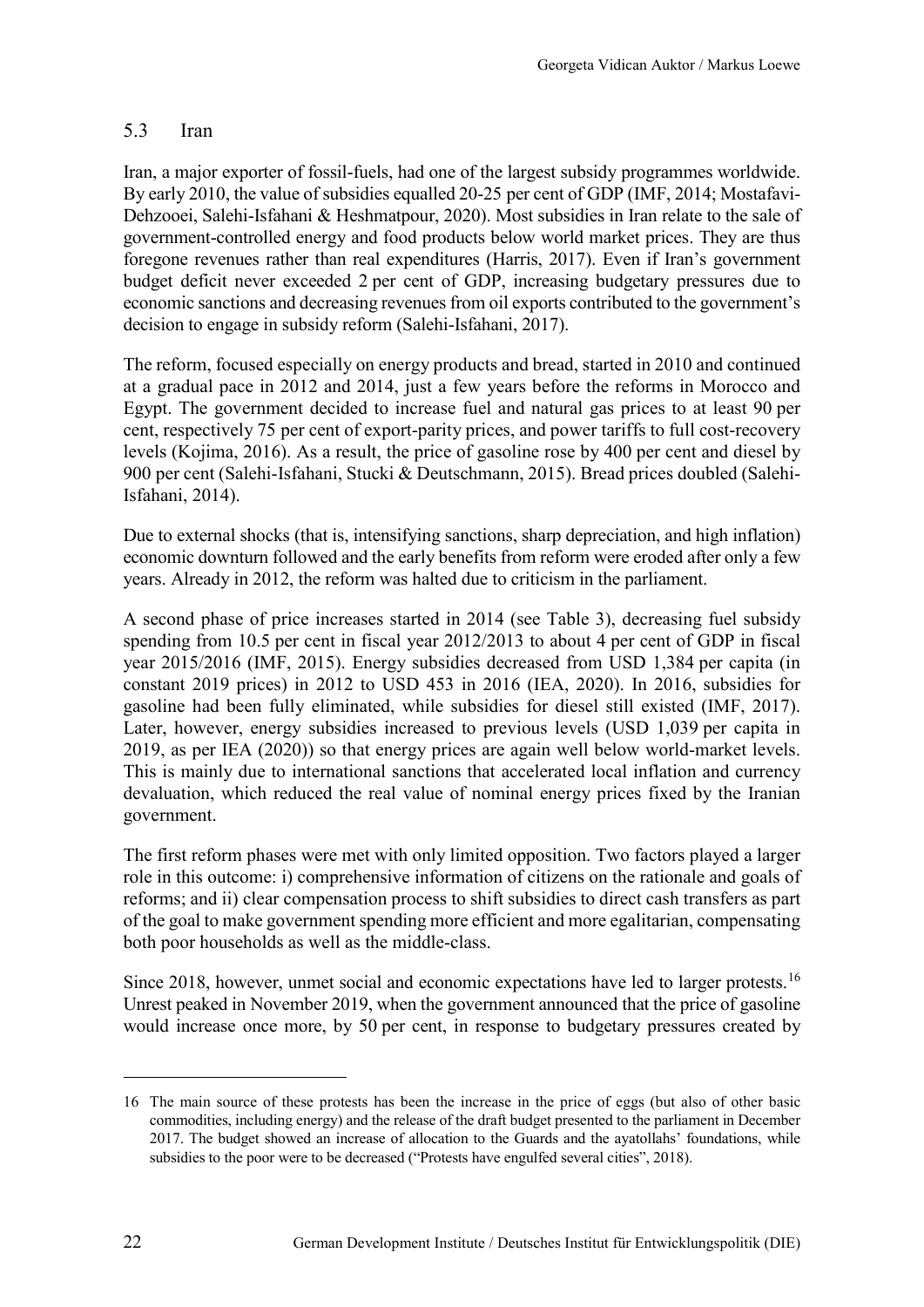renewed international sanctions (Fassihi & Gladstone, 2019).<sup>17</sup> It soon became obvious, however, that the real source of the social unrest was not the subsidy reform – not least because energy subsidies had started to increase again in real terms after 2016. Instead, the protests were due to more general socio-economic and political concerns among Iranians, triggered by renewed international sanctions and Iran's costly military intervention in Syria.

<span id="page-29-0"></span>

| Table 3:<br>The reform of energy subsidies in Iran         |               |          |            |          |  |
|------------------------------------------------------------|---------------|----------|------------|----------|--|
|                                                            | December 2010 |          | April 2014 |          |  |
|                                                            | RIs/unit      | USD/unit | RIs/unit   | USD/unit |  |
| Regular gasoline within quota <sup>a</sup> (litre)         | 4,000         | 0.4      | 7,000      | 0.3      |  |
| Regular gasoline outside quota (litre)                     | 7,000         | 0.7      | 10,000     | 0.4      |  |
| Super gasoline within quota <sup>a</sup> (litre)           | 5,000         | 0.5      | 8,000      | 0.3      |  |
| Super gasoline outside quota (litre)                       | 8,000         | 0.8      | 11,000     | 0.4      |  |
| Diesel within quota (litre)                                | 1,500         | 0.1      | 2,500      | 0.1      |  |
| Diesel outside quota (litre)                               | 3,500         | 0.3      | 5,000      | 0.2      |  |
| Residential kerosene (litre)                               | 1,000         | 0.1      | 1,500      | 0.1      |  |
| Residential furnace oil (litre)                            | 2,000         | 0.2      | 2,500      | 0.1      |  |
| Residential LPG sold in 11-kg or smaller cylinders (kg)    | 1,000         | 0.1      | 2,100      | 0.1      |  |
| Residential LPG sold in larger cylinders <sup>b</sup> (kg) | 5,000         | 0.5      | 6,500      | 0.3      |  |
| Natural gas for electricity generation <sup>c</sup> (mcf)  | 22,653        | 2.2      | 22,653     | 0.9      |  |

 Notes: Between 2013 and 2018, the Iranian rial (IR) depreciated to a quarter of its former value with the effect that most of the subsidy reform was nullified.

 litres. The quotas for city taxis are 500 litres for gasoline-only and 300 litres for bifuel. <sup>a</sup> The quota for private car owners is 60 litres per month. In February 2015, the quota for inter-city taxis was decreased from 900 to 750 litres per month, and for taxis capable of running on both gasoline and natural gas from 600 to 500

<sup>b</sup> The price of LPG sold in larger cylinders was raised to RIs 6,000/kg in July 2013.

c The price of natural gas for the power sector has remained at RIs 800/cubic metre.

Source: Kojima, 2016, p. 67

#### *Information and dialogue*

 $\overline{a}$ 

 was to be implemented. The fact that the rich benefitted most from energy subsidies was the central message in the "massive government advertising campaign" (Salehi-Isfahani et al., 2015, p. 5). Once reform was announced, the size of the compensation and the way in which it was to be channelled was explained in detail. The early acceptance of price increases by the Iranian population was partly due to an effective information strategy that contributed to trust building. Authorities engaged in a months-long public dialogue to explain the rationale for reform and describe how reform

<span id="page-29-1"></span> 17 The government was forced to turn to deeper subsidies reforms as a result of its inability to obtain credits internationally and unwillingness to lower expenditures by increasing taxes on Revolutionary Guardlinked businesses and reducing financial benefits to powerful religious foundations (Daragahi, 2019).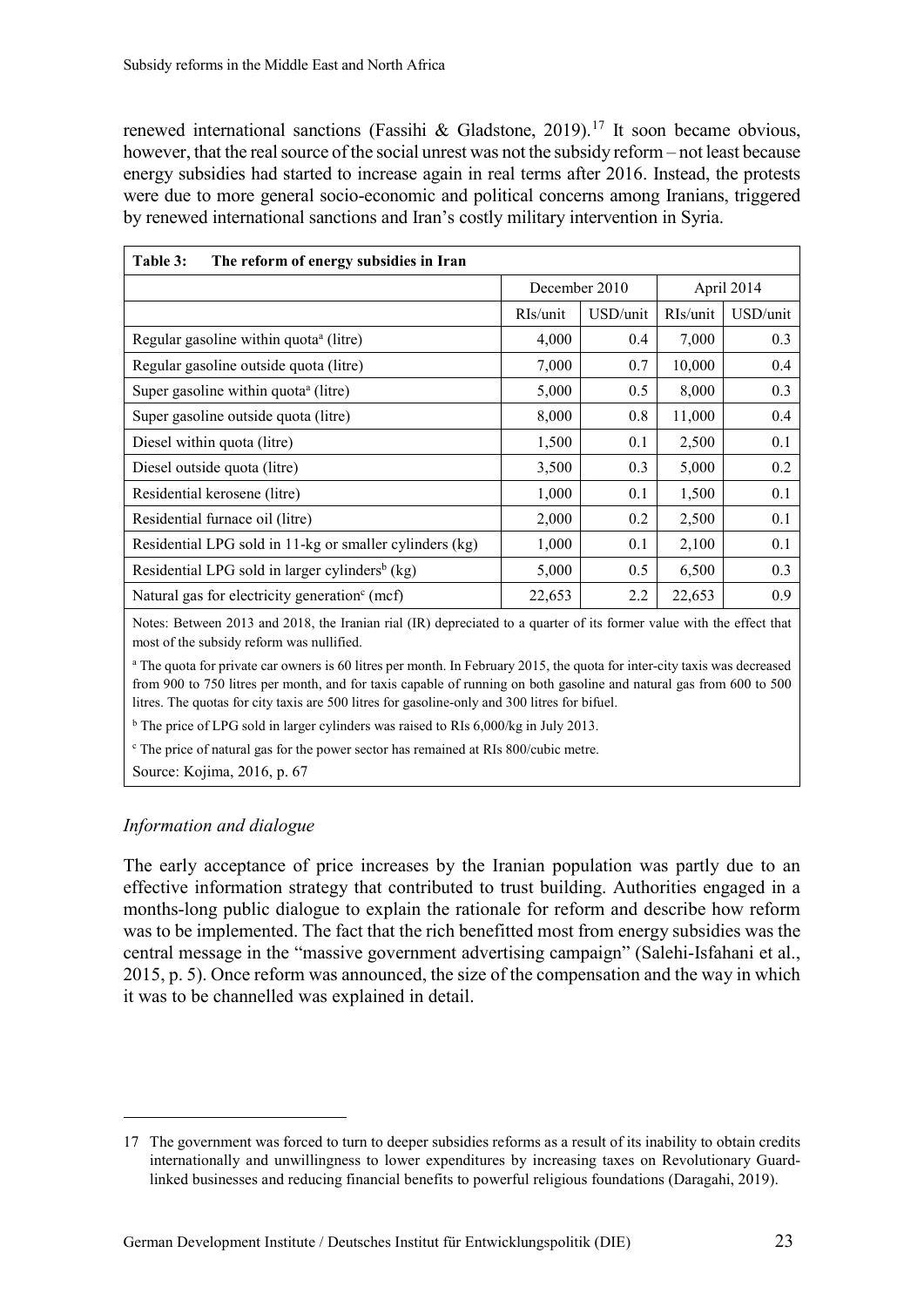#### *Compensation*

 The government specified that 50 per cent of the savings from subsidy reform were meant to 30 per cent were promised to enterprises that were particularly hard hit by the subsidy cuts. The remaining 20 per cent were meant to reduce the budget deficit (IMF, 2014). However, households properly. In addition, 30 per cent of all households did not fulfil the formal for which 97 per cent of the population registered by 2014 (Kojima, 2016). Even though it finance a new scheme paying out direct cash transfers to low- and middle-income households. the government realised that it was challenging to identify low- and middle-income requirements of transfer receipt (present birth certificate, have bank account, and so on). Therefore, the government decided to turn instead to a quasi-universal cash transfer scheme, was not the initial intention of the government to set up a quasi-citizen grant to replace energy subsidies, it soon understood its benefits and promoted the new cash transfer scheme as a superior instrument to include the entire population, thereby improving social cohesion.

 Soon after the announcement of subsidy reform in 2010, the president also stated that (PPPs)) would be deposited per month in the existing or newly created bank accounts of all withdrawn only after prices had been raised. For a family of four, this was about 28 per cent the day of the subsidy reform so that households did not face a gap between the reduction capita income growth was clearly pro-poor for a number of years, a reason why reforms were very popular among large parts of the population (Mostafavi-Dehzooei et al., 2020). 445,000 Iranian rials per person (USD 40 in 2011, but USD 90 in purchasing power parities registered individuals even before the reform started, but that this amount could be of the median per capita expenditures and greater than the monthly expenditures of 2.8 million Iranians (Salehi-Isfahani et al., 2015). The amount was immediately available on of subsidies and the payment of compensations. Thereby, the government built trust in its intention to protect those negatively affected and avoided potential social protests against the reform (Kojima, 2016; Verme & Araar, 2017). This effort paid off, as individuals did not rush to withdraw the funds on the day prices were increased (Salehi-Isfahani, 2011). Per Even the IMF applauded it for being able to win support not only from the poor but also the more sceptical middle class (Harris, 2017).

 that were levied on Iran and their negative effects on economic growth and inflation, Iran's national poverty line head-count rate went down from 14 per cent in 2009 to 8 per cent in 2013 (respectively from 23 per cent to 11 per cent by the international USD 4 in PPP poverty line) (Salehi-Isfahani et al., 2015). Meanwhile, food consumption increased by 8 per cent The transfers were also effective in reducing poverty and inequality. Despite the sanctions per year despite significant food price increases (IMF, 2014).

After 2013, however, the positive effects of the subsidy reforms on poverty rates were reduced by inflation (Enami, Lustig, & Taqdiri, 2016). The real value of the cash transfers decreased by two-thirds by 2020 (Mostafavi-Dehzooei et al., 2020). Although often linked to the cash transfers themselves, the inflationary pressures have been shown to be mostly related to the renewed international sanctions that provoked a steep depreciation of the Iranian currency (Gharibnavaz & Waschik, 2015). The same pressures, however, also reduced the value of nominal energy prices again, with the effect that in 2019 Iran was back close to where it had started with social transfer reforms in 2010. After another sharp increase in energy prices, social unrest erupted once more in November 2019, which made the government establish a second cash transfer scheme, this time targeting only the lower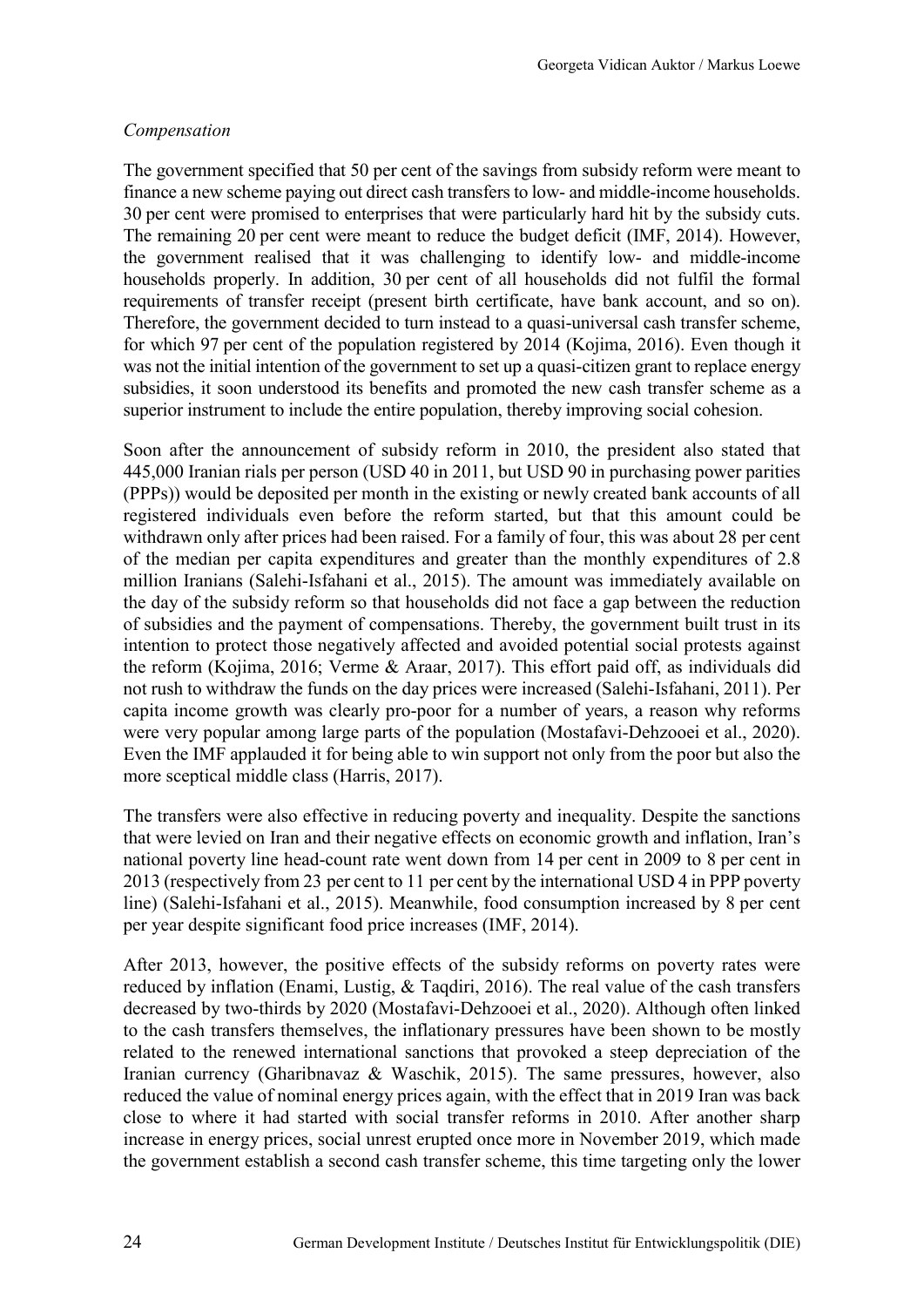70 per cent of the population and being less than proportional to family size (Mostafavi-Dehzooei et al., 2020).

#### *Government commitment*

 p. 3). The IMF (2014, p. 4) has also qualified it as "the most courageous move to reform earlier) played a role. When first announcing the reform, president Ahmadinejad named the process "the most sweeping economic 'surgery' in Iran's modern history" (Guillaume, Zytek, & Farzin, 2011, subsidies in an energy exporting country." While the other factors discussed above (communication and compensation) contributed to improving credibility to implement reforms, it remains difficult to assess to what extent government commitment (as defined

#### *Repression*

 fines and union membership withdrawal if they took to the streets while the media was The initial lack of revolt against reforms cannot only be explained by the compensation strategy; rather, it was also due to the use of repression and control. During the first phase of the reform, 800 checkpoints and sites were secured (Kojima, 2016). Gas filling stations, shopping malls, and the entire Tehran bazaar were guarded by security forces and riot police (Moerenhout et al., 2017). The government also threatened transportation workers with ordered to not criticise the programme (Kojima, 2016; Moerenhout, Vezanis, & Westling, 2017). At the end of 2019, national protests (triggered by increases in gasoline prices) were brutally repressed.

#### <span id="page-31-0"></span>**6 Conclusions on the transformation of social contracts**

 reform (see Table 4) – and these differences impacted social contracts in quite different ways. Our three case studies show that in spite of the common challenges posed by subsidies across the region we can observe differences in how policymakers engaged with the problem of

The government of *Morocco* prioritised policies to avoid major social unrest. On the one hand, it established some new elements of rudimentary *participation* (namely public dialogue between state and society) in order to ensure peaceful acceptance of higher prices. The government explained why reform was essential for long-term development and started a discourse with key stakeholders. On the other hand, it continued to deliver on *provision*, though in a different form than before. It implemented reforms gradually, left some subsidies in place for products that were most crucial for the poor and established some new social programmes to compensate losers of reform with limited income. Even though these programmes were rather small in scope and scale, the reform strategy has created hope that a new social contract that is more egalitarian, more efficient, and perhaps more participatory than the old one, could emerge.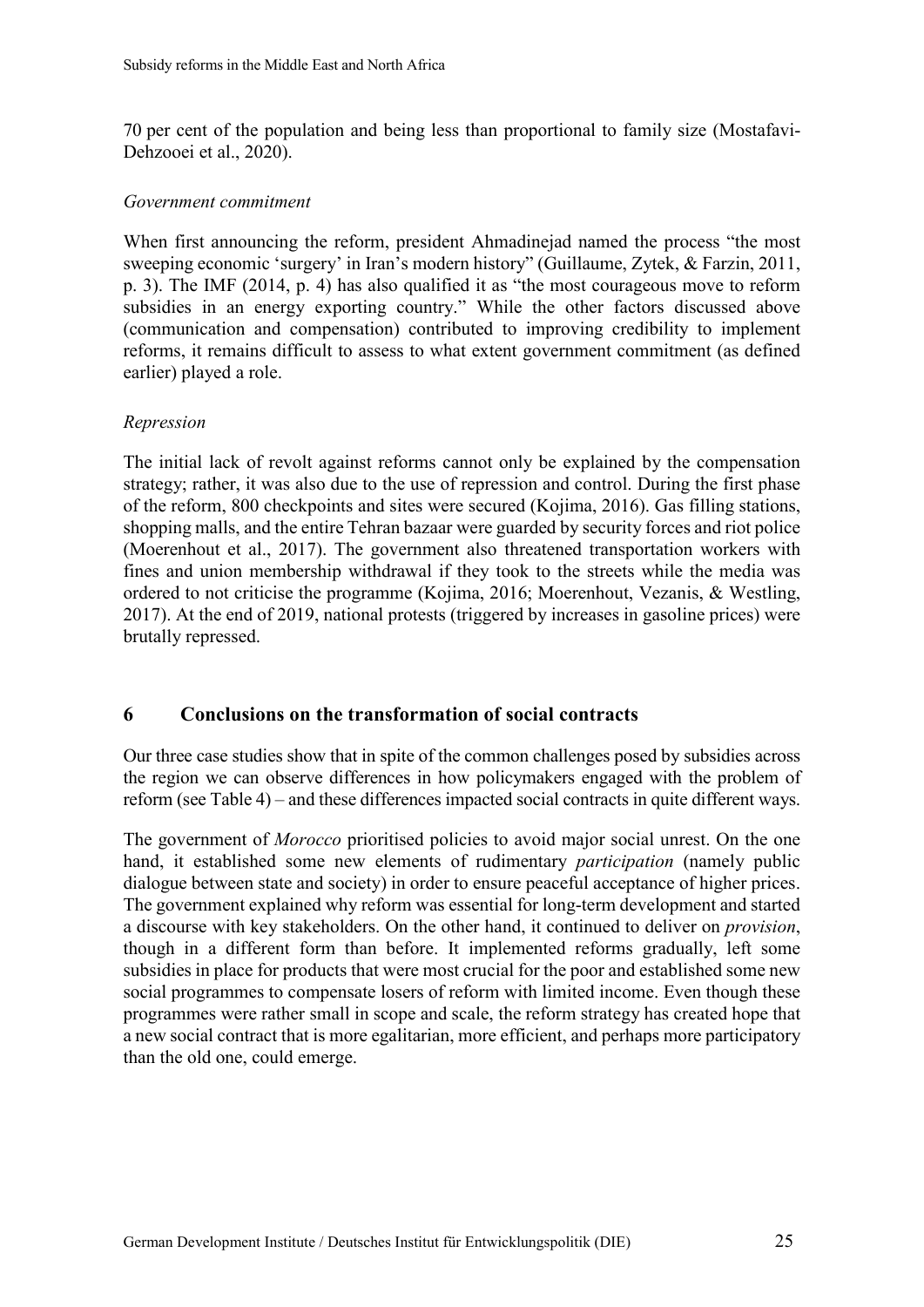<span id="page-32-0"></span>

| Table 4:<br>Comparison of the three country cases |                                                                                                                                                                 |                                                                                                                                                                      |                                                                                                                                                |  |  |  |  |  |
|---------------------------------------------------|-----------------------------------------------------------------------------------------------------------------------------------------------------------------|----------------------------------------------------------------------------------------------------------------------------------------------------------------------|------------------------------------------------------------------------------------------------------------------------------------------------|--|--|--|--|--|
| <b>Morocco</b>                                    |                                                                                                                                                                 | Egypt                                                                                                                                                                | Iran                                                                                                                                           |  |  |  |  |  |
| Situation before subsidy reforms started          |                                                                                                                                                                 |                                                                                                                                                                      |                                                                                                                                                |  |  |  |  |  |
| Dependency on<br>energy imports                   | Imports 90-95%<br>of energy needs                                                                                                                               | Has become<br>net energy importer                                                                                                                                    | Major exporter of<br>fossil-fuels                                                                                                              |  |  |  |  |  |
| <b>Costs of subsidies</b>                         | About 7% of GDP in<br>2012                                                                                                                                      | About 14% of GDP<br>in 2012                                                                                                                                          | About 13% of GDP in<br>2010                                                                                                                    |  |  |  |  |  |
| <b>Government budget</b><br>deficit               | Peaking to more than<br>7% of GDP                                                                                                                               | Peaking to 14% of GDP                                                                                                                                                | Always less than 2% of<br><b>GDP</b>                                                                                                           |  |  |  |  |  |
| Scope of subsidy reforms                          |                                                                                                                                                                 |                                                                                                                                                                      |                                                                                                                                                |  |  |  |  |  |
| <b>Energy subsidies</b>                           | All kind of energy<br>subsidies except for<br><b>LPG</b>                                                                                                        | All kind of energy<br>subsidies, but the effect<br>was halved by the<br>devaluation of the<br>Egyptian pound in 2016                                                 | Most kinds of energy<br>subsidies, but the<br>effects were to a great<br>amount nullified by two<br>currency devaluations,<br>in 2013 and 2018 |  |  |  |  |  |
| <b>Food subsidies</b>                             | All subsidies except for<br>flour and sugar                                                                                                                     | Threshold for total<br>amount of food<br>subsidies received                                                                                                          | Not yet                                                                                                                                        |  |  |  |  |  |
| Measures taken to prevent resistance              |                                                                                                                                                                 |                                                                                                                                                                      |                                                                                                                                                |  |  |  |  |  |
| Policy dialogue                                   | Considerable public<br>debate                                                                                                                                   | No public debate at all                                                                                                                                              | No larger public debate                                                                                                                        |  |  |  |  |  |
| <b>Information</b>                                | <b>Extensive information</b><br>provided to the<br>population                                                                                                   | Limited and even<br>inconsistent information                                                                                                                         | <b>Extensive information</b><br>provided to the<br>population                                                                                  |  |  |  |  |  |
| Compensation                                      | Means-tested social<br>transfers for low-<br>income households (but<br>limited in scope and<br>scale and hence not<br>very effective in<br>protecting the poor) | Means-tested social<br>transfers for low-<br>income households (but<br>very limited in scope<br>and scale and hence<br>almost ineffective in<br>protecting the poor) | Very generous<br>unconditional quasi<br>universal cash transfers<br>(benefitting more than<br>95% of all households)                           |  |  |  |  |  |
| Self-commitment of<br>the government              | Clear signal given by<br>government that there<br>was no alternative to<br>subsidy reform                                                                       | Clear signal given by<br>government that it<br>would implement<br>reforms against all<br>possible opposition                                                         | Clear signal given by<br>government that it<br>would implement the<br>reforms for the better of<br>the country                                 |  |  |  |  |  |
| <b>Repression</b>                                 | Hardly any intimidation<br>related to reform                                                                                                                    | Intimidation of possible<br>protesters                                                                                                                               | Limited intimidation                                                                                                                           |  |  |  |  |  |
| <b>Effects of reform</b>                          |                                                                                                                                                                 |                                                                                                                                                                      |                                                                                                                                                |  |  |  |  |  |
| <b>Transformation of the</b><br>social contract   | Attempt to retain<br>as much as possible<br>from the existing<br>"social contract" while<br>still making it more<br>affordable                                  | Replaced "provision<br>contract" by "protection<br>contract"                                                                                                         | Made social contract<br>more inclusive                                                                                                         |  |  |  |  |  |
| Source: Authors                                   |                                                                                                                                                                 |                                                                                                                                                                      |                                                                                                                                                |  |  |  |  |  |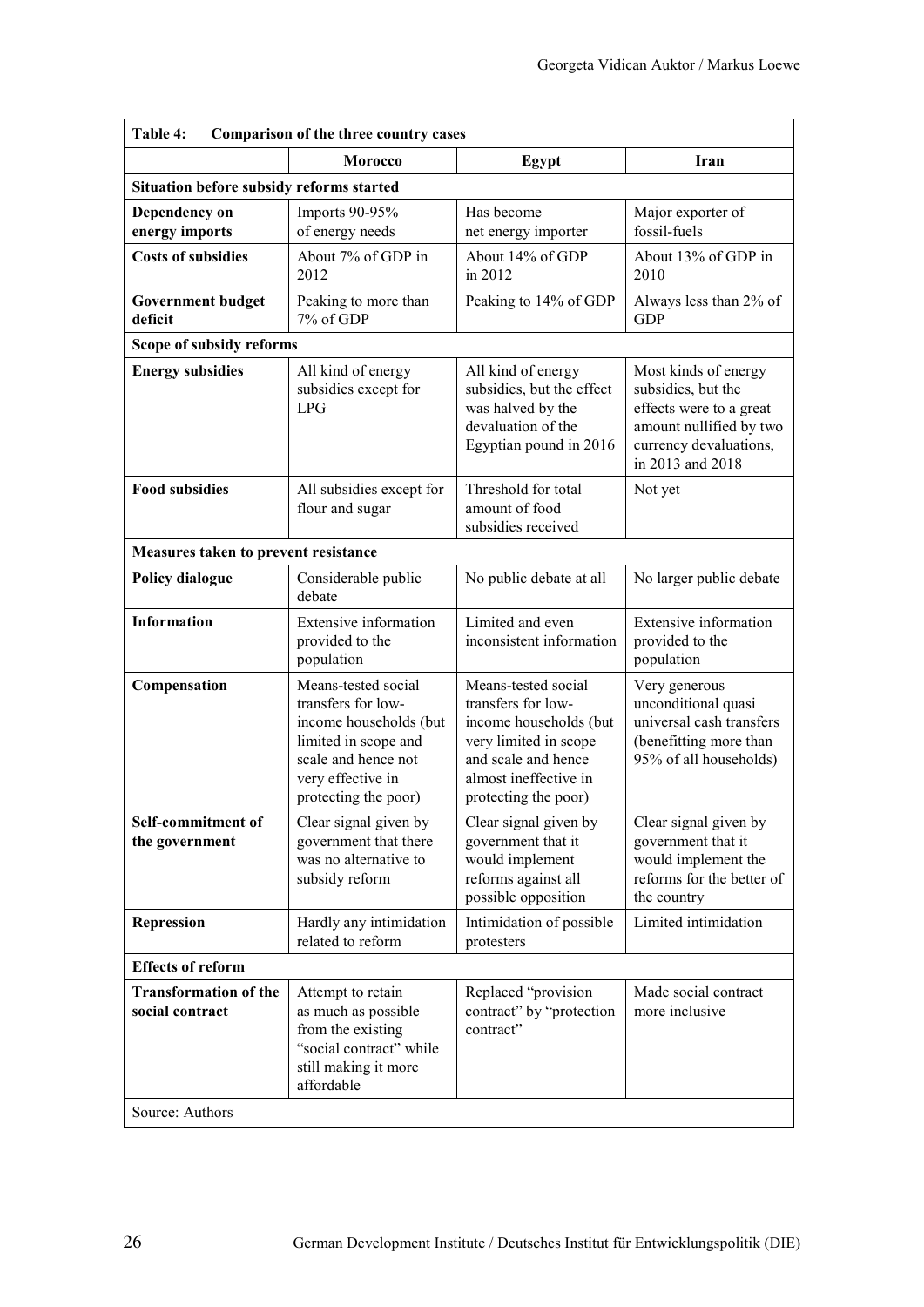instability. Compensation remained small. This means that Egypt's government under buy legitimacy. Instead, it mainly offers the promise to provide for security and stability in but more repressive and, hence, probably also less sustainable. As Rutherford (2018) argues, *Egypt* implemented more drastic reforms. Its subsidy scheme had been more generous than the Moroccan one but its reform was also implemented in a more radical and less participatory way. The government relied heavily on repression and instilled the fear of President Al-Sisi does not build any longer on the provision of social benefits as a means to exchange for (once again) citizens' acceptance of its authoritarian political order. These reform choices led to a new social contract, which is even less egalitarian than the old one Egypt's state-society relations have transformed from a "provision pact" to a "protection pact".

 *Iran*'s strategy for reform was again different. The government embarked on ambitious cash transfer scheme, which was much more efficient and egalitarian than subsidies, at least subsidy reforms but invested most of what it saved from reform into a quasi-universal direct for a couple of years. Although implemented in a top-down manner with elements of repression, reform was extensively communicated and the implementation process carefully designed. Thereby, the government preserved its strong commitment for *provision* and, hence, for the core of the country's old social contract.

 certain is that if the subsidy reforms are not sufficiently integrated in the countries' long- term development strategies – that is, if jobs, economic opportunities, and social assistance fail to materialise – their sustainability will remain fragile, especially in the face of An end to the reforms has not yet been reached in any of the three countries. Thus, it remains to be seen whether reform can be sustained in the near future and whether the population will continue to accept the reforms and the changes that they have brought to the social contracts. The COVID-19 pandemic has placed additional pressure on government budgets, due to the urgent need to spend on health, social protection, and economic support. In addition, the renewal and intensification of international sanctions on Iran have triggered a new wave of inflation that has undermined the progress achieved and is heavily threatening the sustainability of the expensive, new quasi-universal cash transfer scheme. What is repression and economic crisis.

These cases, and others in the literature, suggest that while governments choose different strategies for reform depending on domestic framework conditions and resources, across the board three elements remain essential for minimising negative effects on households and the economy:

- Dialogue with society on the design of reforms;
- information of citizens on the rationale and goals of reforms; and
- generous and carefully designed compensation schemes for the social groups affected most negatively by reforms.

 also result in preventing major revolts against reforms in the short run. Yet, it remains to be Proof of government's commitment to reforms (for trust building) and the use of repression seen how sustainable the effects of these two elements can be in the long run, especially if emphasis is placed on repression.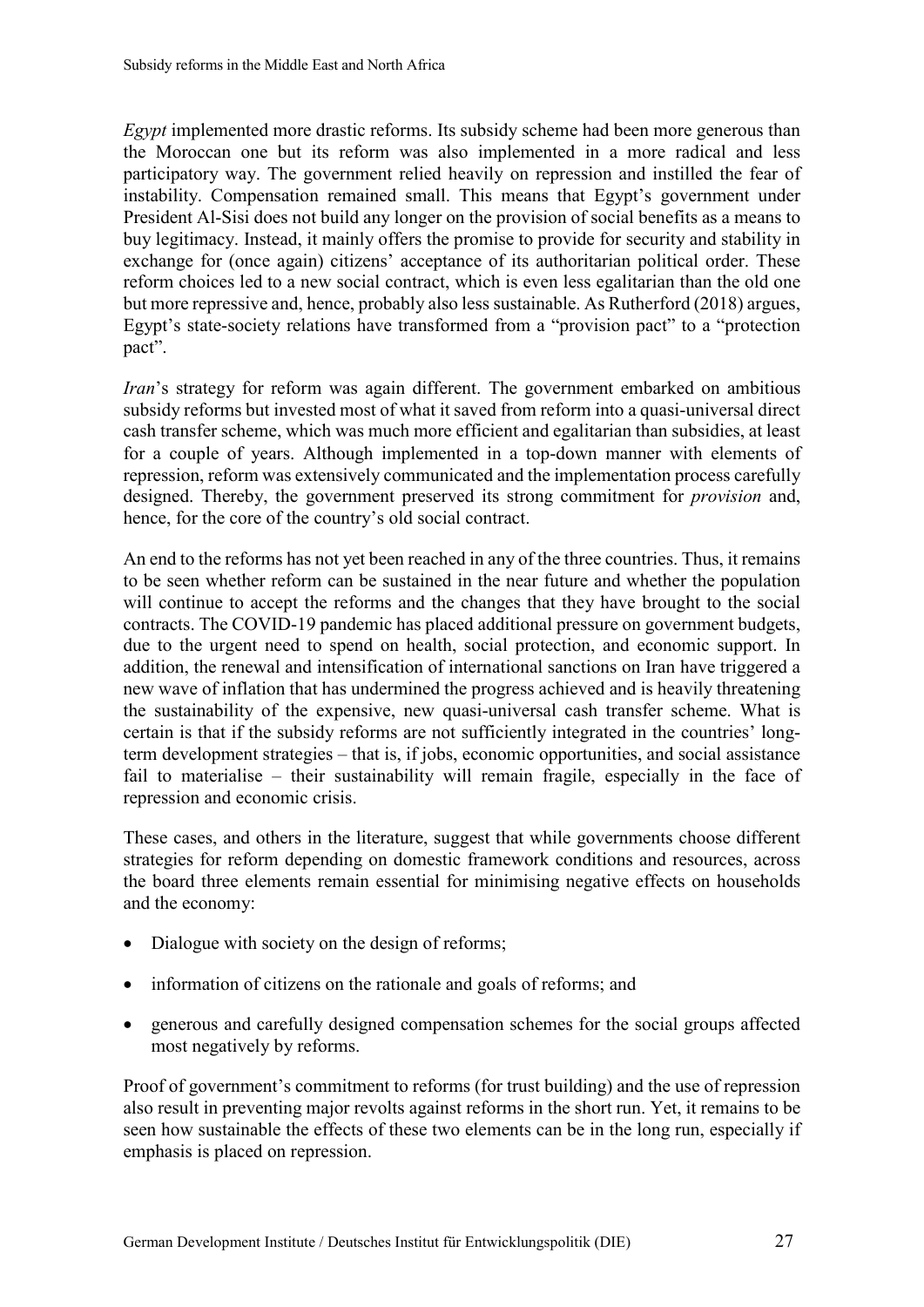protection systems. The choice of compensation programmes is decisive for the way in Ultimately, subsidy reforms present a unique opportunity to establish functional social which reforms alter the existing social contract. Many governments opt for targeted transfers because they believe they cannot afford to pay benefits to others than the poor. However, targeting the poor is difficult and, hence, either very expensive or defective, or both. In addition, the targeting costs are high, and there is a large potential that households are favoured/disfavoured on political grounds or personal connections (Harris, 2017).

 they have hardly any error of exclusion) and in terms of social inclusion and cohesion The main alternative is to provide flat transfers to all households, as Iran did. Of course, such universal transfers are not cheap because they are also channelled to rich households. But, with targeting costs and possibilities of manipulation and corruption close to zero, universal transfers are more reliable, more effective in terms of poverty reduction (because (Hertog, 2017). Moreover, universal transfers compensate all parts of society (not only the poor) for losses caused by cuts in subsidy spending, which can be crucial for the well-being of the middle-class and for the political backing of reforms.

 example, set a very high level at the beginning with the effect that the bulk of savings by example 10 per cent of the direct and indirect benefits of subsidies have been flowing to the poorest 40 per cent of the population, the government could set the level of universal lump- case, the net benefit/loss of the poorest 40 per cent would be zero on average, and only the middle-class would gain as much as they lose, and only the richest 40 per cent of the Of course, it is important to adequately determine the level of universal transfers. Iran, for cutting subsidies was soon eliminated. Today, due to high inflation rates, the real level of transfers has fallen considerably. It is possible, however, to find a compromise: If, for sum transfers such that all transfers cost a quarter of what subsidies used to cost. In this three richest income quintiles would incur net losses. Alternatively, the government could spend on universal direct transfers even half of what it used to spend on subsidies. In this case, the poorest households would even gain from the reform, the poorer parts of the population would suffer a net loss. Further, half of the spending on subsidies could be used for other social programmes or for infrastructure.

 transfers, in contrast, are not granted on the basis of need but of citizenship. They are The most important argument for universal transfers is, however, that their rationale is an entirely different one than that of targeted transfers. Targeted transfers tend to be seen as an expression of paternalism and charity, both by policymakers and recipients. Universal perceived as an expression of a social contract that gives equal rights to all citizens. Universal transfers therefore strengthen the trust of citizens, the reliability and legitimacy of the government and the link between citizens and the government.

 will be in the face of a looming economic crisis. In this context, we would expect that the Ultimately, this means that Morocco and Egypt could also make their social contracts more inclusive if they set up universal cash transfer schemes or at least more generous targeted cash transfer schemes. A more generous social policy (though still more efficient than the subsidy scheme) could thus be a way to make the social contract more acceptable for the majority of citizens and hence more sustainable. The ongoing COVID-19 pandemic challenges the sustainability of subsidy reforms as the negative social and economic effects become more visible. Therefore, it remains to be seen how robust the new social contracts delivery of governments on provision and participation will be all the more important.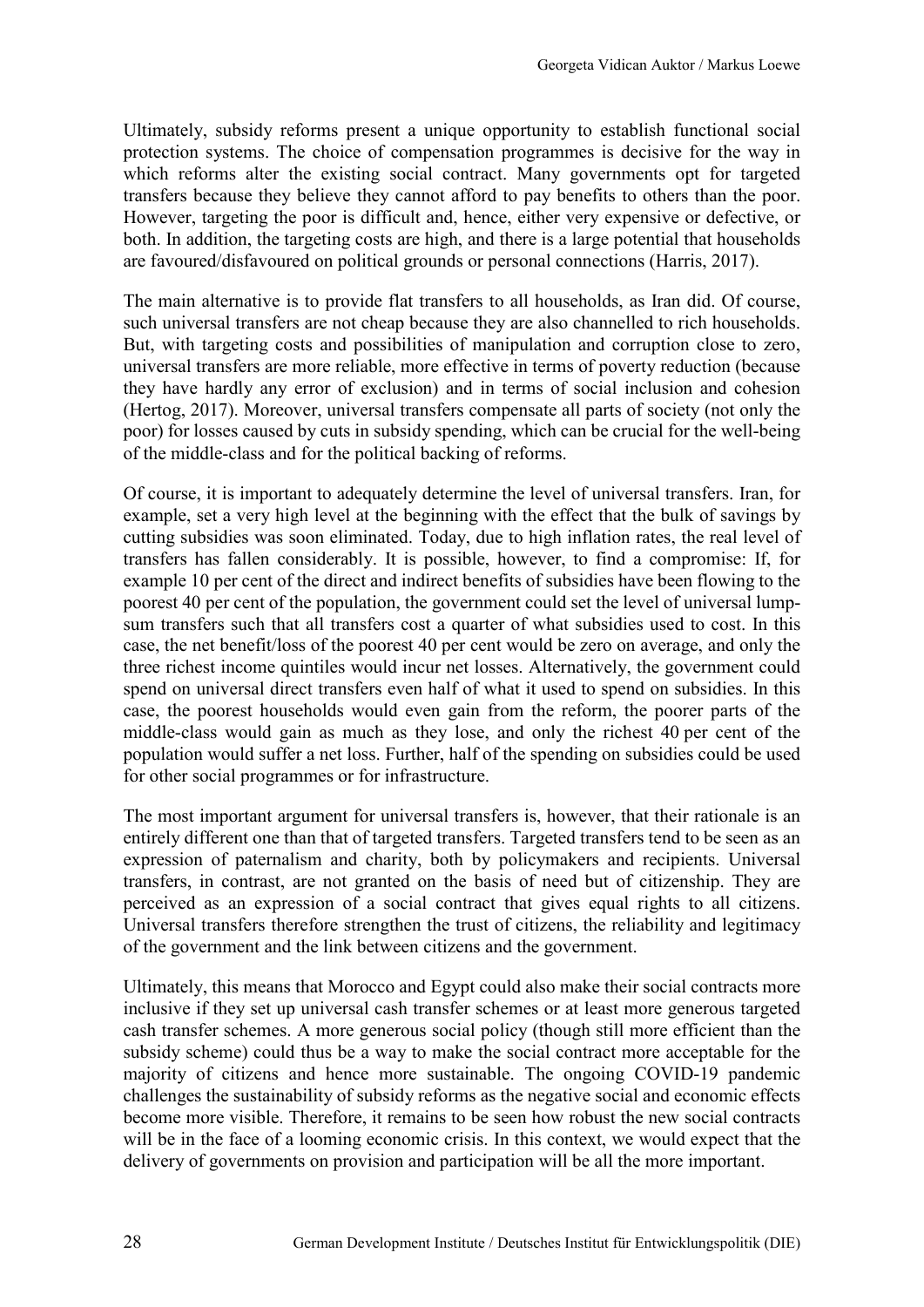#### <span id="page-35-0"></span>**References**

- 2.5 million families benefit from Takaful and Karama program: Min. (23 February 2020). *Egypt Today.*  Retrieved from [https://www.egypttoday.com/Article/1/81927/2-5-million-families-benefit-from-](https://www.egypttoday.com/Article/1/81927/2-5-million-families-benefit-from)Takaful-and-Karama-program
- Abdalla, M., & Al-Shawarby, S. (2017). The Tamween food subsidy system in Egypt. In H. Alderman, U. 107-150). Washington, DC: World Bank Group. Gentilini & R. Yemtsov (Eds.), *The 1.5 billion people question: Food, vouchers, or cash transfers?* (pp.
- Abdellatif, A., & Fakhry, E. (2017). *Social policies of al-Sisi and its implications on the political instability in Egypt*. London, Canada: Institute for Middle East Studies.
- Achy, L. (14 June 2012). *Are rising fuel prices in Morocco true reform or just tinkering?* Beirut: Carnegie Middle East Center.
- Adel, A., & Ismail, A. (29 June 2017). Egypt raises fuel prices by up to 50 percent under IMF deal. *Reuters*. Retrieved from <https://www.reuters.com/article/egypt-economy/update-3-egypt-raises-fuel-prices-by>up-to-50-percent-under-imf-deal-idUSL8N1JQ1G5
- 25). Tunis: Friedrich Ebert Foundation (FES). Adly, A. (2020). Unwarranted suffering: The IMF and Egypt's illusory economic recovery. In T. Radwan (Ed.), *The impact and influence of international institutions on the Middle East and North Africa* (pp. 12-
- AfDB (African Development Bank). (2016). *Morocco Social protection governance support programme (PGPS)*. Abidjan: Author.
- Ahdani, J. (18 June 2020). Registre social unifié, ou l'espoir de mettre un terme à une gabegie. *TelQuel Maroc*. Retrieved from <https://telquel.ma/2020/06/18/registre-social-unifie-ou-lespoir-de-mettre-un-terme-a>une-gabegie\_1687840?fbclid=IwAR3JxpxRqhbvMfrGjNqSo3olVlRKvdEqGjMf4mLJVAwaIPr13CqdPn6P-E&utm\_source=sendinblue&utm\_campaign=NL\_1806&utm\_medium=email
- Aznague, A. (2018). *Protest movements in Morocco and the role of the political left in mobilization against neoliberal policies.* Liège: Committee for the Abolition of Illegitimate Debt (CADTM). Retrieved from [http://www.cadtm.org/Protest-Movements-in-Morocco-and-the-Role-of-the-Political-Left-in-](http://www.cadtm.org/Protest-Movements-in-Morocco-and-the-Role-of-the-Political-Left-in)Mobilization
- 2015. Economic Analysis from European Commission's Directorate General for Economic and Financial Barany, A., & Grigonyte, D. (2015). *Measuring fossil fuel subsidies* (ECFIN Economic Brief, Issue 40, March Affairs). Brussels: European Commission.
- Washington, DC: International Monetary Fund (IMF). Bauer, A., Coady, D., Kangur, A., Josz, C., Ruggiero, E., Sdralevich, C., & Villafuerte, M. (2013). Macroeconomic, environmental, and social implications. In B. Clements, D. Coady, S. Fabrizio, S. Gupta, T. Alleyne & C. Sdralevich, (Eds.), *Energy subsidy reform: Lessons and implications* (pp. 15-21).
- *East and North Africa* (pp. 34-40).Washington, DC: World Bank Group. Blomquist, J. (2006). Social safety nets. In Hoftijzer, M. (Ed.), *Opportunity, security, and equity in the Middle*
- Breisinger, C., Eldidi, H., El-Enbaby, H., Gilligan, D., Karachiwalla, N., Kassim, Y., …Thai, G. (2018). *Egypt's Takaful and Karama cash transfer program: Evaluation of program impacts and recommendatio*ns. Cairo: International Food Policy Research Institute (IFPRI).
- *Arab region prior to the uprisings* (ERF Working Paper 1006). Cairo: Economic Research Forum (ERF). Cammett, M., & Salti, N. (2016). *Popular grievances and perceptions of socioeconomic conditions in the*
- Capone, R., El-Bilal, H., Debs, P., Bottalico, F., Cardone, G., Berjan, S., …Sassi, K. (2016). Bread and bakery products waste in selected Mediterranean Arab countries. *American Journal of Food and Nutrition 4*(2), 40-50.
- *East Eye*. Retrieved from [https://www.middleeasteye.net/opinion/morocco-uprising-popular-](https://www.middleeasteye.net/opinion/morocco-uprising-popular-government-crackdown)Chahir, A. (22 February 2021). Morocco: Repression is no answer to fear of a new popular uprising. *Middle*  [government-crackdown](https://www.middleeasteye.net/opinion/morocco-uprising-popular-government-crackdown) (accessed 1 March 2021)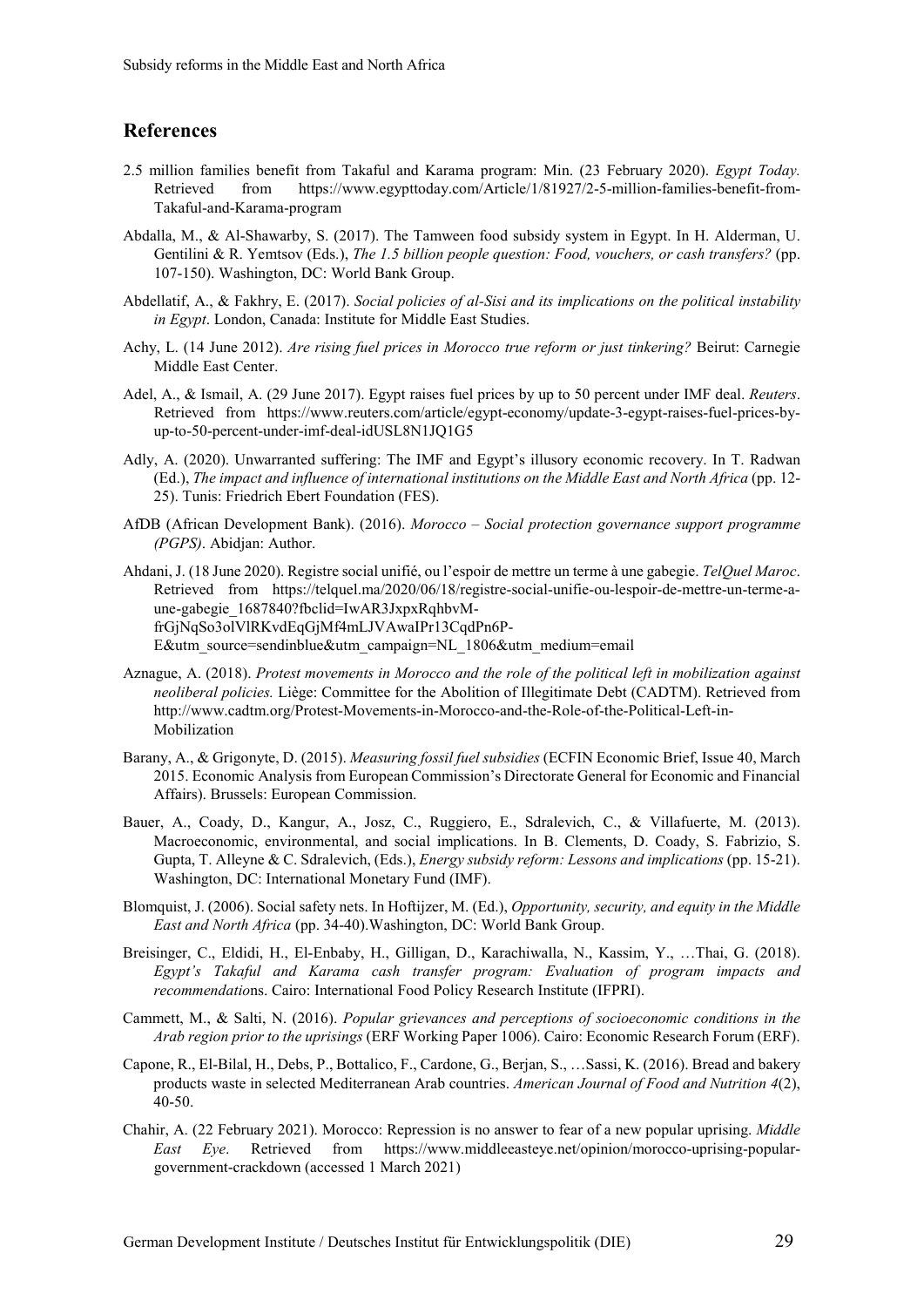- case of energy subsidy reform in Morocco. In V. Fritz, B. Levy & R. Ort, (Eds.), *Problem-driven political economy analysis: The World Bank's experience* (pp. 67-88). Washington, DC: World Bank Group. Chen, D., Liverani, A., & Krauss, J. (2014). Assessing public opinion in the political economy of reform: The
- *Lessons and implications*. Washington, DC: International Monetary Fund (IMF). Clements, B., Coady, D., Fabrizio, S., Gupta, S., Alleyne, T., & Sdralevich, C. (2013). *Energy subsidy reform:*
- *subsidies: Costly, inequitable, and rising*. Washington, DC: International Monetary Fund (IMF). Coady, D., Gillingham, R., Ossowski, R., Piotrowski, J., Tareq, S. & Tyson, J. (2010). *Petroleum product*
- Coady, D., Parry, I., Sears, L., & Shang, B. (2017). How large are global fossil fuel subsidies? *World Development, 91*(C), 11-27.
- Coronavirus: Le Maroc multiplie les initiatives d'aide aux plus démunis. (12 April 2020). *Maroc Diplomatique*. Retrieved from <https://maroc-diplomatique.net/coronavirus-le-maroc-multiplie-les>initiatives-daide-aux-plus-demunis/
- Couharde, C. & Mouhoud, S. (2018). *Fossil fuel subsidies, income inequality and poverty: Evidence from developing countries* (Working Paper 2018-42). Paris: Université Paris Nanterre.
- https://www.ft.com/content/b57011ba-b095-11e4-92b6-00144feab7de Daragahi, B. (11 February 2015). Developing economies: Taking a load off. *Financial Times*. Retrieved from
- Daragahi, B. (18 November 2019). Iran protests: How Tehran let a plan to remove subsidies turn into a threat to the regime. *The Independent*. Retrieved from <https://www.independent.co.uk/news/world/middle>east/iran-protests-tehran-rouhani-subsidies-a9208021.html
- Policy Research Institute (IFPRI). Ecker, O., Al-Riffai, P., Breisinger, C., & El-Batrawy, R. (2016). *Nutrition and economic development: Exploring Egypt's exceptionalism and the role of food subsidies*. Washington, DC: International Food
- Ecker, O., Trinh Tan, J. F., & Al-Riffai, P. (19 December 2014). Facing the challenge: The recent reform of the Egyptian food subsidy system. Retrieved from <https://egyptssp.ifpri.info/2014/12/19/facing-the>challenge-the-recent-reform-of-the-egyptian-food-subsidy-system/
- El Arif, H. (29 August 2018). Rapport de la Cour des Comptes: Fonds de cohésion sociale: L'improvisation permanente. *L'Economiste*. Retrieved from <https://www.leconomiste.com/article/1032825-rapport-de>la-cour-des-comptes-fonds-de-cohesion-sociale-l-improvisation-permanente
- El-Badrawi, M. & A. Corkery (2017). *Egypt's IMF deal: A huge price tag for human rights*. New York, NY: Center for Economic and Social Rights (CESR). Retrieved from <https://www.cesr.org/es/node/49479>
- Retrieved from [https://www.huffingtonpost.com/entry/imf-to-review-egypts-reform-](https://www.huffingtonpost.com/entry/imf-to-review-egypts-reform)El-Cassabgui, J. (17 March 2017). IMF to review Egypt's economic reform program. *Huffington Post*. program\_us\_58cc1d66e4b07112b6472d18
- (International Development Policy series 7) (pp. 58-87). Geneva: Graduate Institute Publications. El-Katiri, L., & Fattouh, B. (2017). A brief political economy of energy subsidies in the Middle East and North Africa. In G. Luciani (Ed.), *Combining economic and political development: The experience of MENA.*
- Development (CGD). Enami, A., Lustig, N., & Taqdiri, A. (2016). *Fiscal policy, inequality and poverty in Iran: Assessing the impact and effectiveness of taxes and transfers* (Working Paper 442). Washington, DC: Center for Global
- Madrid: Real Instituto Elcano (RIE). Escribano, G. (2013). *A political economy perspective on North Africa's transitions* (Working Paper 3).
- Farouk, M. (20 April 2017). Egypt reforms food subsidy system by first kicking out the rich. *Al-Monitor*. Retrieved from<https://www.al-monitor.com/pulse/originals/2017/04/subsidy-system-revamp-wealthy.html>
- 40 years. New York Times. Retrieved from Fassihi, F. & Gladstone, R. (1 December 2019). With brutal crackdown, Iran is convulsed by worst unrest in <https://www.nytimes.com/2019/12/01/world/middleeast/iran-protests-deaths.html>
- Fattouh, B., & El-Katiri, L. (2013). Energy subsidies in the Middle East and North Africa. *Energy Strategy Reviews, 2*(1), 108-115.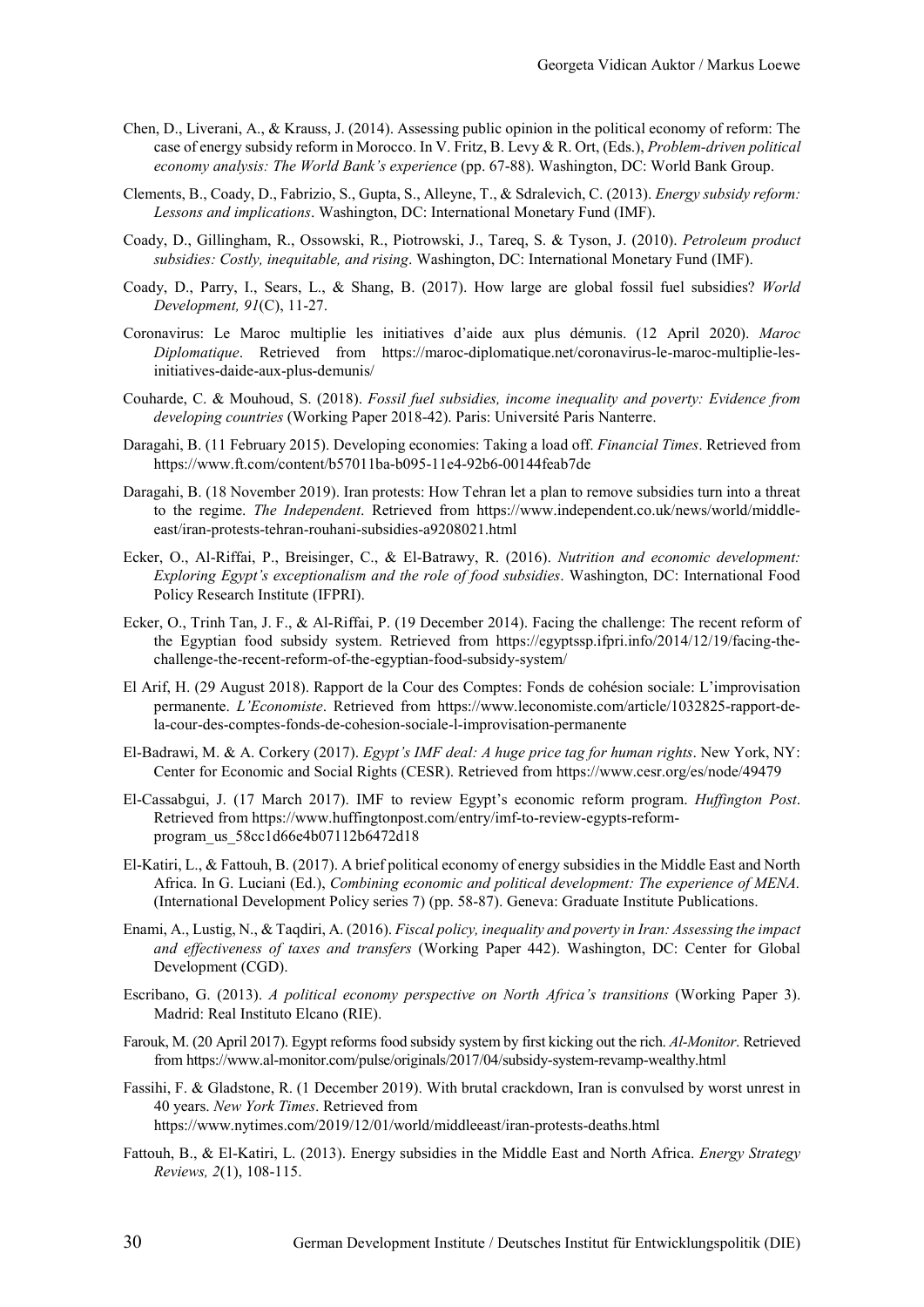- Gharibnavaz, M., & Waschik, R. (2015). Food and energy subsidy reforms in Iran. A general equilibrium analysis. *Journal of Policy Modeling*, *37*(5), 726-741. doi: 10.1016/j.jpolmod.2015.07.002
- 2012/96). Helsinki: United Nations University (UNU). Retrieved from Ghoneim, A. (2012). *The political economy of food price policy in Egypt* (UNU-WIDER Working Paper https://pdfs.semanticscholar.org/3d7d/14f6573b10cbee2aac346e83405a2165b634.pdf
- Gittleson, B. (25 November 2012). Discontent lingers over subsidy cuts in Jordan. *The National*. Retrieved from<https://www.thenational.ae/world/mena/discontent-lingers-over-subsidy-cuts-in-jordan-1.404253>
- Grävingholt, J., Ziaja, S., & Kreibaum, M. (2015). Disaggregating state fragility: A method to establish a multidimensional empirical typology. *Third World Quarterly, 36*(7), 1281-1298.
- Policy Research Working Paper 7571). Washington, DC: World Bank Group. Griffin, P., & Laursen, T., & Robertson, J. (2016). *Egypt: Guiding reform of energy subsidies* (Long-Term.
- Papers 11/167). Washington, DC: International Monetary Fund (IMF). Guillaume, D., Zytek, R., & Farzin, M. R. (2011). *Iran: The chronicles of the subsidy reform* (IMF Working
- Gutner, T. (1999). *The political economy of food subsidy reform in Egypt* (FCND Discussion Paper 77). Washington, DC: International Food Policy Institute (IFPI).
- Harris, K. (2017). *A social revolution: Politics and the welfare state in Iran*. Oakland, CA: University of California Press.
- Hertog, S. (2017). The political economy of distribution in the Middle East: Is there scope for a new social contract? In G. Luciani (Ed.), *Combining economic and political development: The experience of MENA*  (pp. 22-113). Geneva: Graduate Institute Publications.
- Heydemann, S. (2007). Social pacts and the persistence of authoritarianism in the Middle East. In O. Schlumberger (Ed.), *Debating Arab authoritarianism: Dynamics and durability in non-democratic regimes* (pp. 21-38). Stanford, CA: Stanford University Press.
- Heydemann, S. (2020). Rethinking social contracts in the MENA region: Economic governance, contingent citizenship, and state-society relations after the Arab Uprisings. *World Development* 135. Retrieved from <https://doi.org/10.1016/j.worlddev.2020.105019>
- Hinnebusch, R. (2020). The rise and decline of the populist social contract in the Arab world. *World Development 129*. Retrieved from <https://doi.org/10.1016/j.worlddev.2019.104661>
- IEA (International Energy Agency). (2017). *Energy subsidies by country. World Economic Outlook 2017*. Retrieved from<https://www.iea.org/weo/energysubsidies>/
- IEA. (2020). IEA fossil fuel subsidies database. Paris: Author. Retrieved from <https://iea.blob.core.windows.net/assets/6ad1127d-821a-4c98-b58d-d53108fe70c8/IEA-Fossil-Fuel>-Subsidies-2010-2019.xlsx
- for policy-makers in South-East Asia. Geneva: Author. Retrieved from IISD (International Institute for Sustainable Development). (2013). *A guidebook to fossil-fuel subsidy reform [https://www.iisd.org/gsi/sites/default/files/ffs\\_guidebook.pdf](https://www.iisd.org/gsi/sites/default/files/ffs_guidebook.pdf)*
- IMF (International Monetary Fund). (2013). *Energy subsidy reform: Lessons and implications.* from [https://www.imf.org/~/media/Websites/IMF/imported-full-text-pdf/external/np/pp/eng/2013/\\_012813.ashx](https://www.imf.org/~/media/Websites/IMF/imported-full-text-pdf/external/np/pp/eng/2013/_012813.ashx)
- IMF. (2014). *Islamic Republic of Iran: Selected issues paper* (Country Report 14/94). Washington, DC: Author.
- IMF. (2015). *Islamic Republic of Iran: Selected issues paper* (Country Report 15/350.) Washington, DC: Author.
- IMF. (2017). *Islamic Republic of Iran: Selected issues paper* (Country Report 17/63). Washington, DC: Author.
- IMF. (2019). *Morocco: 2019 Article IV consultation*. (Country Report 19/30). Washington, DC: Author.
- World Bank Group. Inchauste, G., & Victor, D. G. (2017). *The political economy of energy subsidy reform.* Washington, DC: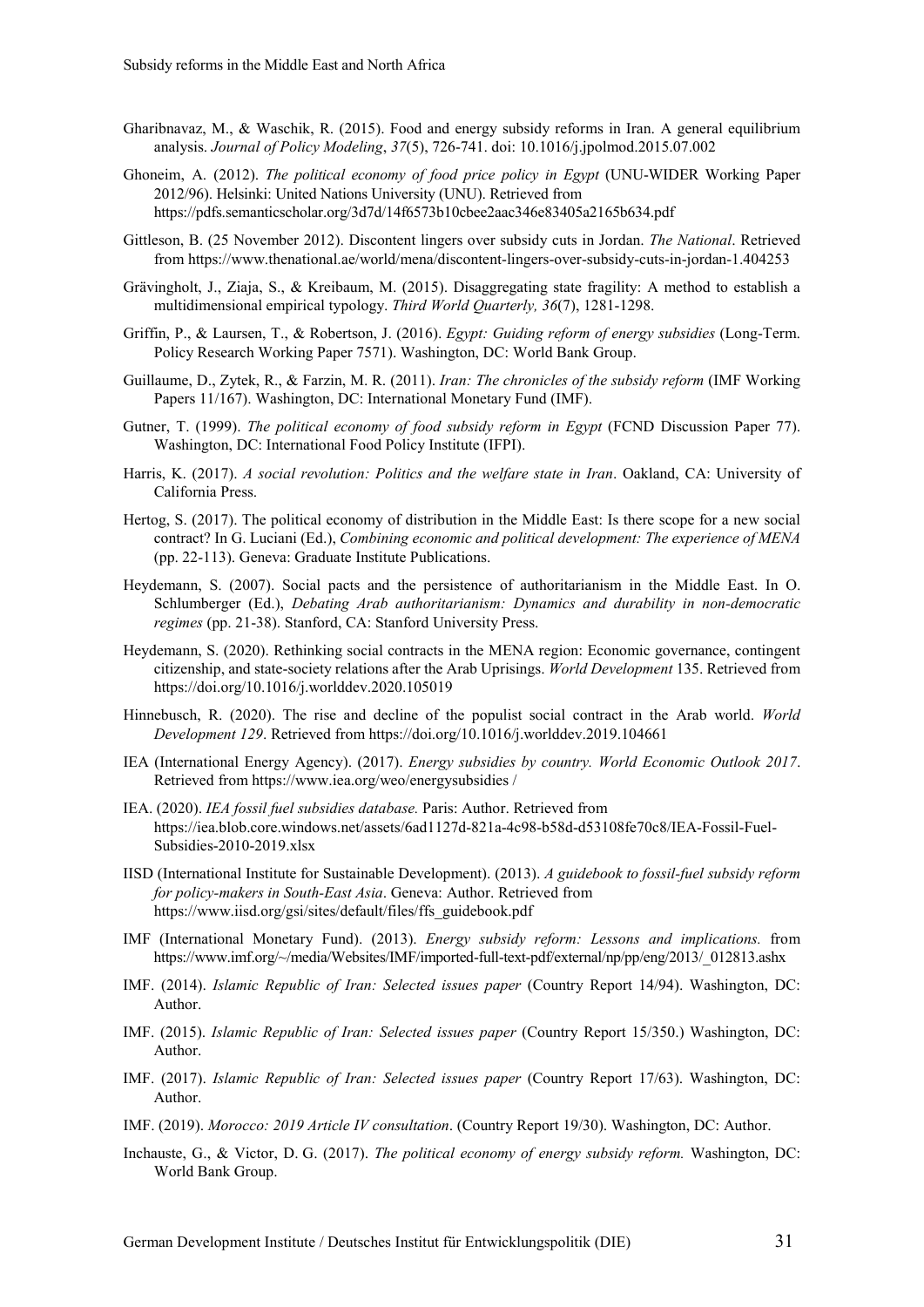- INS, CRES & AfDB (Institut National de la Statistique, & Centre de Recherches et d'Etudes Sociales, &  *les ménages pauvres.* Tunis: Authors. Retrieved from http://www.ins.tn/sites/default/files/publication/pdf/note technique subvention 2013 03 14.pdf Banque Africaine de Développement). (2013). *Distribution et incidence des subventions indirectes sur*
- hottes, E. (28 September 2019). Trump's 'favorite dictator' just rounded up 2,000 people peacefully calling for an end to military rule. *Business insider*. Retrieved from <https://www.businessinsider.in/trumps>favorite-dictator-just-rounded-up-2000-people-peacefully-calling-for-an-end-to-militaryrule/articleshow/71343786.cms
- durability across the Middle East and North Africa. *Journal of Asia Pacific Studies, 3*(3), 367-384. Jain, A. (2014). Revolution, resilience and the pirates' paradox: Food subsidies, economic complexity and regime
- International Institute for Sustainable Development (IISD). James, L. (2015). *Recent developments in Egypt's fuel subsidy reform process* (Research Report). Geneva:
- Jebari, I. (2016). *Populist limits to subsidy reforms in Morocco.* Washington, DC: Carnegie Endowment for International Peace. Retrieved from<https://carnegieendowment.org/sada/64557>
- Kamrava, M. (2014). The rise and fall of ruling bargains in the Middle East. In M. Kamrava (Ed.), *Beyond the Arab Spring: The evolving ruling bargain in the Middle East* (pp. 17-46). Oxford: Oxford University Press.
- rights in the MENA region. *World Development, 64*(C), 726-739. Karshenas, M., Moghadam, V., & Alami, R. (2014). Social policy after the Arab Spring: States and social
- Ketchley, N., & El-Rayyes, T. (2017). *On the breadline in Sisi's Egypt*. *Middle East Research and Information Project.* Retrieved from<https://merip.org/2017/03/on-the-breadline-in-sisis-egypt>/
- *in Tunisia and Egypt* (Working Paper 928). Cairo: Economic Research Forum (ERF). Kienle, E. (2015). *Changed regimes, changed priorities? Economic and social policies after the 2011 elections*
- Research Working Paper 7531). Washington, DC: World Bank Group. Kojima, M. (2016). *Fossil fuel subsidy and pricing policies: Recent developing country experience* (Policy
- Kyle, J. (2018). Local corruption and popular support for fuel subsidy reform in Indonesia. *Comparative Political Studies, 51*(11), 1472-1502.
- Lockwood, M. (2014). Fossil fuel subsidy reform, rent management and political fragmentation in developing countries. *New Political Economy, 20*(4), 475-494.
- Loewe, M. (2010). *Soziale Sicherung in den arabischen Ländern: Determinanten, Defizite und Strategien für den informellen Sektor*. Baden-Baden: Nomos.
- Loewe, M. (2013a). Caring for the urban middle class: The political economy of social protection in Arab countries. In K. Bender, M. Kaltenborn & C. Pfleiderer (Eds.), *Social protection in developing countries: Reforming systems* (pp. 196-204). London: Routledge Press.
- Loewe, M. (2013b). *Industrial policy in Egypt 2004-2011* (Discussion Paper 13/2013). Bonn: German Development Institute / Deutsches Institut für Entwicklungspolitik (DIE).
- Loewe, M. (2014). Pension schemes and pension reforms in the Middle East and North Africa. In K. Hujo (Ed.), *Reforming pensions in developing and transition countries* (pp. 69-100). Basingstoke: Palgrave Macmillan.
- Studies 31) (pp. 63-69). Retrieved from <https://pomeps.org/2018/08/01/social-insurance-reforms-in>-Loewe, M., & Westemeier, L. (2018). *Social insurance reforms in Egypt: Needed, belated, flopped* (POMEPS egypt-needed-belated-flopped/
- *World Development*. Published online first. Retrieved from <https://doi.org/10.1016/j.worlddev.2020.104982> Loewe, M., Zintl, T., & Houdret, A. (2020). The social contract as a tool of analysis: Introduction to the special issue on "Framing the evolution of new social contracts in the Middle East and North African countries".
- Machado, A., Bio, C., Soares, F. & Osorio, R. (2018). *Overview of non-contributory social protection programmes in the Middle East and North Africa (MENA) region through a child and equity lens*. Brazil: International Policy Centre for Inclusive Growth (IPC-IG).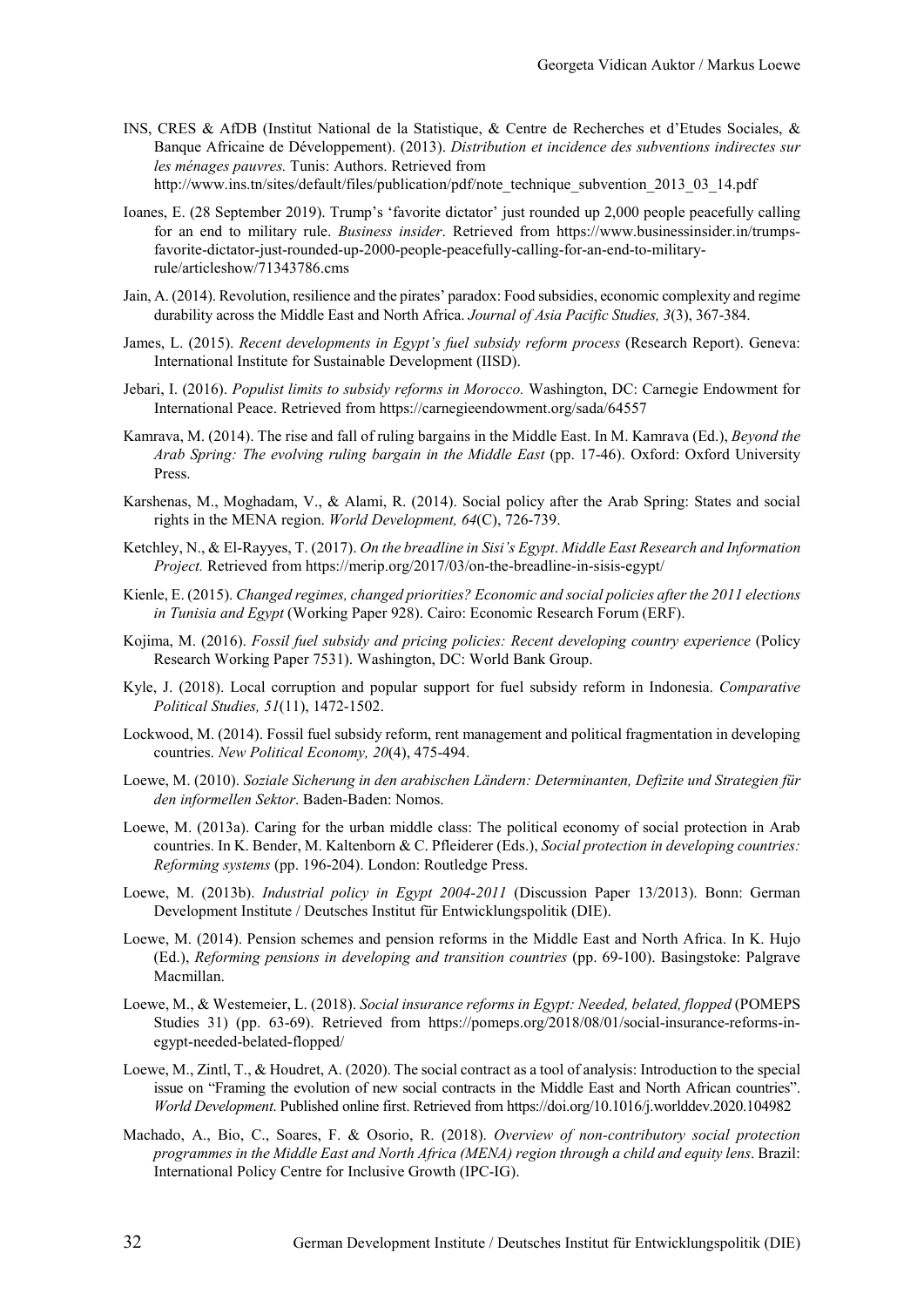- Mansour, A. (27 January 2021). Sisi's last stand. Foreign Policy. Retrieved from [https://foreignpolicy.com/2021/01/27/egypt-sisi-human-rights-protests-detention-terrorism-biden-trump/](https://foreignpolicy.com/2021/01/27/egypt-sisi-human-rights-protests-detention-terrorism-biden-trump)
- Maroc: le gouvernement maintient les subventions de produits alimentaires. (25 October 2020). *[bladi.net](https://bladi.net) Websil Sarl*. Rabat. Retrieved from<https://www.bladi.net/maroc-subventions-produits-alimentaires,75302.html>
- *sustaining peace*. Oslo: United Nations Development Programme (UNDP). McCandless, E., et al. (2018). *Forging resilient social contracts: A pathway to preventing violent conflict and*
- MEME (Moroccan Ministry of Energy, Mining and the Environment). (2011). *Moroccan energy strategy: Overview* (Stratégie Énergétique, Bilan d'Étape). Rabat: Author.
- change: Levelling the energy playing field. Retrieved from ubsidies and Climate Change Levelling the Energy Playing Field Nordic Concil of Ministers.pdf Merrill, L., Bassi, A. M., Bridle, R., & Christensen, L. T. (2015). *Tackling fossil fuel subsidies and climate http://www.greengrowthknowledge.org/sites/default/files/downloads/resource/Tackling Fossil Fuel S*
- Michaelson, R. (26 January 2021). Egypt's political prisoners 'denied healthcare and subject to reprisals'. *The Guardian*. Retrieved from <https://www.theguardian.com/global-development/2021/jan/26/egypts>political-prisoners-denied-healthcare-and-subject-to-reprisals
- Moroccan Ministry of the Economy and Finance. (2016). *Rapport sur la compensation.* Rabat: Author. Retrieved from [http://www.chambredesrepresentants.ma/sites/default/files/compens\\_fr.pdf](http://www.chambredesrepresentants.ma/sites/default/files/compens_fr.pdf)
- Moerenhout, T. (2018). Reforming Egypt's fossil fuel subsidies in the context of a changing social contract. In S. Skovgaard & H. van Asselt (Eds.), *The politics of fossil fuel subsidies and their reform* (pp. 265-282)*.* Cambridge: Cambridge University Press.
- Moerenhout, T., Vezanis, N., & Westling, C. (2017). *Navigating political hurricanes in the MENA region: Energy pricing reform in a context of changing social contracts*. New York, NY: Columbia University Center on Global Energy Policy.
- Mostafavi-Dehzooei, M., Salehi-Isfahani, D. & Heshmatpour, M. (2020). *Cash transfers, food consumption, and nutrition of the poor in Iran.* Paper presented to the 26th Annual Conference of the Economic Research Forum (ERF), 23 June - 30 September, Cairo, Egypt.
- Nazih, A. (29 May 2018). Tayssir: Les parents attendent leurs subventions depuis 3 ans! *L'Economiste*. Retrieved from <https://www.leconomiste.com/article/1028979-tayssir-les-parents-attendent-leurs>subventions-depuis-3-ans
- africa/2018/01/02/protests-have-engulfed-several-cities-in-iran Protests have engulfed several cities in Iran: The clerics are struggling to control widespread unrest. (2 January 2018). *The Economist.* Retrieved from <https://www.economist.com/middle-east-and>-
- africa/2018/01/02/protests-have-engulfed-several-cities-in-iran Rentschler, J., Kornejew, M., & Bazilian, M. (2017). Fossil fuel subsidy reforms and their impacts on firms. *Energy Policy*, 108, 617-623.
- Rougier, E. (2016). "Fire in Cairo": Authoritarian–redistributive social contracts, structural change, and the Arab Spring. *World Development, 78*(C), 148-171.
- *et propositions de réforme*. Rabat. Retrieved from http://www.courdescomptes.ma/upload/MoDUle 20/File 20 118.pdf Royaume du Maroc, Cour de Comptes. (2014). *Rapport sur le système de compensation au Maroc: Diagnostic*
- httlerford, B. (2018). Egypt's new authoritarianism under al-Sisi. *Middle East Journal*, *72*(2), 185-208.
- Sakr, T. (26 September 2016). Egypt desperately needs you: Al-Sisi to illegal migrants. *Daily News Egypt*. Retrieved from [https://dailynewsegypt.com/2016/09/26/egypt-desperately-needs-al-sisi-illegal-migrants/](https://dailynewsegypt.com/2016/09/26/egypt-desperately-needs-al-sisi-illegal-migrants)
- Salehi-Isfahani, D. (3 March 2011). *Iran: Subsidy reform amid regional turmoil.* Washington, DC: Brookings Institute. Retrieved from <https://www.brookings.edu/opinions/iran-subsidy-reform-amid-regional>turmoil/
- Salehi-Isfahani, D. (14 February 2014). Rouhani's spoiled food? An Iranian aid program raises questions. Cambridge, MA: Belfer Center for Science and International Affairs. Retrieved from [http://iranmatters.belfercenter.org/blog/rouhani's-spoiled-food-iranian-aid-program-raises-questions](http://iranmatters.belfercenter.org/blog/rouhani�s-spoiled-food-iranian-aid-program-raises-questions)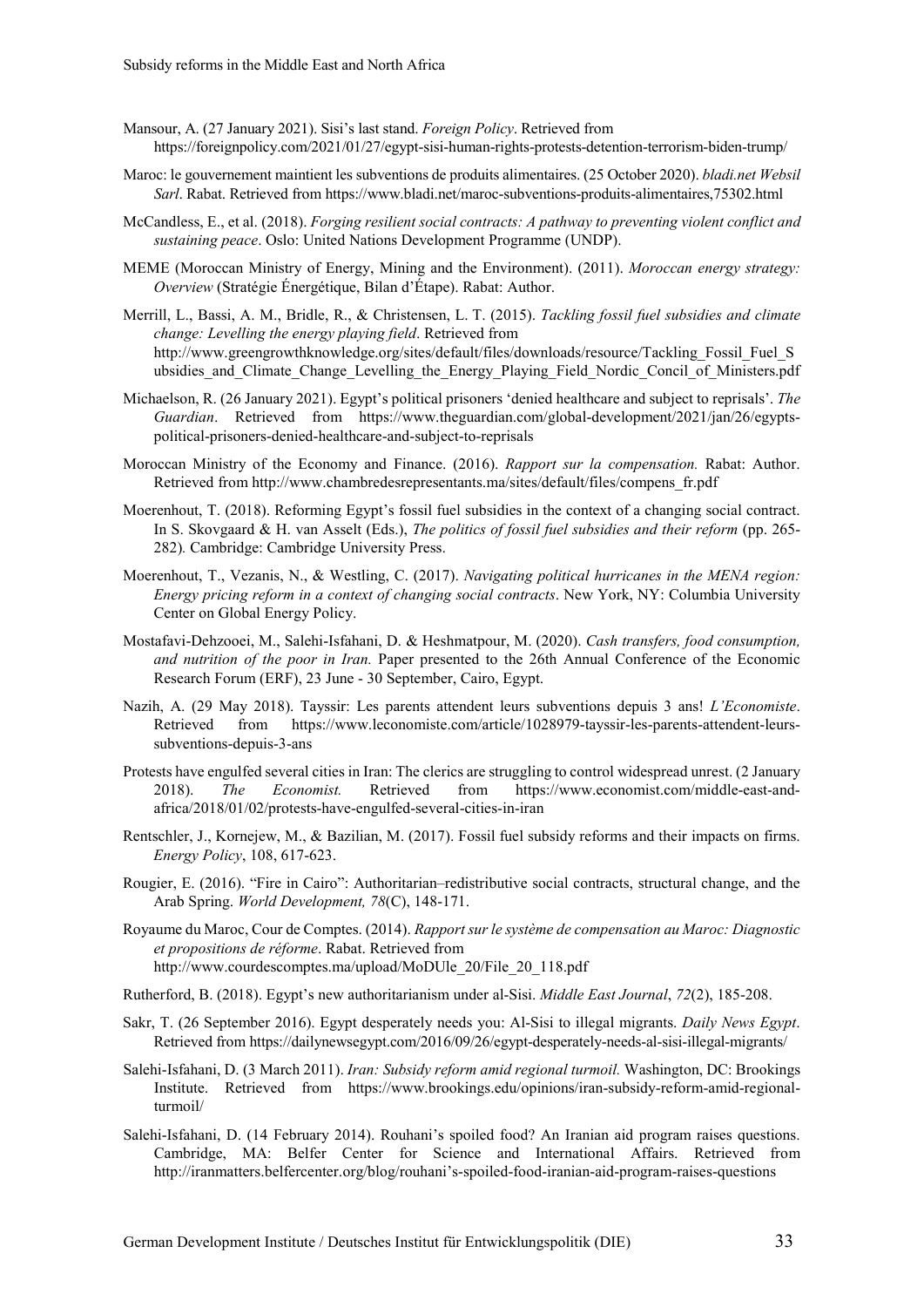- Salehi-Isfahani, D. (2017). *From energy subsidies to universal basic income: Lessons from Iran*. Cairo: Economic Research Forum, ERF Policy Portal. Retrieved from [https://theforum.erf.org.eg/2017/11/19/energy-subsidies-universal-basic-income-lessons-iran/](https://theforum.erf.org.eg/2017/11/19/energy-subsidies-universal-basic-income-lessons-iran)
- of cash transfers. *Emerging Markets Finance and Trade*, *51*(6), 1144-1162. Salehi-Isfahani, D., Stucki, B.W., & Deutschmann, J. (2015). The reform of energy subsidies in Iran: The role
- Nations Economic and Social Commission for Western Asia (ESCWA). Sarangi, N., Abu-Ismail, K., & Arajui, S. (2018). *Rethinking fiscal policy for the Arab region*. Beirut: United
- Schewe, E. (2017). How war shaped Egypt's national bread loaf. *Comparative Studies of South Asia, Africa and the Middle East 37*, 49-63.<https://doi.org/10.1215/1089201x-3821297>
- Schlumberger, O. (2021). *Puzzles of political change in the Middle East: Political liberalisation, authoritarian resilience and the question of systemic change* (Discussion Paper 5/2021). Bonn: German Development Institute / Deutsches Institut für Entwicklungspolitik (DIE).
- Retrieved from<https://www.imf.org/~/media/Websites/IMF/imported-full-text>-Sdralevich, C., Sab, R., Zouhar, Y., & Albertin, G. (2014). *Subsidy reform in the Middle East and North Africa: Recent progress and challenges ahead*. Washington, DC: International Monetary Fund (IMF). pdf/external/pubs/ft/dp/2014/\_1403mcd.ashx
- *North Africa*. Washington, DC: World Bank Group. Silva, J., Levin, V., & Morgandi, M. (2012). *The way forward for social safety nets in the Middle East and*
- Sovacol, B. K. (2017). Reviewing, reforming, and rethinking global energy subsidies: Towards a political economy research agenda. *Ecological Economics*, *135, 150-163.*
- *Programme (TKP) a pro-women programme.* New York: Author. Retrieved from UNICEF (United Nations Children Fund). (2019). *Reform of social protection in Egypt: Takaful and Karama*  [https://www.unicef.org/mena/media/4971/file/EGY-SocialProtection-June2019.pdf.](https://www.unicef.org/mena/media/4971/file/EGY-SocialProtection-June2019.pdf)
- Verme, P., & Araar, A. (2017). *The quest for subsidies reforms in the Middle East and North Africa region: A microsimulation approach to policy making*. Cham, Switzerland: Springer.
- Verme, P. & El-Massnaoui, K. (2015). *An evaluation of the 2014 subsidy reforms in Morocco and a simulation of further reforms*. Washington, DC: World Bank Group, Poverty Global Practice Group.
- Verme, P., El-Massnaoui, K., & Araar, A. (2014). Reforming subsidies in Morocco. Retrieved from <http://documents.worldbank.org/curated/en/621831468053942440/pdf/845160BRI00Box382123B00P> UBLIC00EP134.pdf
- Victor, D. (2009). *The politics of fossil-fuel subsidies*. Geneva: International Institute for Sustainable Development (IISD). Retrieved from [https://www.iisd.org/gsi/sites/default/files/politics\\_ffs.pdf](https://www.iisd.org/gsi/sites/default/files/politics_ffs.pdf)
- Vidican, G. (2014). Reforming fossil fuel subsidy regimes in the Middle East and North African countries. In Economics) (pp. 148-176). New York, NY: Routledge. A. Pegels (Ed.), *Green industrial policy in emerging countries* (Routledge Studies in Ecological
- Altenburg & C. Assmann (Eds.), *Green industrial policy: Concept, policies, country experiences* (pp. Vidican Auktor, G. (2017). Renewable energy as a trigger for industrial development in Morocco. In T. 153-165). Geneva, Bonn: UN Environment; German Development Institute / Deutsches Institut für Entwicklungspolitik (DIE).
- World Bank (2020). *Poverty & equity brief: Arab Republic of Egypt*. Washington, DC. Retrieved from [https://databank.worldbank.org/data/download/poverty/33EF03BB-9722-4AE2-ABC7-](https://databank.worldbank.org/data/download/poverty/33EF03BB-9722-4AE2-ABC7) AA2972D68AFE/Global\_POVEQ\_EGY.pdf
- Worley, H., Bryan Pasquier, S. & Canpolat, E. (2018). *Designing communication campaigns for energy subsidy reforms* (ESRAF Good Practice Note 10, ESMAP Paper). Washington, DC: World Bank Group.
- Yee, V. & Rashwan, N. (4 October 2019). Egypt's harsh crackdown quashes protest movement. *New York Times*. Retrieved from <https://www.nytimes.com/2019/10/04/world/middleeast/egypt-protest-sisi>arrests.html